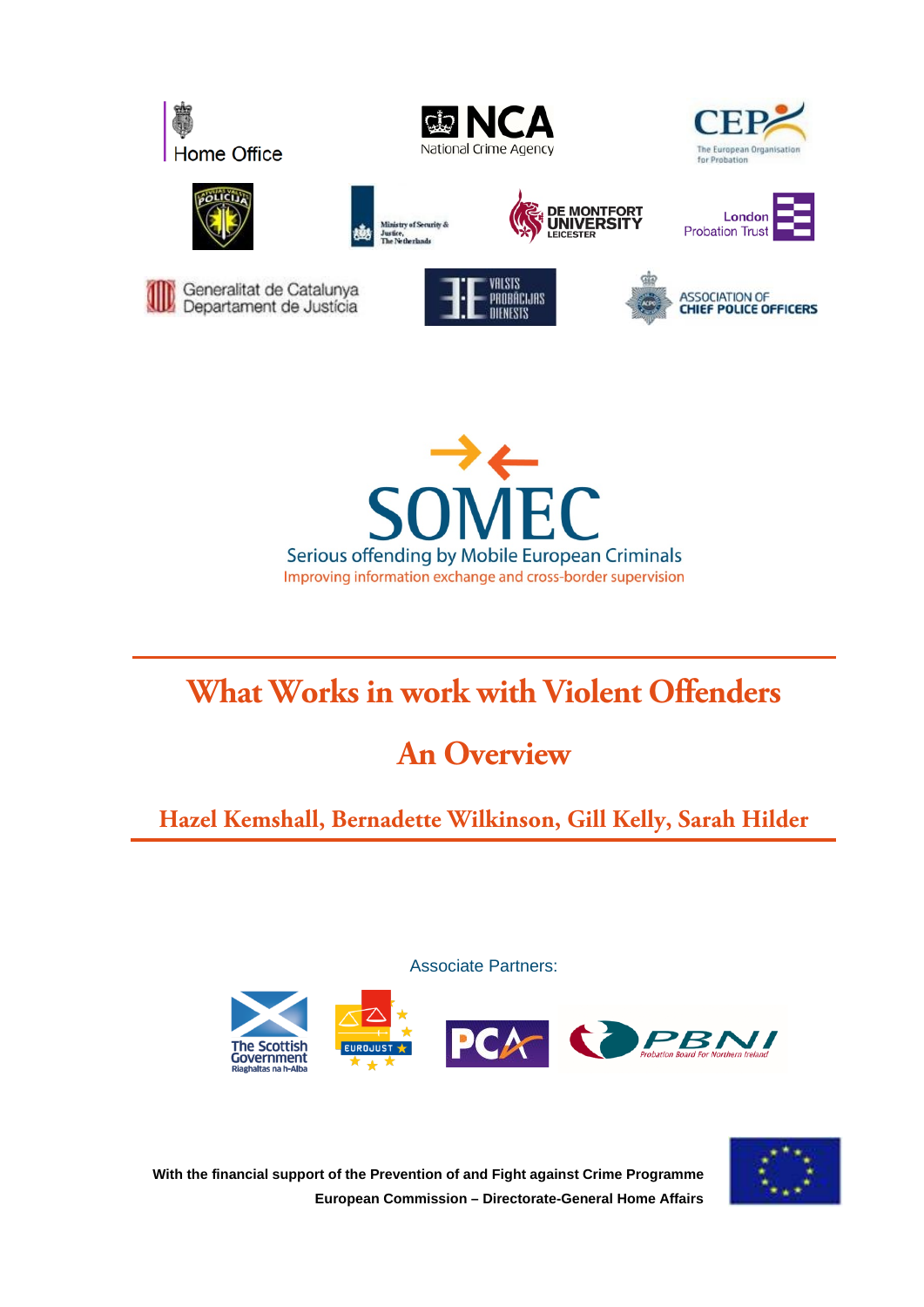

## **What Works in work with Violent Offenders – An Overview**

**Authors:** Hazel Kemshall, Bernadette Wilkinson, Gill Kelly and Sarah Hilder, De Montfort University, UK (DMU)

**Acknowledgements:** Penny Barker (Cumbria and Lancashire Community Rehabilitation Company, UK), Wendy Smith-Yau (NOMS UK), Sarah Pike (NOMS UK), Kalpana Kapoor (NOMS UK), Nick Hammond (NOMS UK), Mark Rowlandson (NOMS UK), Martin Brown (HO UK), Stuart Blackley (HO UK), Peter McNally (NCA UK), Laura-Kate Woods (NCA UK), David McKinney (ACRO UK), Charles Hayward (National Probation Service, London Division, UK), Duncan Sheppard (ACPO UK), Maris Geida (International Cooperation Bureau, SIRENE, Latvia),Solvita, Bataraga (State Police of Latvia), Olga Dobroserdova (State Probation Service of Latvia), Vita Studente (Ministry of Justice Latvia), Imants Jurevičius (State Probation Service of Latvia, CEP Board Member), Koen Goei (CEP Netherlands), Guus Krammer (Ministry of Security and Justice Netherlands), Jorge Core Bradineras (Department of Justice, Prisons and Probation Catalonia Spain)

**Published by**: SOMEC (Serious Offending by Mobile European Criminals). Accessible at: [www.somec-project.eu](http://www.somec-project.eu/)

All rights reserved. No part of this publication may be reproduced, stored in a retrieval system or transmitted in any form or by any means: electronic, electrostatic, magnetic tape, photocopying, recording or otherwise, without permission in writing from the publishers.

SOMEC disclaims and is not responsible in any way whatsoever for the content of any external source of information, such as books journals and websites, referenced in these materials.

**Sole responsibility for this publication lies with the authors and the European Commission is not responsible for any use that may be made of the information contained herein.**

**SOMEC is co-funded by the European Commission Directorate-General for Home Affairs - HOME/2011/AG/4000002521 30-CE-0519712/00-87 (January 2013 - January 2015).**

**SOMEC Partners, Beneficiary Partners:** National Offender Management Service (UK), The Home Office (UK) Association of Chief Police Officers (UK), ACPO Criminal Records Office (UK), National Crime Agency (UK), London Probation Trust (UK), De Montfort University (UK), CEP- Confederation of European Probation (EU), Department of Justice (Prison and Probation) Catalonia (ES), Dutch Ministry of Security and Justice (NL), Latvian State Probation Service (LV), Latvian State Police (LV).

**Associate Partners:** The Ministry of Interior, Macedonia (MA), Probation Chiefs Association (UK), The Scottish Government (UK), The Police Service Northern Ireland (UK), Probation Board for Northern Ireland (UK), Europol (EU), Eurojust (EU).

**Copyright © 2015 SOMEC. All rights reserved.**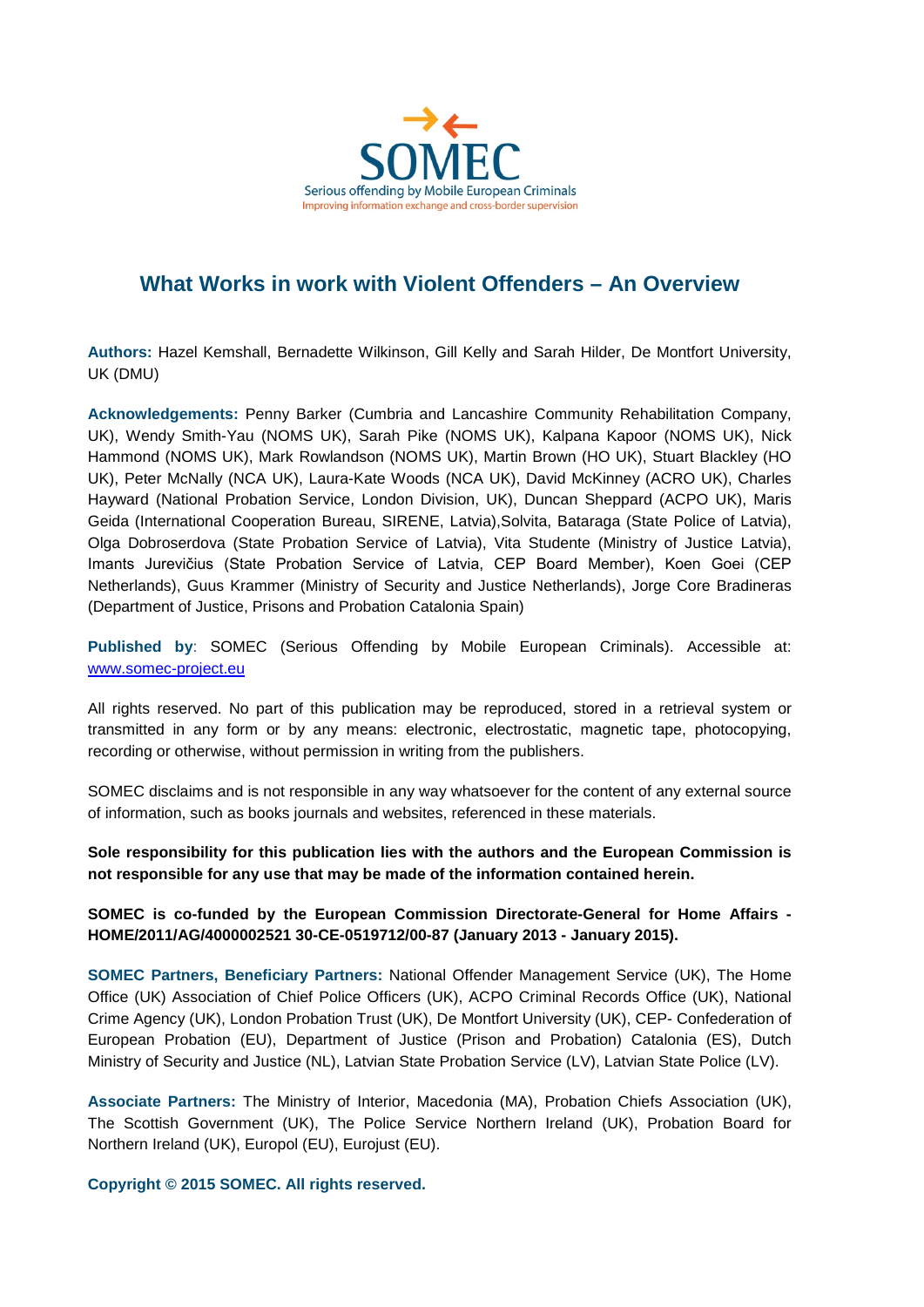# **SOMEC: What Works in work with Violent Offenders**

# **An Overview**

## **Contents**

| 2.1 |                |  |  |  |  |
|-----|----------------|--|--|--|--|
| 2.2 |                |  |  |  |  |
|     | 2.2.1          |  |  |  |  |
| 2.3 |                |  |  |  |  |
| 24  |                |  |  |  |  |
|     | 2.4.1          |  |  |  |  |
|     | 2.4.2<br>2.4.3 |  |  |  |  |
|     |                |  |  |  |  |
| 2.5 |                |  |  |  |  |
|     |                |  |  |  |  |
| 3.1 |                |  |  |  |  |
| 3.2 |                |  |  |  |  |
| 3.3 |                |  |  |  |  |
|     |                |  |  |  |  |
|     |                |  |  |  |  |
|     |                |  |  |  |  |
| 4.1 |                |  |  |  |  |
| 4.2 |                |  |  |  |  |
| 4.3 |                |  |  |  |  |
|     | 4.3.1<br>4.3.2 |  |  |  |  |
|     | 4.3.3          |  |  |  |  |
|     | 4.3.4          |  |  |  |  |
|     |                |  |  |  |  |
|     |                |  |  |  |  |
|     |                |  |  |  |  |
|     |                |  |  |  |  |
|     |                |  |  |  |  |
|     |                |  |  |  |  |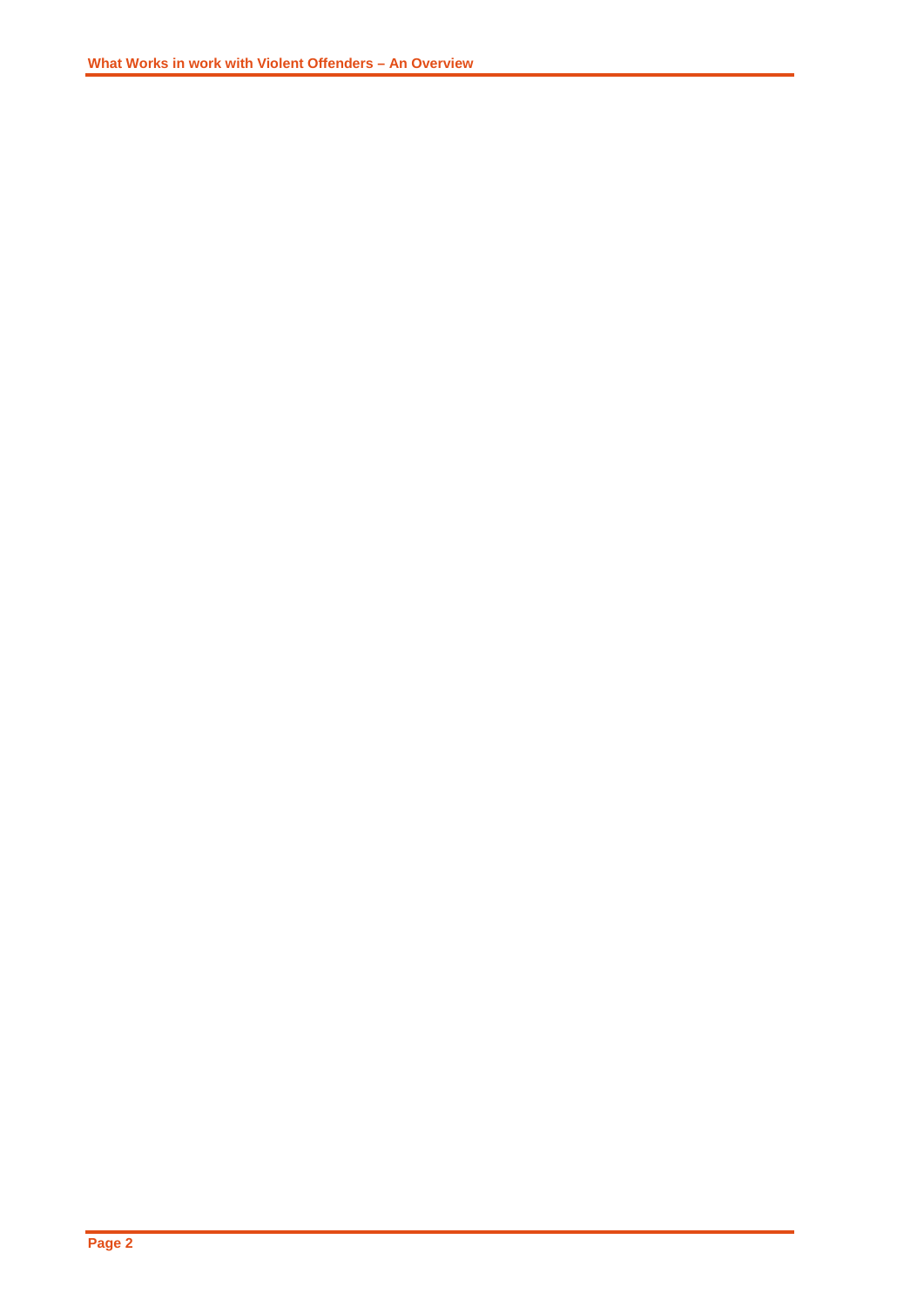## <span id="page-4-0"></span>**Section 1 - Introduction**

-

This short overview captures key themes and findings about the effective assessment and management of violent offenders. It is not exhaustive but has attempted to be wide ranging. The overview concentrates on recent papers after 2007, but utilises earlier work if it is seen as relevant. The review has not used a systematic literature review methodology due to constraints of time and resources. This is also a very broad field of study and the review touches on key areas but recognises that further work is needed. A key word search<sup>[1](#page-4-1)</sup> of the following data bases/search engines was used: De Montfort and Birmingham University Websites. Further literature was pursued on a thematic basis following this initial search. The review is dominated by studies from Anglophone countries although sources from Europe have also been included when published in English.

One hundred sources are included in this review with supplementary material from guidance, books and websites.

The overview starts by clarifying the categorisation and definition of violent behaviour, some theoretical constructs and the role of gender and of mental health. The review then considers the assessment of violent offenders and the usefulness and limitations of assessment tools, before considering how those assessments lead to interventions and the nature and evidence of effectiveness of a range of approaches. The focus is on risk; however the overview does include findings about the growing field of desistance and the role of future oriented positive approaches in supporting a reduction in offending. The review concludes with a consideration of the importance of multi-disciplinary work.

<span id="page-4-1"></span>**<sup>1</sup>** Violence, aggression, violent offending, effective interventions violent offending, general aggression model, psychosocial approaches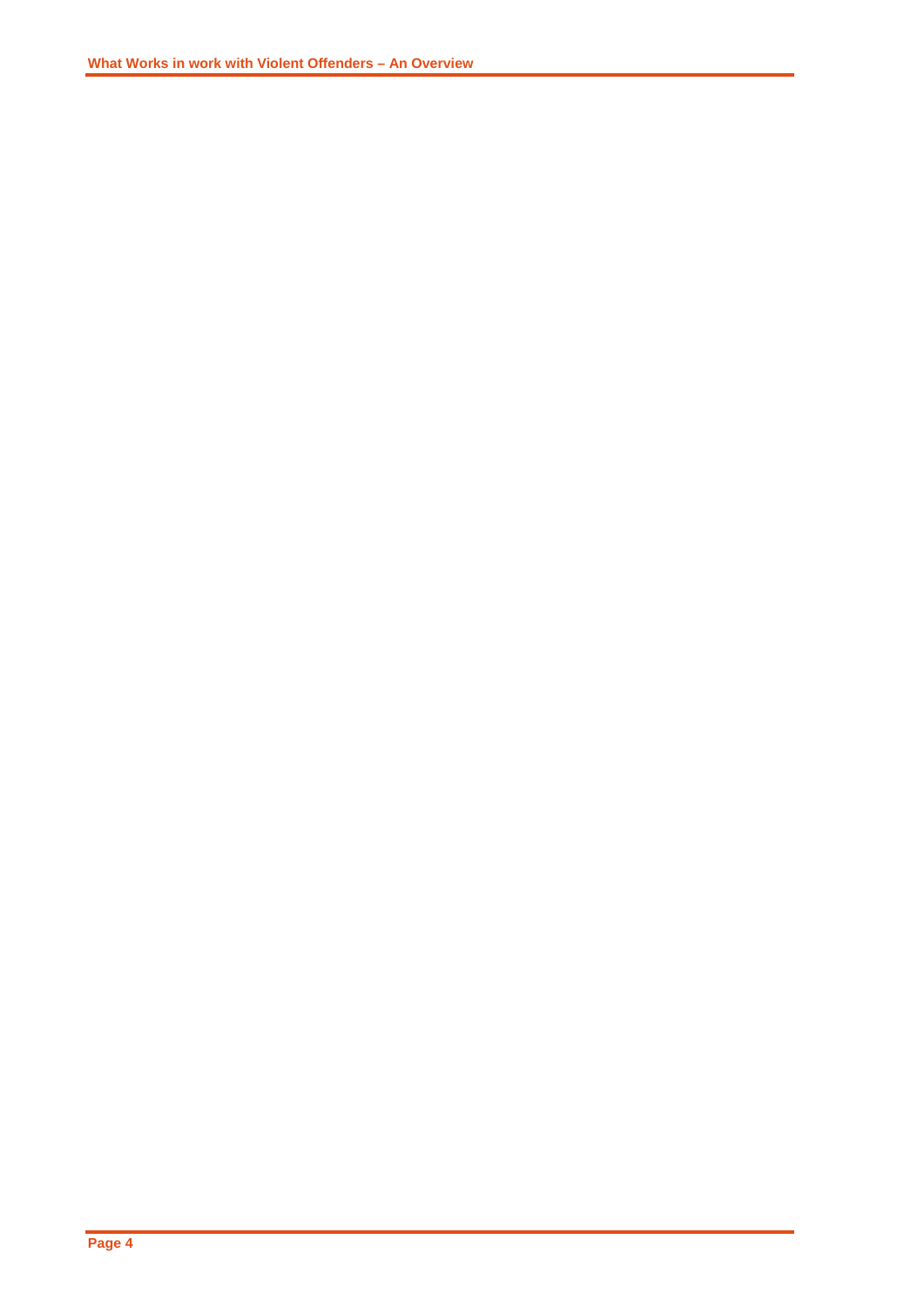# <span id="page-6-0"></span>**Section 2 - What is meant by violent offending?**

Violent offenders are sometimes treated as a 'homogenised' group, but there are different types of violent offending, different types of violent offender and different groups of professionals working with individuals who have committed violent acts. There are also legal definitions of violence that will be of great significance for the future management of individual offenders. The project on 'Serious Offending by Mobile European Criminals' (SOMEC) has used the ECRIS offence codes**[2](#page-6-2)** as a starting point to define serious offences of violence (see appendix one for the list of codes).

Violent behaviour and aggression are not the same although they are sometimes interlinked. These definitions have been suggested (Anderson and Bushman 2002):

'Human aggression is any behavior directed toward another individual that is carried out with the proximate (immediate) intent to cause harm. In addition, the perpetrator must believe that the behavior will harm the target, and that the target is motivated to avoid the behavior (p.28)

'Violence is aggression that has extreme harm as its goal (e.g., death). All violence is aggression, but many instances of aggression are not violent.' (p29)

Both of these definitions make it clear that harm to the victim or to victims is the outcome of violent or aggressive offending. It is increasingly recognised that, as well as physical harm, violent offending can also result in severe psychological trauma; some of these effects can be long lasting and profound.

## <span id="page-6-1"></span>**2.1 Categorisation**

Violent behaviour can be categorised by offence type. It can also be categorised by the motivations for the act, or by the situation and relationships that surround it. Violence within a domestic setting between family members and intimate partners for example would be a distinctive category. Sometimes this group is excluded from reviews about violent behaviour more generally (Jolliffe and Farrington 2007, McLean and Beak 2012).Violence against others from groups different to the perpetrator may be considered as a separate

<span id="page-6-2"></span>**<sup>2</sup>** European Criminal Records Information System (ECRIS) see[: http://ec.europa.eu/justice/criminal/european-e](http://ec.europa.eu/justice/criminal/european-e-justice/ecris/index_en.htm)[justice/ecris/index\\_en.htm;](http://ec.europa.eu/justice/criminal/european-e-justice/ecris/index_en.htm) accessed September 11<sup>th</sup> 2014. This in effect created common codes for certain types of offences across the EU including serious violent offending.  $\overline{2}$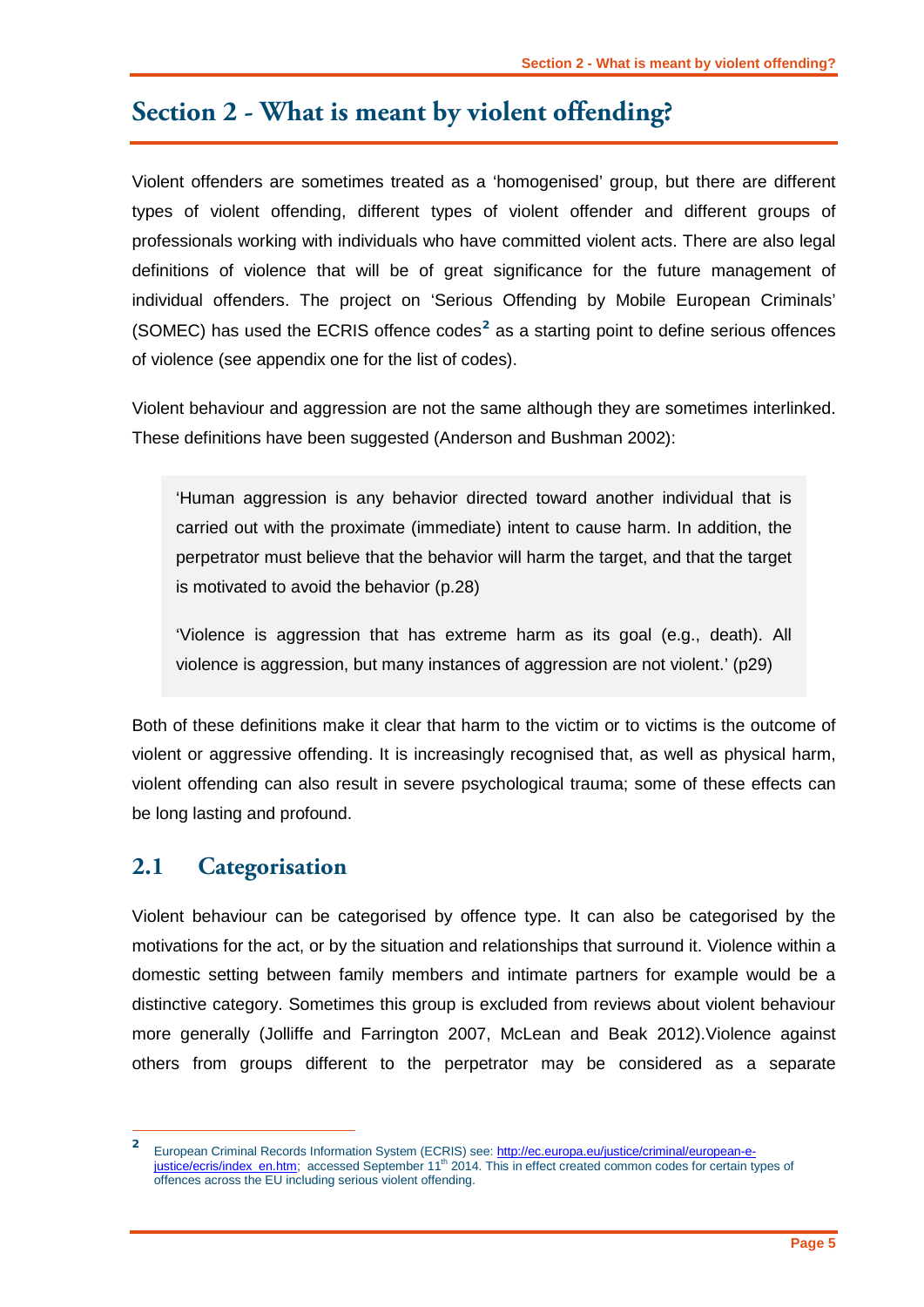phenomenon (De Wall and Anderson 2011), and is often referred to as hate crime. **[3](#page-7-0)** Perpetrators of violent behaviour may not always confine themselves to a specific category so that offenders against intimate partners for example, may also be violent outside of the home. Violent behaviour will also be influenced by historical factors, by individual characteristics and by circumstances. It is important to look beyond the presenting offence to the how and the why of the offending (Prins, 2005).

Violent behaviour has also been categorised based on the primary driver for the violent act, with a distinction drawn between reactive as opposed to proactive behaviour, and between impulsive and premeditated actions. These two sets of distinctions have been considered to have some similarities with each other. However it has been found that reactive and impulsive aggression correspond more closely, than proactive and premeditated violence (Babcock et al, 2014). Violent behaviour is also categorised as:

- $\blacksquare$  instrumental aggression, proactive in nature, or,
- **F** reactive aggression, expressing emotional arousal (Waters, 2007).

Others have questioned the distinction, as these categorisations are not mutually exclusive (Bushman and Anderson 2001). An act can be instrumental in that it is designed to achieve a goal, for example a violent robbery for financial gain. The perpetrator may however also be motivated by emotional arousal leading up to the offence, or occurring during the incident. Others however continue to support the usefulness of the distinction (Ferguson and Dyck 2012). A review of the files of 71 violent male offenders found that almost 80% of violent offences could be categorised as purely instrumental or reactive. It also found that reactive violent offences were of greater severity (Tapscott et al 2012). Purely instrumental aggression is more likely to confine itself to the threat of harm. Further evidence is needed to test the hypothesis that acts that are both instrumental and reactive may be more severe in terms of the violence used.

These categorisations arise from the reasons for the violent act. Categorisation taking into account these reasons is central to the provision of appropriate services. Reactive and impulsive aggression has for example been linked to a tendency to attribute hostile intentions to others, while proactive instrumental aggression to a belief that violence will produce desired outcomes (Babcock et al 2014). This suggests that different interventions may be needed. For the individual offender it is also important to be clear if all of their violent behaviour has been of a particular nature, or if they show more varied patterns across an offending career. Younger offenders have been found to show more varied patterns of

-

<span id="page-7-0"></span>**<sup>3</sup>** <https://www.gov.uk/report-hate-crime>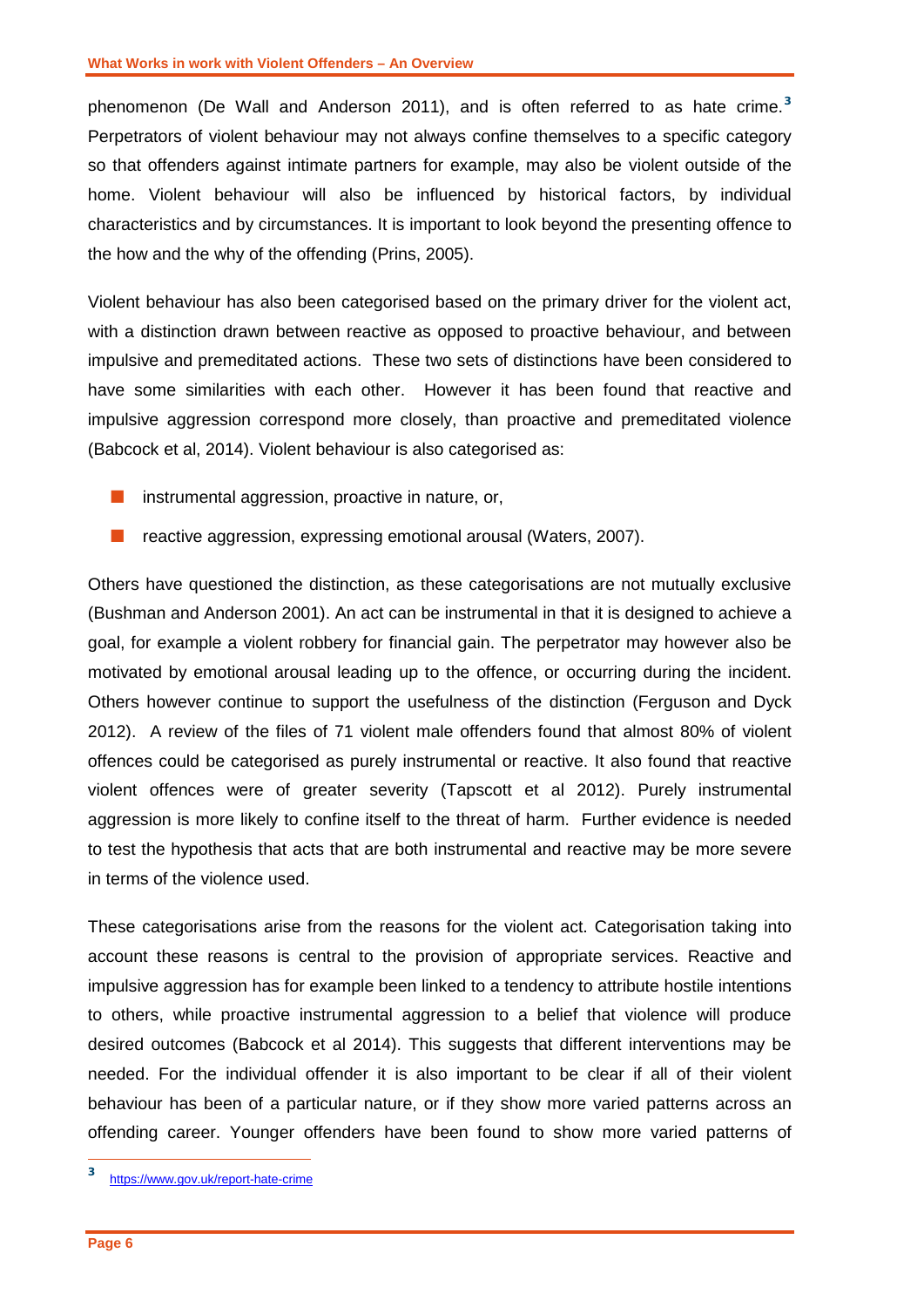offending (Piquero and Weiss 2013). Young people who commit violent offences are more likely to persist into adulthood, as are those who start offending at a young age. While many young offenders desist from offending as they become adults, for others there is an increasing severity of offending including violence (Loeber et al 2013; Farrington 2013). It may be that the nature of violent behaviour becomes more fixed with age (Williams and Arnold 2002). It is this attention to the how and why which gives important clues to the likelihood and impact of future violent offending and to the interventions and risk management measures that may be relevant.

### <span id="page-8-0"></span>**2.2 Theoretical Orientations**

The importance of theory for decision makers and the need for them to be aware of their own professional viewpoints and open to new ideas and perspectives has been emphasised (Webster et al 2014). Practice within criminal justice with violent offenders, particularly in the Anglophone jurisdictions, has been influenced by a theory base broadly characterised as cognitive behavioural in orientation, together with a psychosocial approach to understanding and responding to violent behaviour. This has been of particular significance in guiding assessment and programmes of intervention (Jolliffe and Farrington 2007; McGuire 2008; Rubin et al 2008). It should be noted however that there are other theory bases that may influence practice with individuals.

#### <span id="page-8-1"></span>**2.2.1 Cognitive behavioural and psychosocial approaches**

Cognitive behavioural approaches focus on understanding and developing the individual's capacity for self-regulation, their thinking and their emotions and the connections between the two (McGuire 2008). Cognitive behavioural theories can include the concept of implicit theories (ITs) which consist of sets of beliefs connected around a dominant theme which guide behaviour and help individuals make sense of situations. Examples of implicit theories linked to violence are: 'beat or be beaten, I am the law, violence is normal, and I get out of control' (Polaschek et al 2009).

Psychosocial approaches provide an understanding of the ways in which particular patterns of emotional response, thinking and behaviour have arisen over time and are sustained in particular environments. The complexity of the factors that may cause difficulty in controlling angry feelings include family influences, developmental disabilities, early conduct problems, substance use and institutionalisation (Novaco 2013).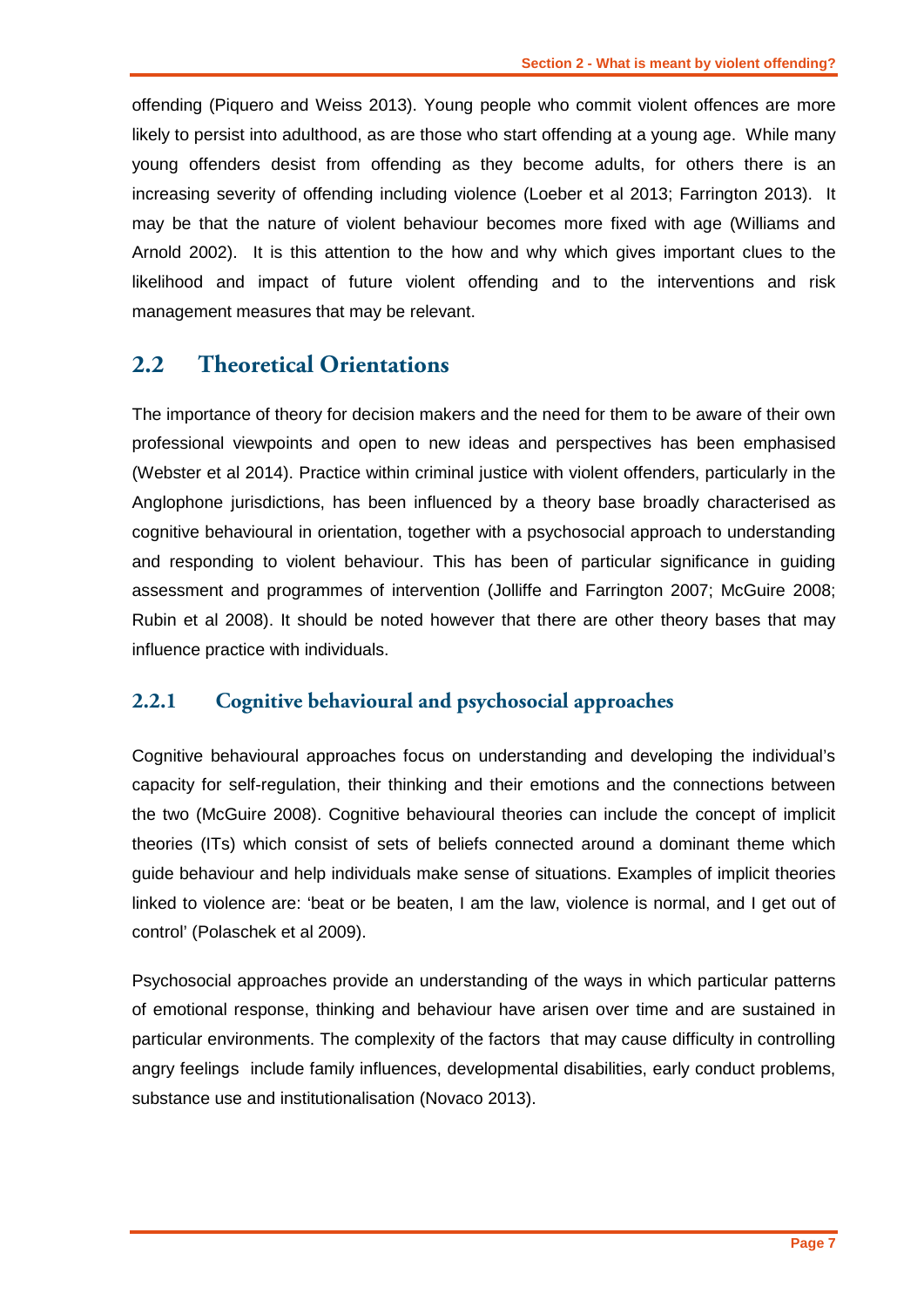An understanding of violent offending using these theoretical constructs will therefore seek to:

- **Look at evidence for current patterns of thinking, behaviour and emotional arousal,** relevant to violent recidivism.
- **Consider the causes of those patterns in development and past experiences to** enable a case formulation capturing the complexity of potential targets for intervention.
- **Provide interventions that can motivate and engage the individual.**

The General Aggression Model (GAM) seeks to provide a 'comprehensive and integrative social–cognitive framework for understanding aggression and violence' (De Wall and Anderson 2011 p245). It is not fully tested empirically and is not without its critics (Ferguson and Dyck 2012) but others point to the wide range of literature informing the model which should be drawn upon to influence interventions (Gilbert and Daffern 2010). GAM focuses on the "person in the situation," and analyses a particular violent episode by concentrating on three main areas:

- $\blacksquare$  person/situation inputs, cognitive,
- **All affective and arousal routes,**
- **D** outcomes of decision making processes. (Anderson and Bushman 2002).

Person factors include traits (see below), attitudes and the scripts or schema the individual has developed, based on life experiences. Situation factors can include any provocation or aggressive cues and the misuse of substances. These inputs influence the internal state of an individual; hostile thoughts and scripts, emotional responses, levels of arousal and motor responses. The individual then engages in a process of immediate and then possibly more considered appraisal of the situation and their response determines final actions. Each individual episode becomes part of the inputs for future interactions and in this way patterns of violent behaviour emerge and are sustained. The model supports a holistic approach to understanding and intervening in violent behaviour, taking into account context, as well as individual factors including the developmental processes that have influenced the development of the individual and their behaviour. Schema therapy as a specific intervention has limited empirical backing; although one review found clinically effective outcomes in a small number of studies in the context of mental health including with personality disorder (Maseley et al 2012). Further research is needed into effectiveness with violent offenders.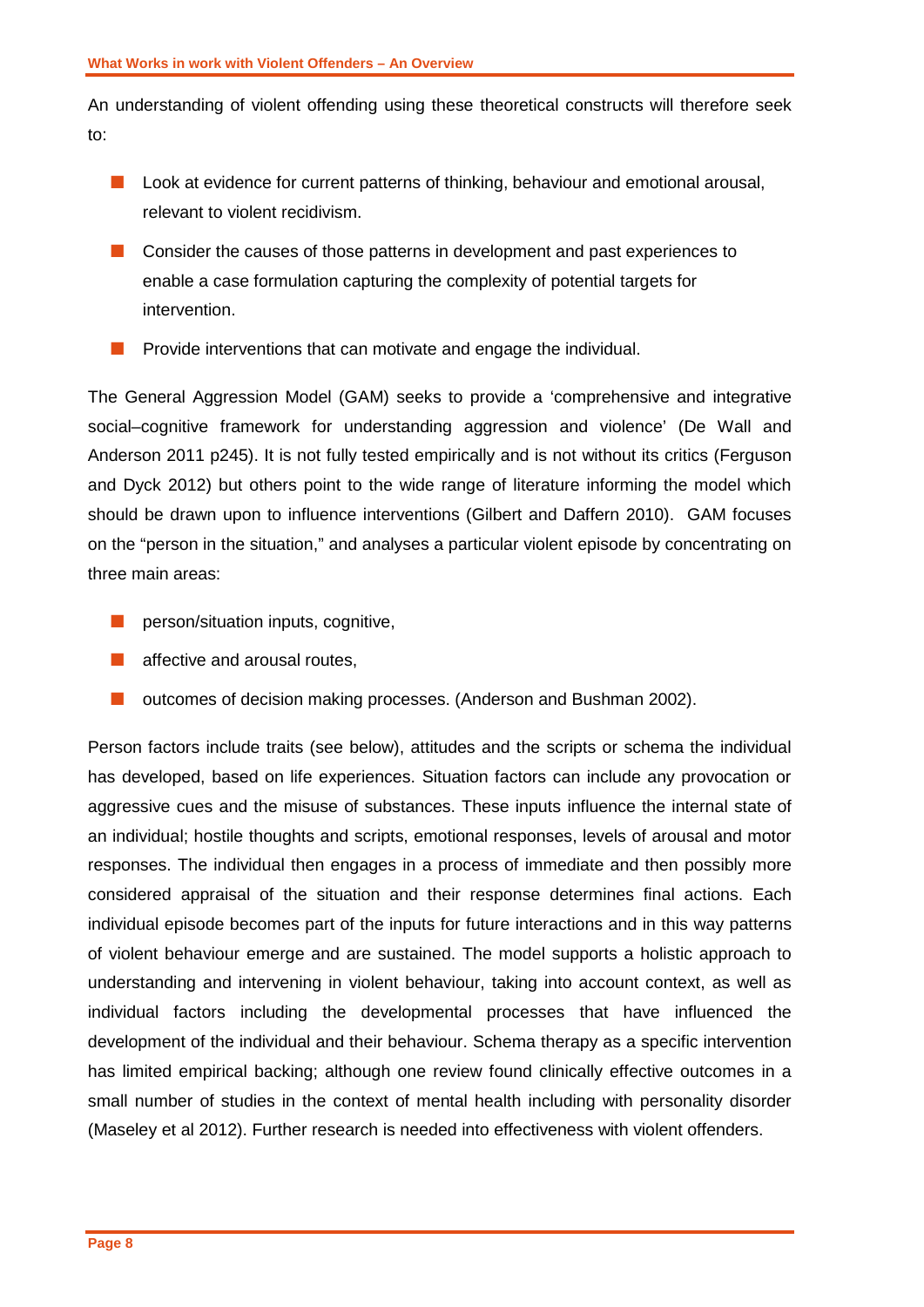The GAM includes the concept of the aggressive personality, conceptualising personality *'as a set of stable knowledge structures that individuals use to interpret events in their social world and to guide their behaviour'* (Anderson and Bushman 2001 p 27). Some personality traits increase the likelihood of a violent response, with trait aggressiveness producing aggressive responses even in relatively neutral circumstances. Trait anger with rumination and often impulsivity is more associated with violence in response to provocation. Returning to the categories of instrumental and reactive aggression, findings suggests that individuals with both trait aggressiveness and trait irritability may be most likely to respond with violence across both kinds of circumstances (Bettencourt et al 2006).

#### <span id="page-10-0"></span>**2.3 Mental Health and Violence**

The relationship between mental health and violence is complex. A Swedish study and metaanalysis into the links between bipolar disorder and violent offending highlights the complexity (Fazel et al 2010). They found an increased risk for violent crime among individuals with bipolar disorder. However most of this was linked to substance misuse and the unaffected siblings also had an increased risk of violent crime. The authors suggest that this highlights the contribution of genetic or early environmental factors, but there is insufficient knowledge to be sure about precise causes and effects. The study does suggest that it is important to be aware of and treat comorbid substance misuse. The analysis found that for Schizophrenia a small risk of violent offending remained, even without co-morbidity.

A study into mental disorder and risk for future violence in women found that: *"Women who had been incarcerated for a major violent offence were four times more likely to have a diagnosis of borderline personality disorder than women whose index offence was one of minor violence"* (Logan and Black burn 2009 p. 31). The study concludes that for women in secure settings psychiatric comorbidity should be considered as a rule rather than an exception. This study also reviews some of the evidence for violent male offenders, showing that psychopathic personality traits in men with a history of violence are associated with an increased likelihood of violent reoffending, as is psychosis. In addition, correlations have been found in men between antisocial and borderline personality disorders and violent behaviour. Support is also found for the significance of comorbid drug and alcohol abuse. A study found evidence for the hypothesis that adult antisocial behaviour, co-morbid with borderline personality disorder emerges from severe conduct disorder in childhood and adolescence. The study also found that this pattern is strongly associated, in adulthood, with both violence and substance dependence (Freestone et al 2013).

The precise relationship of mental disorder and violence requires further research. One recent finding among psychotic patients is that the connection between delusions and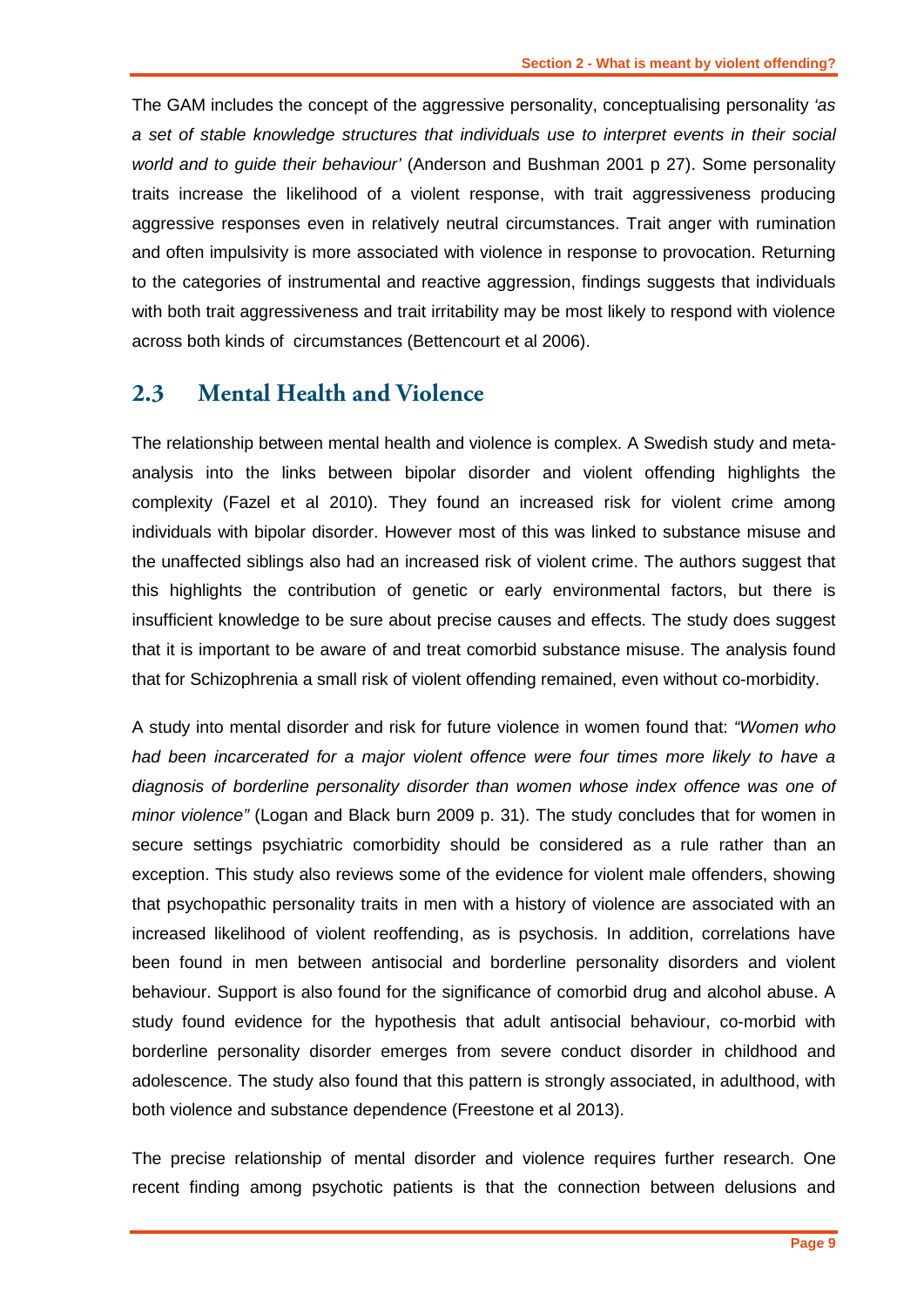violence is crucially linked to anger arising from the delusions. Close links in time between the delusion and the violent behaviour are therefore crucial (Ullrich et al 2014).

One study suggests that apart from antisocial disorder and psychopathy clinical variables were not predictive of violent recidivism, but those based on the General Personality and Cognitive Social Learning perspective were. However, further research is indicated (Bonta et al 2013).

## <span id="page-11-0"></span>**2.4 Gender and Violence**

Gender is relevant to violent offending both in perpetrators and in victims. Some of the categorisation of violent behaviour is at least in part influenced by gender, most significantly violence in intimate relationships. Gender is also relevant to theories about causation influenced by understanding of masculinity for example.

#### <span id="page-11-1"></span>**2.4.1 Intimate Partner Violence**

Intimate partner violence can occur within same sex relationships however the majority of incidents are between men and women. The extent to which domestic violence is perpetrated by both genders is contested with some studies suggesting rates are similar (Dixon and Graham Kevan 2011). When this is examined in more detail however differences emerge. A UK study (Hester 2013) found that the violence used by men against female partners was much more severe and that it was more likely to include aspects of control. On the other hand women were more likely to use weapons, but this was often for protection. Women perpetrators were more likely to have alcohol problems, and/or have mental health difficulties, but alcohol misuse by men was linked to more severe outcomes. A typology of domestic violence has been developed and this suggests that one of the reasons for the conflict in the literature is that there is more than one type of violence in intimate relationships. Intimate terrorism for example is mainly perpetrated by men with a pattern of coercive control. There is however also situational couple violence that involves both genders and violent resistance from women coping with the first pattern of violence. For the purposes of this study intimate terrorism is of most relevance (Johnson 2008).

The confusion about types of intimate partner violence also affects the lack of precision that exists about the extent of domestic violence. A Spanish study seeking to develop a risk assessment tool for severe violence or homicide against women suggests that intimate partner violence affects at least 3.6%-9.6% of women more than 18 years of age in Spain. It points out the nature of that violence is varied and that there are different levels of severity. The most severe outcomes including death are much less frequent, although 60 to 70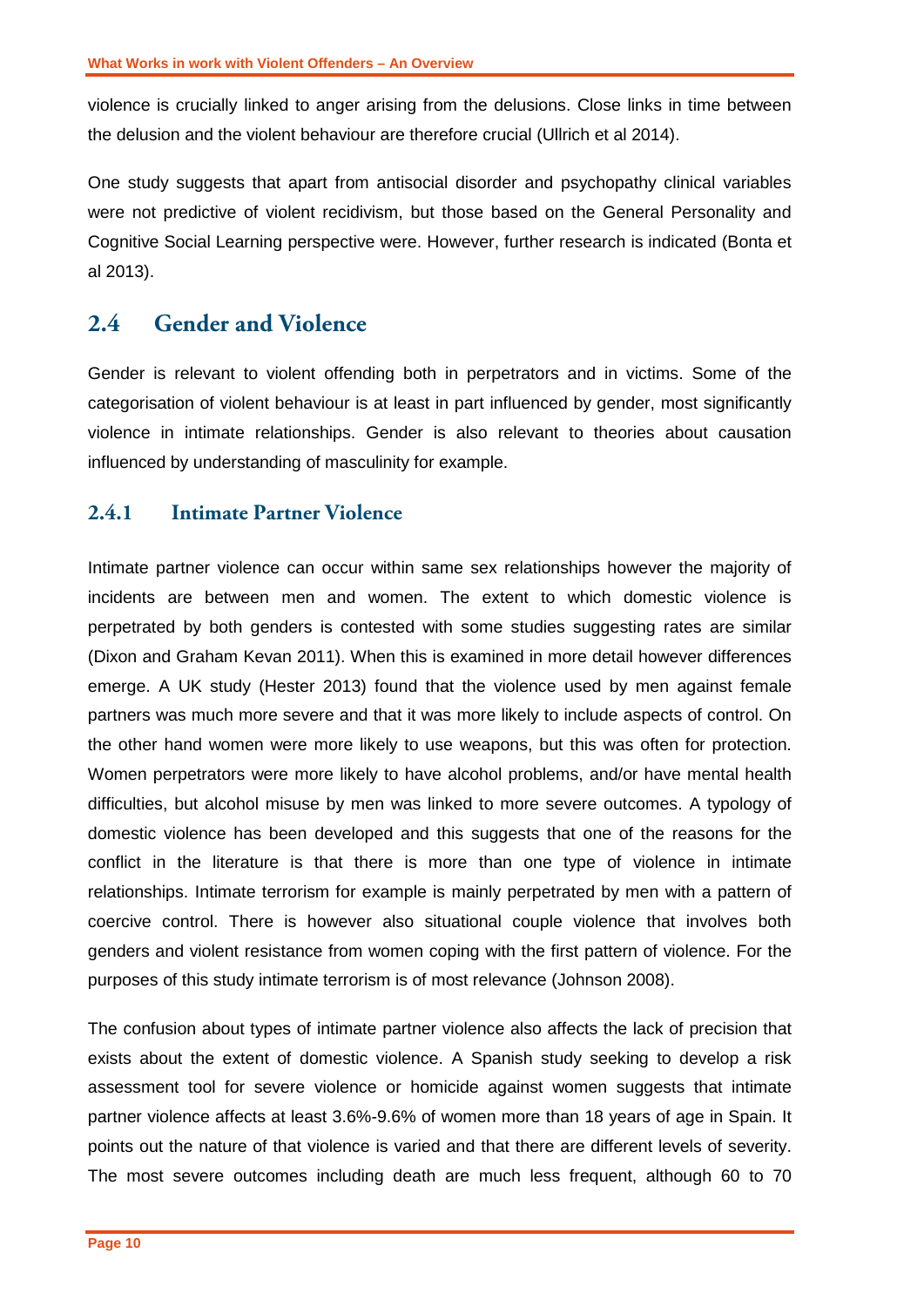women are killed every year in Spain by their partners. (Echeburúa et al 2009). An American study suggests that up to 50% of homicides against women are committed by intimate partners. Work is being developed in the European Community creating a data base of gender related crime.**[4](#page-12-1)**

It is important therefore that frontline workers are helped to identify those individuals and situations where risk is at its highest. The likelihood of more severe outcomes is increased by intense jealousy and controlling behaviour and by the use of weapons (Hester 2013). It was found that when women had been killed by their partners either they or the perpetrator had commonly been in touch previously with a criminal justice agency (Roehl et al 2005). A study into the assessments made by Independent Domestic Violence Advisors in the UK found that they raised their concern about risk based on factors like the escalation of violence, use of weapons, stalking, and significant injuries, victims who were very afraid also increased their judgement of the level of risk. There was some overlap with the factors associated with further abuse but also differences, for example they did not take into account separation focusing instead on proximity. They also did not take into account the perpetrator's criminal history. These differences indicate a need for research to continue to inform the detail of practice (Robinson 2012). A study in Wales about serial domestic violence offenders suggests that serial offending is not necessarily an indication of the highest risk. Instead it should be taken into account together with repeat and high-risk offending behaviour to identify those individual perpetrators who require a more intensive response. (Robinson et al 2014).**[5](#page-12-2)**

#### <span id="page-12-0"></span>**2.4.2 Masculinity**

-

It is also suggested that greater attention should be paid to perceptions of masculinity and the impact on male criminality, including serious violence (McFarlane 2013). Violence has been linked to masculinity with one study finding that physically aggressive displays are part of men's cultural script for restoring threatened gender status. *'Men understand, use, and*  benefit from physically aggressive displays as a means of maintaining and restoring their *manhood status, particularly when that status has been challenged.'* (Bosson et al 2009, p. 632). This study draws on literature suggesting that violence is understood differently by men and women and that the meaning of the behaviour may differ between genders.

<span id="page-12-1"></span>**<sup>4</sup>** <http://www.wave-network.org/content/gender-statistics-guidance-report> [http://www.fra.europa.eu/fraWebsite/research/projects/proj\\_eu\\_survey\\_vaw\\_en.htm.](http://www.fra.europa.eu/fraWebsite/research/projects/proj_eu_survey_vaw_en.htm)

<span id="page-12-2"></span>**<sup>5</sup>** For a literature review on interventions on domestic violence see: Community-based Domestic Violence Interventions (2012, available at: http://www.corrections.govt.nz/ data/assets/pdf\_file/0005/673025/COR\_Community\_Based\_Domestic [Violence\\_Interventions\\_WEB\\_2.pdf;](http://www.corrections.govt.nz/__data/assets/pdf_file/0005/673025/COR_Community_Based_Domestic_%20Violence_Interventions_WEB_2.pdf) accessed January 8<sup>th</sup> 2015.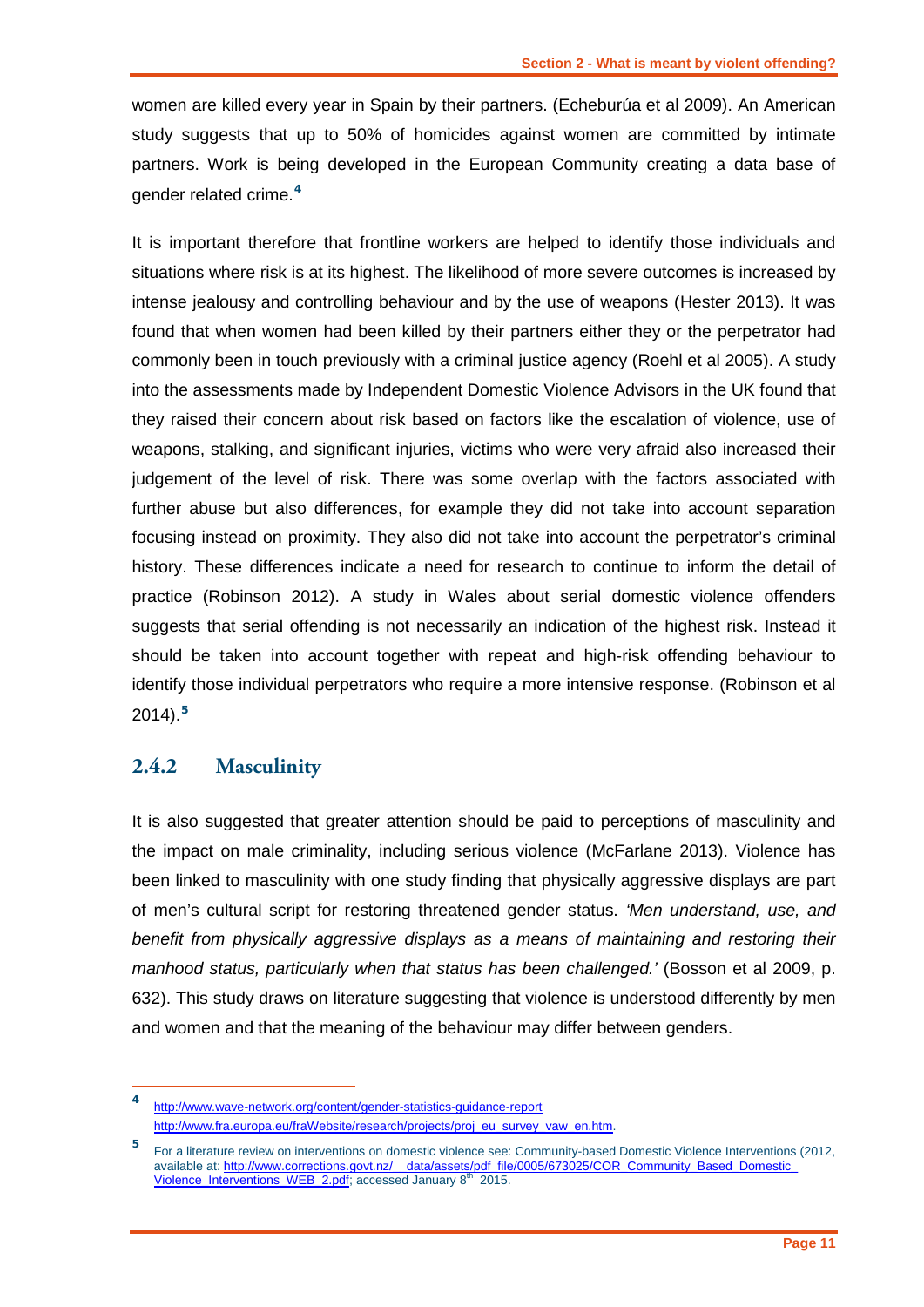#### <span id="page-13-0"></span>**2.4.3 Women and Violence**

Research and practice in criminal justice have focused on male offenders, with the smaller numbers of female offenders having less specific attention paid to their needs. It is suggested that women who offend have different pathways into offending and different needs to their male counterparts (Caulfield 2010; and Logan and Blackburn 2009).

Women's experience of violence, both as victim and as perpetrator, is a gendered experience, in other words an experience influenced by the fact that they are women living in a particular set of social and power relationships. Women's violence, at times, will be a direct response to domestic violence and abuse and if this is the case then the provocation and pressure that led to their actions should be recognised and taken into account. There is, however, a danger that too narrow a focus on women as victims might distract from an understanding of women as active agents who make choices about their own behaviour. Women, like violent men, can be aggressive in a number of settings and for some women this can be a significant and stable element of their behaviour. The diverse pathways of violent offending in women have also been found to commonly include the presence of issues of substance misuse (Brennan et al 2012). The findings of a small Scottish study suggest that *"young women imprisoned for violent offences can be both victims of crime and agents who resist victim status"* (Batchelor 2005 p. 371).

Women who kill are extremely rare and therefore it has been difficult to establish a risk profile for them. However, some key characteristics have been established:

- **Nomen are more likely to kill people they know.**
- $\blacksquare$  They are more likely to kill sexual partners (and as part of 'live triangles').
- $\blacksquare$  They are more likely to kill children under one year of age.
- **Black women are more likely to be poor and to murder for money.**
- Sexual and emotional victimisation is important, as is substance abuse.
- **Nomen serial killers are very rare indeed, and are 'place specific killers' operating** mainly at home or in health care settings, using low profile modus operandi such as drug overdosing or poisoning. (Wilson and Hilton 1998; and Kemshall 2004)).

#### <span id="page-13-1"></span>**2.5 Key practice questions in understanding violent behaviour**

In conclusion, violent behaviour is both variable and complex, and the 'subtlety of violence' is a challenge to risk classification, assessment and management (Barry et al 2008).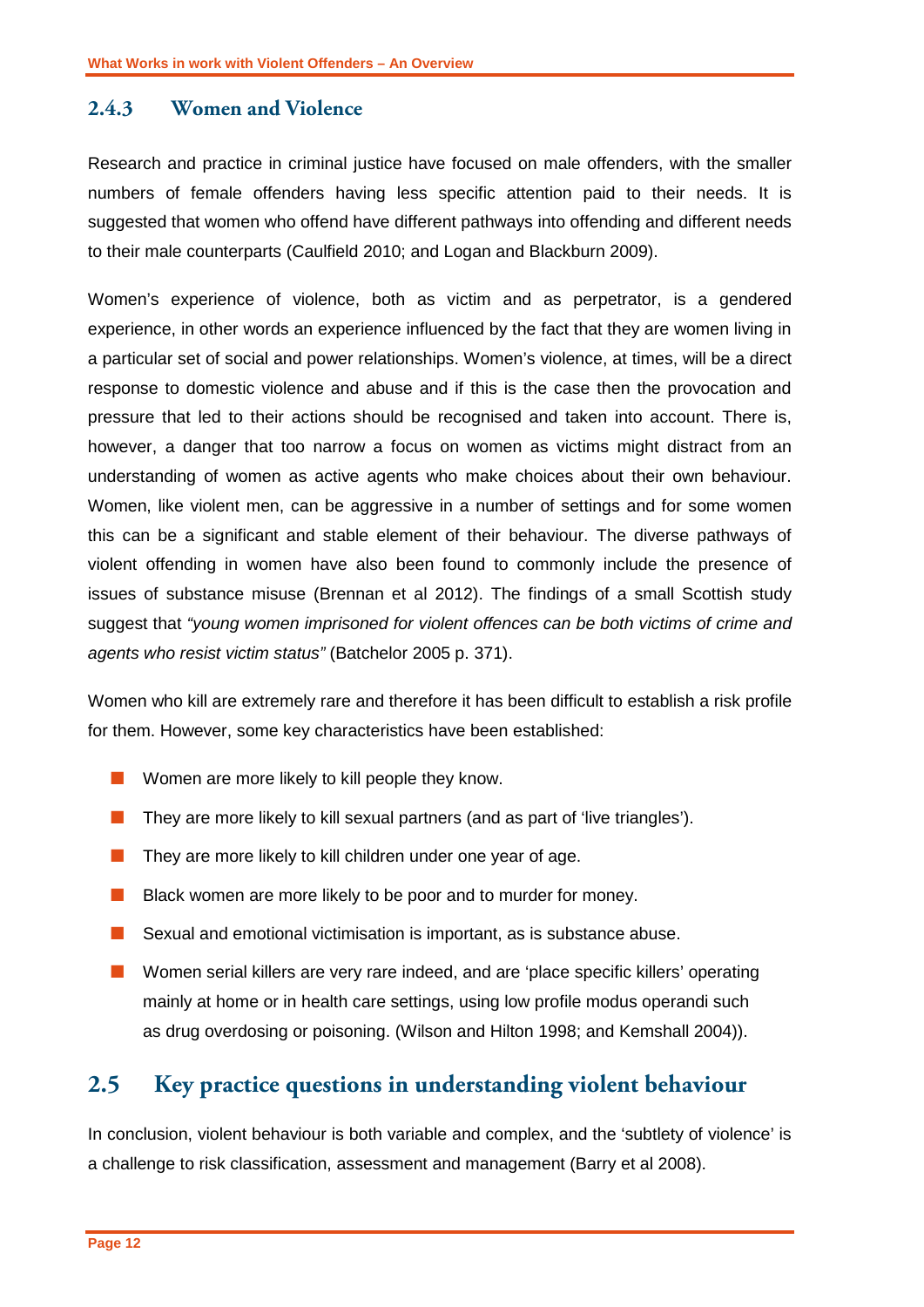Some of the themes emerging suggest that the following questions are likely to assist practitioners in forming a clear and in-depth view of a person's violent behaviour.

- Is it an instrumental use of violence e.g. carried out as part of another crime? For example robbery or burglary.
- $\blacksquare$  Is the violence intended to achieve power control and status?
- Is the violence premeditated and intentional (planned, targeted and groomed)?
- Is it a reaction to a real or perceived provocation?
- Is the violent act influenced by particular ways of looking at and responding to the world?
- Is it embedded in a particular situation, carried out at particular times, in particular locations, and with particular peers?
- Who are the victims of the violence for example intimate partners, peers, children?
- Does the gender of the perpetrator and/or of the victim make a difference for example to how the perpetrator understands their behaviour?
- $\blacksquare$  Is it precipitated by particular traits, anger, low levels of control and the lack of internal inhibitors (lack of ability to cope with frustration, disappointment)?
- Is the violence linked to the individual's mental health and if so what are the precise nature of those links?

Some serious acts of violence including homicide are single violent acts that are committed by individuals who do not have a history of prior violence. A study found that these *'individuals were not antisocial, impulsive individuals with difficulties controlling their behaviour or their anger, but it failed to shed light on what it was about these individuals that led them to behave in the way that they did … there was no evidence that they were excessively over controlled in terms of their anger or behaviour'* as has been suggested in the past (De Silva and Duggan 2010. p. 203). The authors suggest that there remain unanswered questions about why these individual acts occur.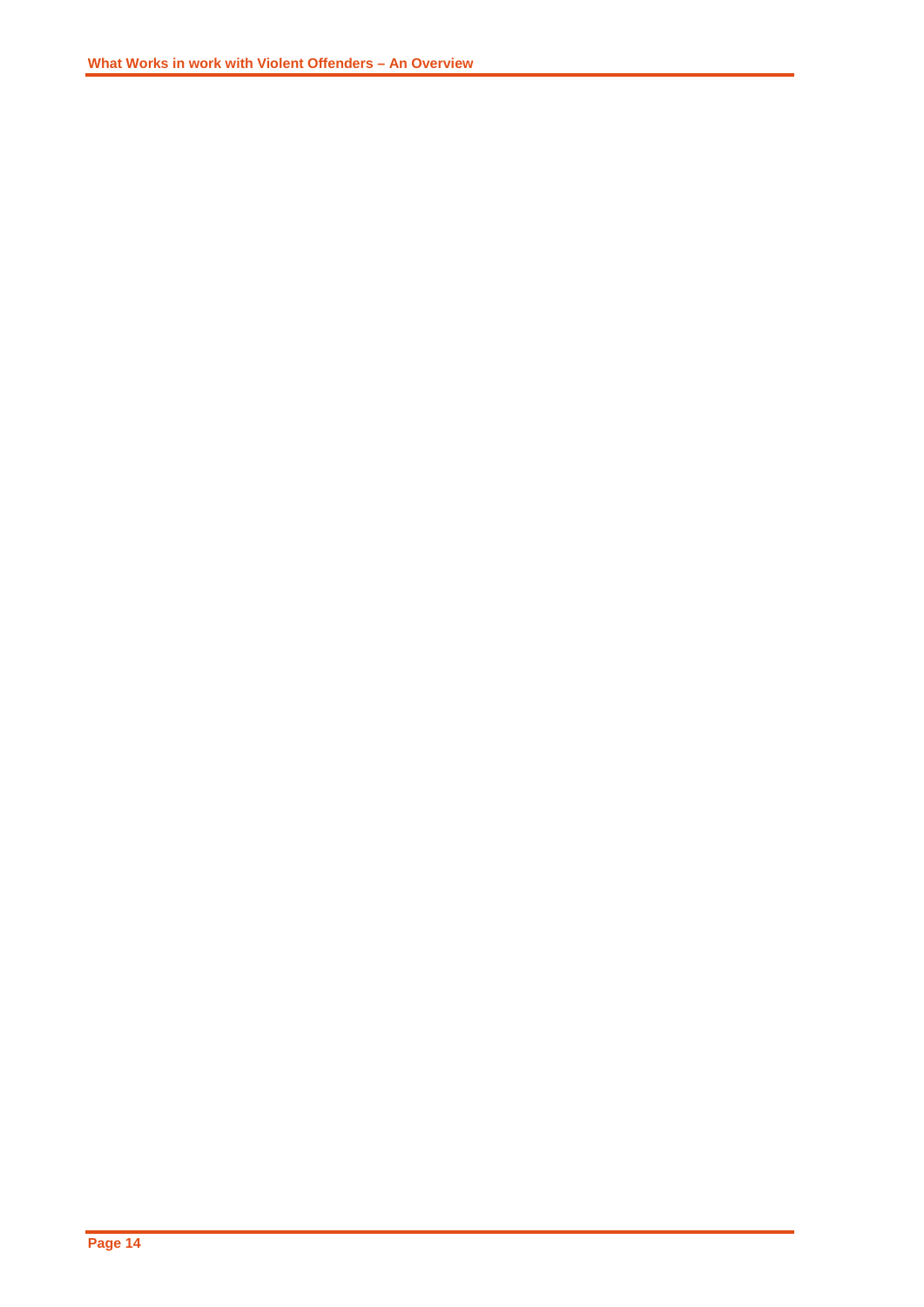## <span id="page-16-0"></span>**Section 3 - Assessment of Violent Offenders**

A review of the literature on serious violent offenders, found that

'Definitions of risk, violence and risk assessment remain far from straightforward, although there are common themes. Terms such as 'high risk' mean different things in different contexts and violent offenders can be difficult to 'compartmentalise' either from other types of offenders (e.g., sexual offenders) or from other violent offenders (e.g., perpetrators of domestic violence). Violence risk assessment has a tendency to focus primarily on prediction of risk but the literature suggests that assessment is more effectively used as a guide for treatment and management, not least where adequate structures, supports and training are in place.' (Barry et al 2008 p. 9).

It is clear therefore that in order to be able to work with and manage the risk posed by violent offenders' accurate assessment is needed. Assessment should allow for estimations of the likelihood of future violent behaviour. These estimations are important for allocating resources and making decisions about the management of risk. This is not however the only, or even necessarily the most important element of risk assessment. There is a crucial decision making phase between assessment and intervention (Webster et al 2014). This phase allows the assessment to guide the detail of the work done with individual offenders, to seek to reduce their risk. For this it needs to indicate those areas that make further violence more likely, so that appropriate measures can be taken.

The process of highlighting the key features of a case so that the most effective treatment can be given is sometimes known as case formulation (Sturmey and McMurran 2011). *"A case formulation provides a useful structure for organising information that can often be complex as well as providing a blue print guiding treatment"* (Webster et al 2014 p. 94). It is important that this formulation is rooted in an evidenced and structured approach to assessment and that it considers the relationship of the risk factor to the violent behaviour and the relationships between risk factors. Some risk factors for example may increase the perceived rewards of violent acts, others may interfere with the effectiveness of risk management strategies and others may act as destabilisers (Quinsey et al 1998). Stages in the process of risk formulation may include:

 Being clear about what are the risk factors and strengths in a particular case will usually be judged using a structured risk assessment tool (discussed further below 3.2).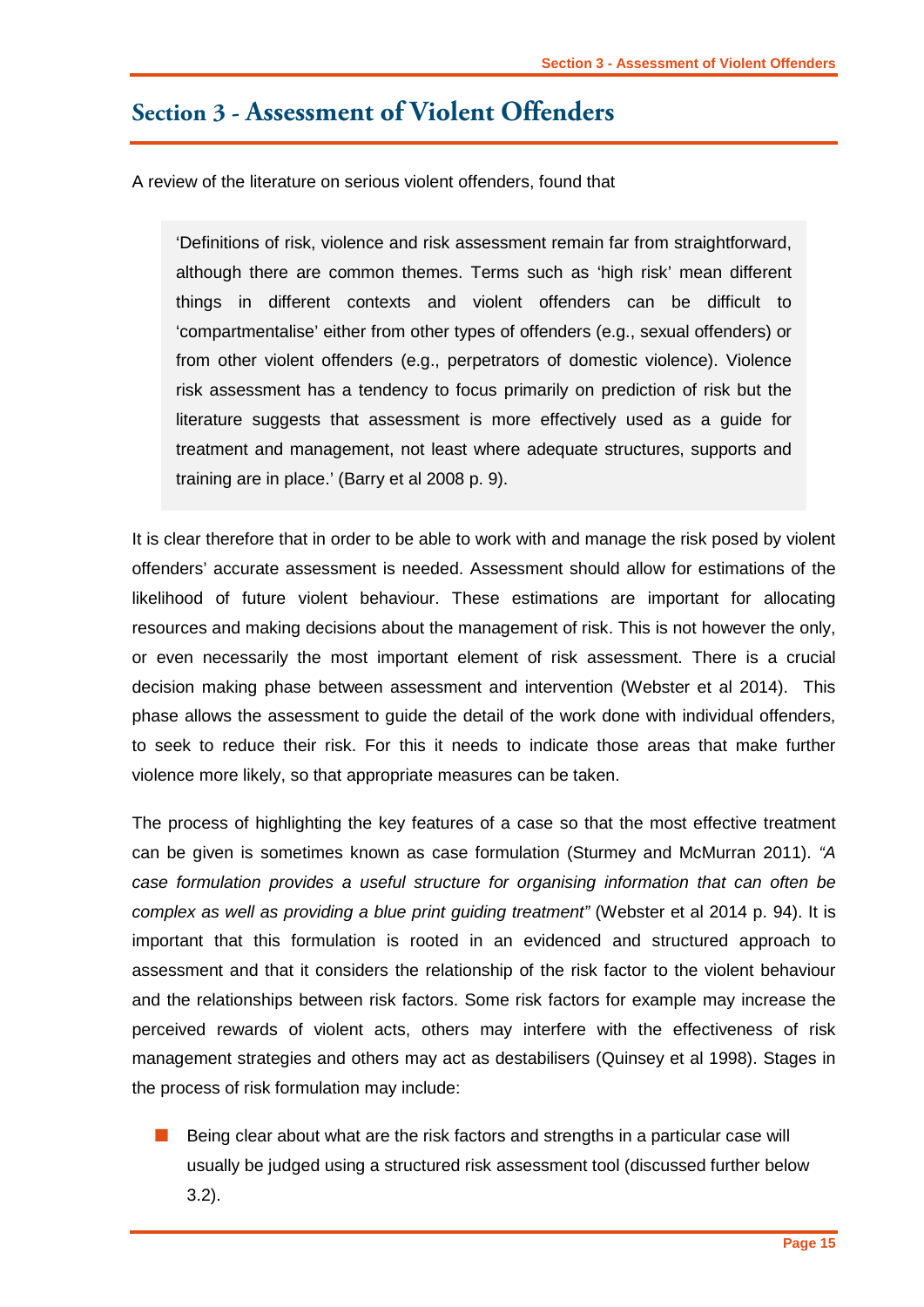- Asking questions of this information to consider **why** the person engaged in violent behaviour in the past. This will help to identify specific triggers or motivators for the offending.
- $\blacksquare$  A process of scenario planning will then consider when the harmful offending may be most likely to occur in the future, again helping to identify specific aspects of the individual or of their situation most likely to lead to harmful actions (Webster et al 2014)

Case formulation is a complex skill and a recent study into the effectiveness of training probation officers in the skill found that training did not significantly impact on the quality of practice. The suggestion is that the context within which the formulation is developed should be taken into account as the level of previous experience may impact on effectiveness (Minoudis, 2013).

## <span id="page-17-0"></span>**3.1 Good Practice Messages for Violence Risk Assessment:**

In order to inform a useful formulation of risk, relevant and accurate information needs to be sought. Some of the areas of investigation an assessor should have in their mind are:

- $\blacksquare$  Look beyond the index offence(s).
- Explore the how and the why of offending.
- **E** Establish previous patterns of behaviour as well as convictions with care.
- **EXPLORED EXPLORED EXPLORED MOTEL EXPLORED MOTEL SHOW A** EXPLORED EXPLORED EXPLORED EXPLORED EXPLORED EXPLORED EXPLORED EXPLORED EXPLORED EXPLORED EXPLORED EXPLORED EXPLORED EXPLORED EXPLORED EXPLORED EXPLORED EXPLORED EXP and rationalisations for this offender.
- I Identify how victims are chosen and targeted.
- I Identify the key triggers ('by walking through the crime').
- $\blacksquare$  Identify key risk factors (e.g. substance abuse) for intervention work. (Kemshall 1999)

Risk assessment must always be sensitive to the particular circumstances and history of the individual. For example, it has been found in Holland that Moroccan Dutch boys have exposure to higher levels of child abuse and that this is significant enough to be predictive of violent offending (Lahlah 2013).

There are two possible approaches to the assessment of women, gendered or nongendered. A review found that in general the latter approach appears valid but with some important differences (Caulfield 2010). Another study looking at the use of a number of the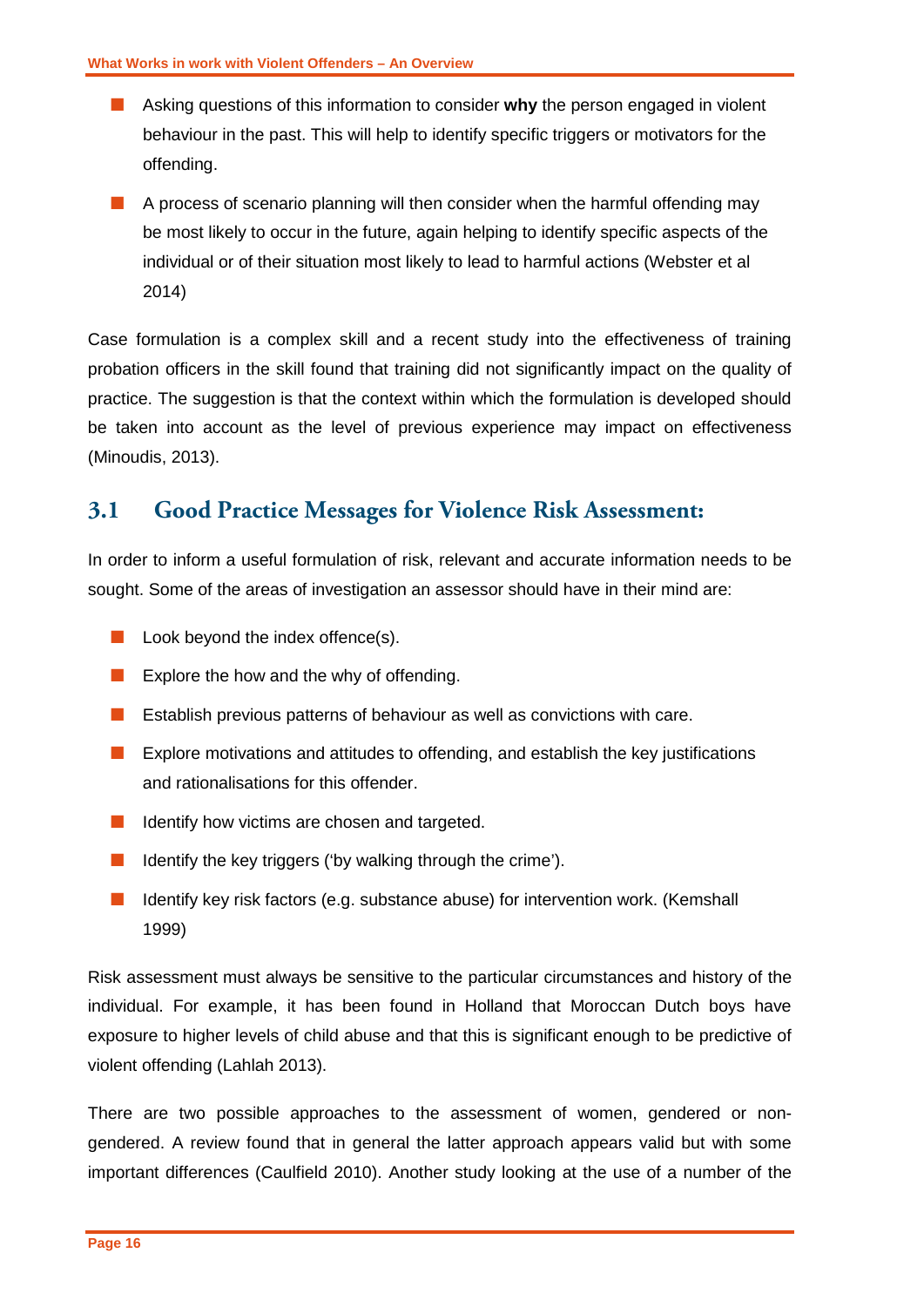tools considered below(2.2), supports the finding that generally they were equally predictive for men and women, although there is a need for some incorporation of women's specific needs (Coid et al 2009).

It is still important however to be clear about the most well evidenced and significant factors that may be predictive of violent re-offending. A rapid evidence review found a number of well supported risk factors (McLean and Beak 2012).

- **Early onset offending is predictive not only of a persistent or chronic criminal** career but also of a violent or more dangerous criminal career. The relationship with age is not as strong for female offenders.
- **Men with a long criminal career (in any crime type) are more likely to commit** violent offences again this does not appear to hold for female offenders.
- A violent criminal history is a strong predictor of later violent recidivism.
- Specific offences may be predictive of violent re-offending. Manslaughter, blackmail and kidnapping were found to significantly increase the relative risk of a subsequent conviction for murder.
- Early drug or alcohol abuse is related to violent offending however in adults the evidence for a link is mixed, with substance abuse relevant when combined with other factors.
- **Anti-social personality traits distinguished violent recidivists from non-violent** recidivists and non-recidivists
- There is some evidence that gang involvement is a predictor of violent recidivism.

It is also important, as the review recognises, to understand that these factors will not apply to all violent offenders. So for example some serious violent offenders may not have started offending at a young age. The above factors can only then be a starting point in making judgments about an individual. Risk assessment tools have also been developed to support assessment of dynamic risk factors relevant to an individual.

## <span id="page-18-0"></span>**3.2 Risk Assessment Tools**

The well-established Risk, Need and Responsivity (RNR) model and the related risk factor approach to assessment and planning remain of central importance (Andrews and Bonta 2003). A focus on identifying risk factors associated with offending and, as a result, focusing on criminogenic needs matters for a range of reasons, not least to ensure that practice focuses its attention on the most important areas (Bonta and Andrews 2010).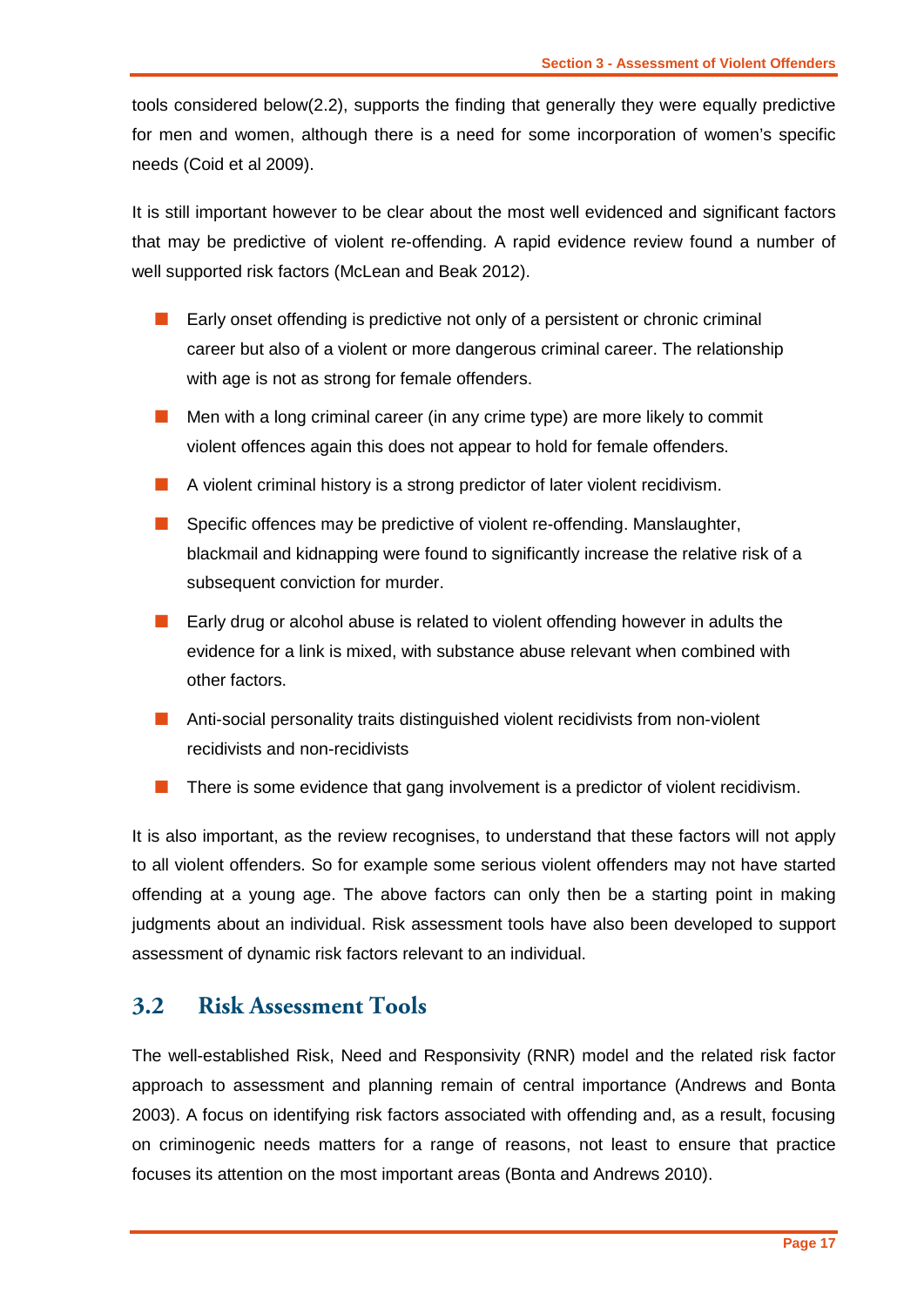Structured risk assessment tools have made an important contribution to accurate and reliable risk assessment (Kemshall 2004). The literature is supportive of actuarial approaches to assessment which draw on narrow ranges of information to predict the likelihood of future violence. For example the Risk Matrix 2000–Violence (RM 2000[V]), and the Violence Risk Appraisal Guide (VRAG) (see also RATED<sup>[6](#page-19-0)</sup> page 54).

However, these approaches are limited in their ability to guide future action. They are also often based on historical information so cannot be used to measure change in risk over time. Because of this, a greater understanding of the dynamic influences on risk is needed, guided by tools that support structured professional judgement (Farrington et al 2008, Craig et al 2013.)

The following table summarises the characteristics of some commonly used tools. For further details see also RATED.

| Tool                                                                    | <b>Description</b>                                                                                                                                                                                                                                                                                                                              |
|-------------------------------------------------------------------------|-------------------------------------------------------------------------------------------------------------------------------------------------------------------------------------------------------------------------------------------------------------------------------------------------------------------------------------------------|
| <b>Offender Group</b><br><b>Reconviction Scale (OGRS)</b>               | Prediction scale for general offending, with indicator for<br>violent offending, based on static factors of age, gender<br>and criminal history.                                                                                                                                                                                                |
| <b>Psychopathy Checklist</b><br>Revised (PCL-R)<br>http://www.hare.org/ | A twenty item tool consisting of two factors, designed to<br>diagnose psychopathy                                                                                                                                                                                                                                                               |
| RM2000 <sup>7</sup>                                                     | Risk Matrix 2000 consists of 3 scales. RM2000/S is a<br>prediction scale for sexual offending. RM2000/V is a<br>prediction scale for non-sexual violence engaged in by<br>sex offenders. RM2000/C is a combination of the first<br>two scales and predicts sexual or other violence. Usually<br>used in conjunction with other risk assessments |

<span id="page-19-0"></span>**<sup>6</sup>** Risk Assessment Tool Evaluation Directory (RATED). Published by the Risk Management Authority Scotland, available at: http://rated.rmascotland.gov.uk/risk-tools/violence-risk/; accessed September 11th 2014.

 $\overline{a}$ 

<span id="page-19-1"></span>**<sup>7</sup>** Thornton, D. (2009) RM 2000 Scoring instructions. Available at: [http://www.birmingham.ac.uk/Documents/college](http://www.birmingham.ac.uk/Documents/college-les/psych/RM2000scoringinstructions.pdf)[les/psych/RM2000scoringinstructions.pdf](http://www.birmingham.ac.uk/Documents/college-les/psych/RM2000scoringinstructions.pdf)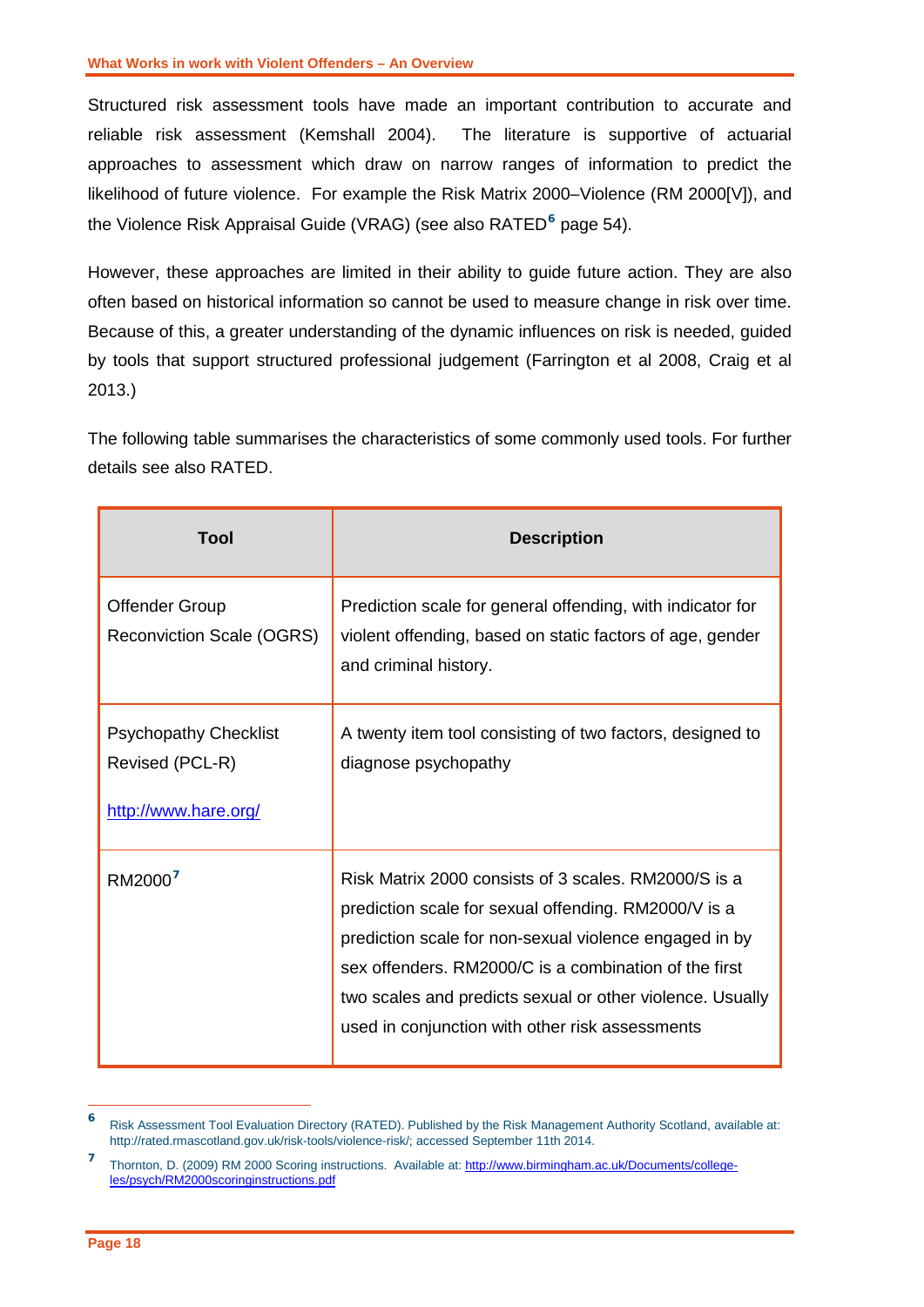| Violence Risk Appraisal<br>Guide (VRAG)                                            | The VRAG is a 12 item actuarial risk assessment<br>instrument, designed to be an aid to estimating the<br>probability of reoffending by mentally ill offenders.<br>Usually used in conjunction with other risk assessments |
|------------------------------------------------------------------------------------|----------------------------------------------------------------------------------------------------------------------------------------------------------------------------------------------------------------------------|
| <b>Classification of Violence</b><br>Risk (COVR)                                   | Assesses mentally disordered patients on 44 risk factors<br>in estimating violence risk. Has limited validity and<br>applicability to female offenders and ethnic minority<br>offenders                                    |
| <b>Historical Clinical Risk</b><br>Management $-20$ (HCR-20)<br>http://hcr-20.com/ | HCR-20 is a comprehensive set of professional<br>guidelines for the assessment and management of<br>violence risk                                                                                                          |
| Violence Risk Scale (VRS)                                                          | A 26 item actuarial tool. Limited applicability to female<br>offenders and ethnic minority offenders. Some focus on<br>dynamic factors                                                                                     |
| Short Term Assessment of<br><b>Risk and Treatability</b><br>(START)                | Assessment of violence, suicide and self-harm risk in<br>inpatient and community settings. A short term tool.                                                                                                              |
| <b>Spousal Assault Risk</b><br>Assessment (SARA)<br>http://www.mhs.com             | The Spousal Assault Risk Assessment Guide (SARA)<br>helps criminal justice professionals predict the likelihood<br>of domestic violence.                                                                                   |

 $\overline{\phantom{a}}$ 

A review of the use of risk assessment tools in 29 secure forensic units found that the most common instruments were Historical Clinical Risk–20 (HCR–20) and Psychopathy Checklist – revised (PCL–R); both were rated highly for utility (Coid et al 2011). The Risk Management Authority in Scotland (RMA) has produced a review of the evidence base for tools designed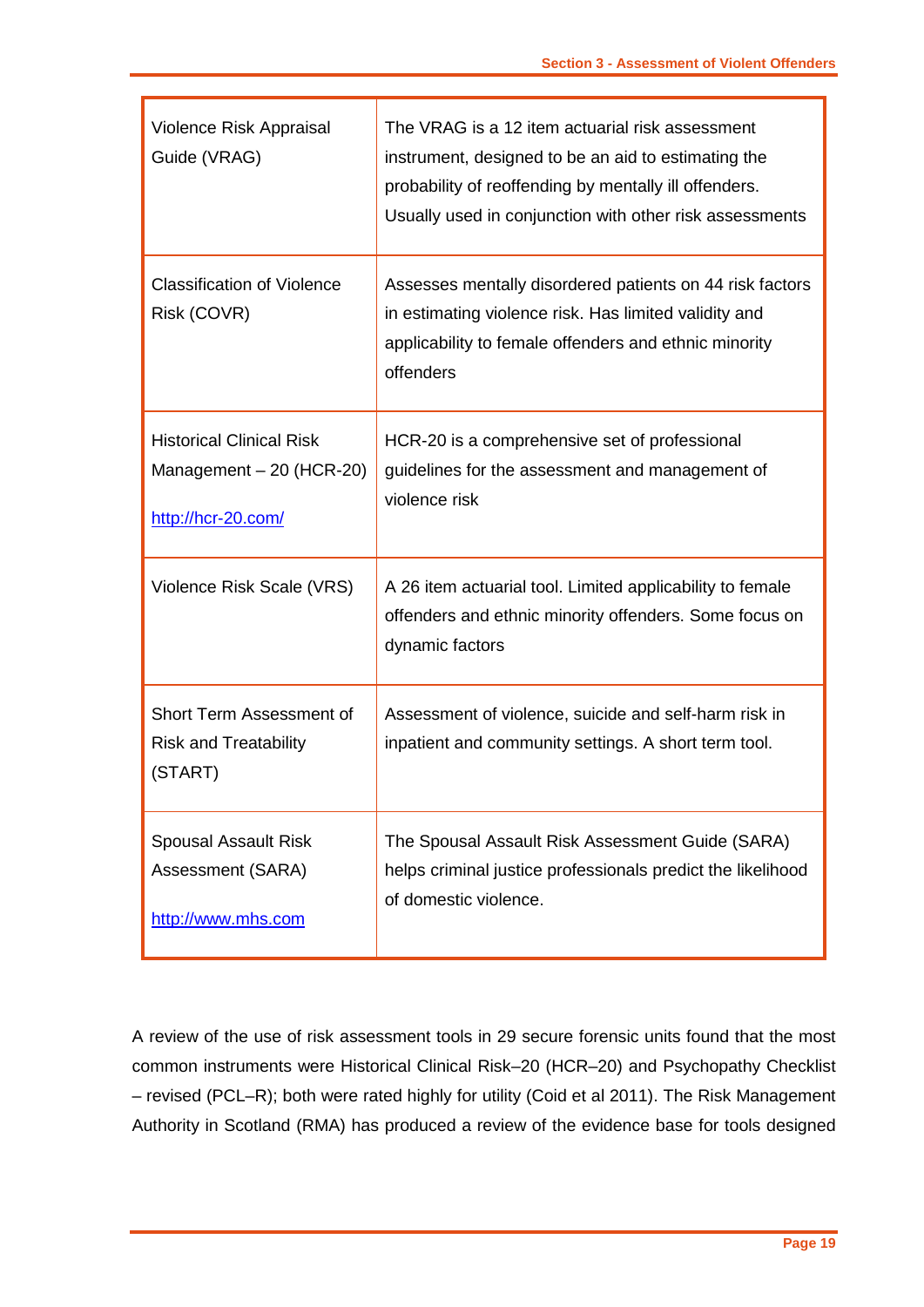to assess sexual violent and general recidivism.**[8](#page-21-0)** Of those tools relating to violent offending that have been validated, VRAG has good validation with mentally disordered offenders. Historical Clinical Risk 20 (HCR 20) is the only tool they have identified as having some validation with other groups as well as good validation with mentally disordered offenders. It is a structured tool which also guides interventions and risk management. The 2009 study mentioned above found that the (Offender Group Reconviction Scale) OGRS ranked highest for violence among men, and the Psychopathy Checklist Revised (PCL–R) and HCR-20 H subscale ranked highest for violence among women. A study found that the high scores on PCL-R were correlated with recidivism (Tew et al 2013).

A review concluded that it may be that a new method for assessing women is needed but that it may equally be that adjusting existing methods will be sufficient and allow those needs that are found in both genders and those that are female specific to be included (Cauldfield 2010). Risk assessment tools need to be validated for specific populations.<sup>[9](#page-21-1)</sup> A new study found that in a clinical setting the HCR-20 predicted aggression better for women than men. For women risk management items were most important, whereas for men current clinical features were most significant. Differences were also found for accuracy of prediction between diagnostic groups with the tool most useful for schizophrenia and/or personality disorder (O'Shea 2014).

A review of tools in use in Scotland found that the HCR20 was the most useful tool both in terms of quantitative evidence and based on practitioner views of its usefulness (Farrington et al 2008). The authors concluded the review with a number of recommendations about risk assessment tools:

- $\blacksquare$  The purpose and function of the instrument should be clearly stated.
- **The instrument should have a user manual and a training programme.**
- $\blacksquare$  The instrument should include static and dynamic, risk and protective factors.
- $\blacksquare$  The instrument should be used in an individualised way as part of a structured clinical judgement.
- **The instrument should be designed to identify those who do or do not require a** more intensive assessment.

<span id="page-21-0"></span>**<sup>8</sup>** Risk Assessment Tool Evaluation Directory (RATED). Published by the Risk Management Authority Scotland, available at: [http://rated.rmascotland.gov.uk/risk-tools/violence-risk/;](http://rated.rmascotland.gov.uk/risk-tools/violence-risk/) accessed September 11<sup>th</sup> 2014. 8

<span id="page-21-1"></span>**<sup>9</sup>** Risk Assessment Tool Evaluation Directory (RATED). Published by the Risk Management Authority Scotland, available at: [http://rated.rmascotland.gov.uk/risk-tools/violence-risk/;](http://rated.rmascotland.gov.uk/risk-tools/violence-risk/) accessed September 11<sup>th</sup> 2014.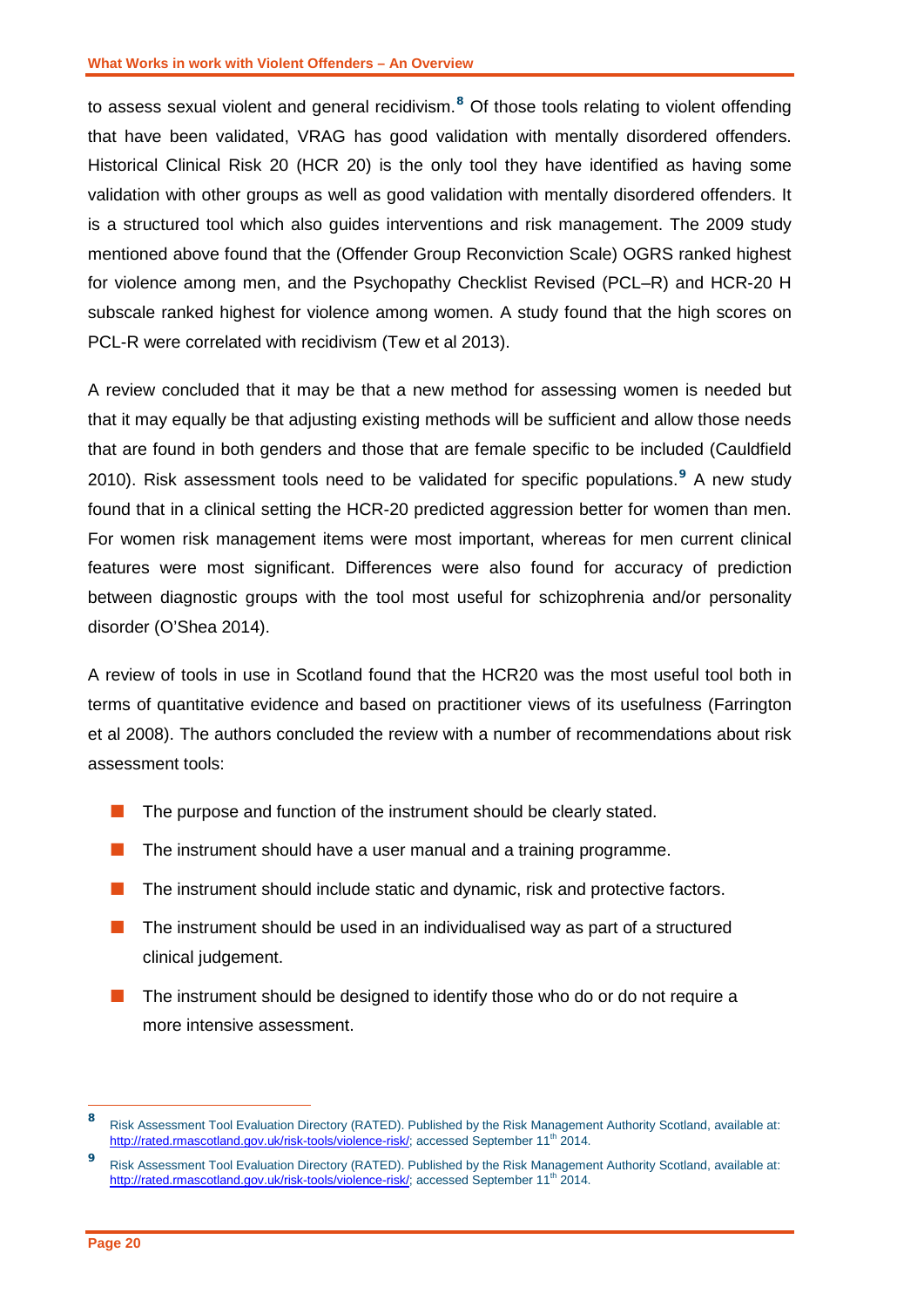**Finally, users should always bear in mind the difficulties involved in moving from** predictions about individuals, and should be extremely cautious in drawing any conclusions about a person's risk of future violence.

Concerns and gaps remain however. A study of VRAG, HCR-20 and the Psychopathy Checklist Revised (PCL-R) found that their predictive power is based on only a small number of their items which may explain why it appears to be hard to improve prediction above a certain level (Coid et al 2011).

One study suggests that apart from antisocial disorder and psychopathy, clinical variables were not predictive of violent recidivism but those based on the General Personality and Cognitive Social Learning (GPCSL) perspective were (Bonta et al 2013). It has been pointed out that standardised instruments designed to predict violence may be predicting general recidivism rather than a specific tendency to violence. A study looked at three tools, the VRAG, HCR-20 and OGRS 11 (the latter is an actuarial tool assessing recidivism generally). The authors suggest that 'Moderate to good predictive accuracy for future violence was achieved for released prisoners with no mental disorder, low to moderate for clinical syndromes and personality disorder, but accuracy was no better than chance for individuals with psychopathy. Comprehensive diagnostic assessment should precede an assessment of risk. Risk assessment instruments cannot be relied upon when managing public risk from individuals with psychopathy' (Fazal et al 2010 p387). Findings from a study into mental disorder and violence in women reach a similar conclusion about the assessment and management of violence risk with women, emphasising the development of individual risk formulations (Logan and Blackburn 2009).

Psychopathy as a construct has been shown to have predictive validity in studies of violent reoffending in men and is sometimes included as a measure in other tools like the HCR20 and the VRAG. However a study found that exclusion of the PCL-R assessment as part of the HCR-20 did not make a difference to its predictive validity (Guy et al 2010).

Current risk assessment tools may be less relevant to violent extremists and terrorists by not relating to the background and motivations of this group. A study has developed a new structured protocol, Violent Extremist Risk Assessment (VERA), designed to be used with individuals with a history of extremist violence. At this stage this is a research tool and is not validated yet for clinical use (Pressman 2009). It should also be acknowledged that tools are limited to those factors that have been subject to research. It may be that other factors are of significance but that we lack the knowledge to include them in risk assessment tools. 'absence of evidence is not evidence of absence' (Egan 2013 p148).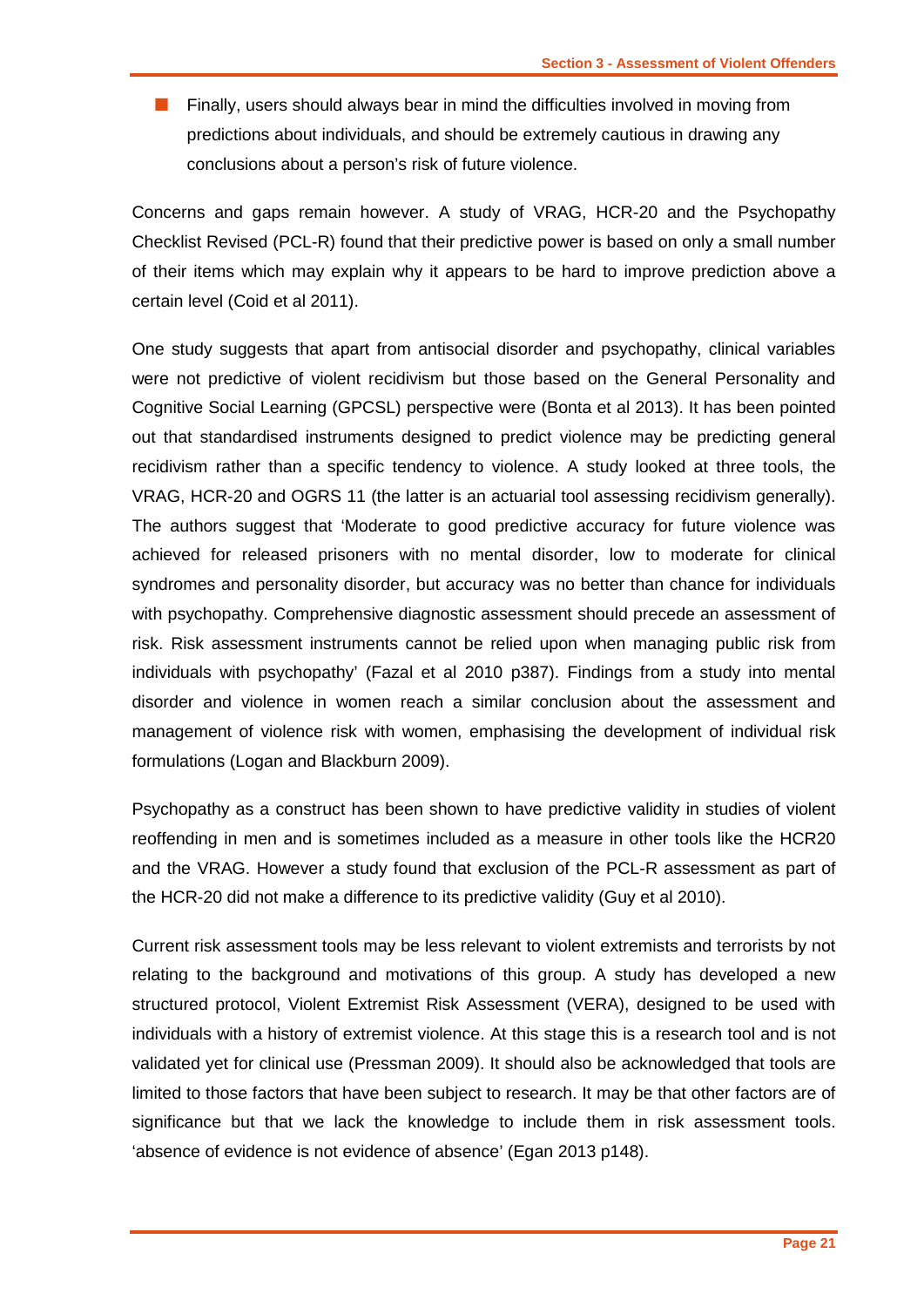## <span id="page-23-0"></span>**3.3 Making Best Use of Risk Assessment Tools**

The Risk Management Authority Scotland supports the concerns raised above, pointing out the weaknesses of risk assessment tools if they are solely relied upon. They recommend a convergent approach using actuarial and structured professional judgment tools. They recognise that professional judgement and decision making are central to all risk assessment practice whatever tools are being used.**[10](#page-23-1)**

It is important therefore that risk assessment is rooted in good professional practice, including:

- Appropriate collection and use of information, including:
	- Questioning of significant others and detailed investigative interviewing of the offender.
	- Estimation of likelihood and impact based upon a structured professional assessment.
	- Judgements that are grounded in the evidence.
	- Ongoing communication with relevant others.
- $\blacksquare$  Appropriate levels of knowledge and skill within the work-force including:
- **Actuarial, clinical and legal knowledge.**
- An understanding of how to devise case management plans well matched to the violence risks. That are then appropriately resourced and delivered with integrity.
- A recognition that risk indicators can be dynamic, as well as static, and are liable to change over time.
- Understanding individual offenders and matching them to suitable interventions.<sup>[11](#page-23-2)</sup>

An interesting approach to the assessment of high risk sexual offenders may have relevance to violent offenders and emerges from the Good Lives Model considered later. Exploring the individual's ideas about a 'good life' and how to achieve it can be part of risk assessment by taking account of:

-

<span id="page-23-1"></span>**<sup>10</sup>** <http://rated.rmascotland.gov.uk/>

<span id="page-23-2"></span>**<sup>11</sup>** RMA 2013 *Standards and Guidelines: Risk Management of Offenders Subject to an Order for Lifelong Restriction.* Version 2. Paisley: RMA, available at: [http://www.rmascotland.gov.uk/standardsandguidelines/;](http://www.rmascotland.gov.uk/standardsandguidelines/) accessed October 27<sup>th</sup> 2014; and Kemshall, H. (2009) 'Working with sex offenders in a climate of public blame and anxiety: How to make defensible decisions for risk.', *Journal of Sexual Aggression*, 15 (3) 331-343.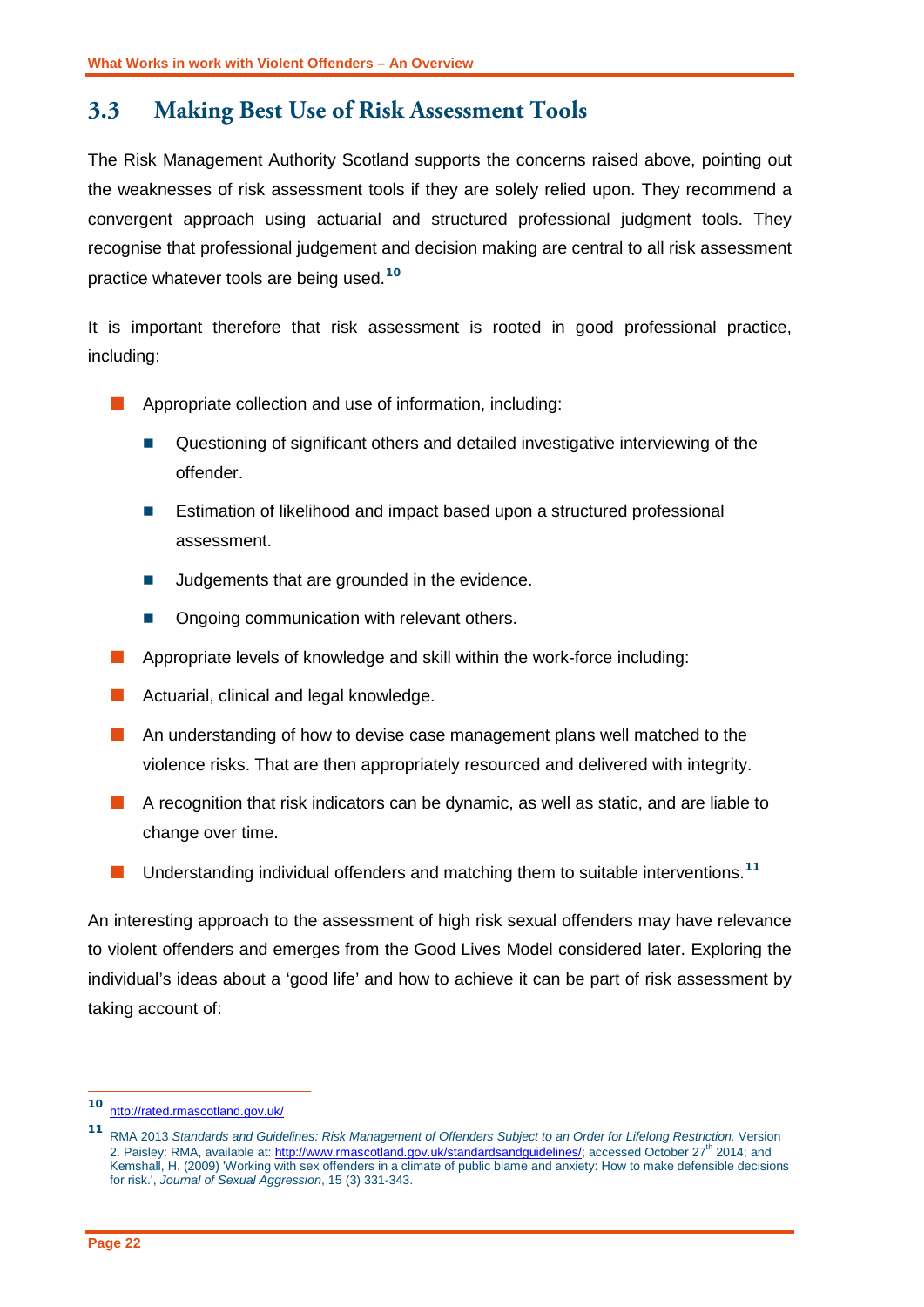- **How their criminogenic needs are presenting obstacles to the achievement of** those goods and whether they are pursuing goods through anti-social means.
- What is the scope of their idea of a good life? Are they focusing on some areas and ignoring others? Is there a conflict between their idea of a good life and how they are currently behaving?
- Do they have the capacity and opportunities to realise their life goals pro-socially and realistically? (Barnett and Mann 2011).

This approach may support an individual's motivation to benefit from planned interventions by actively engaging them in the risk assessment process.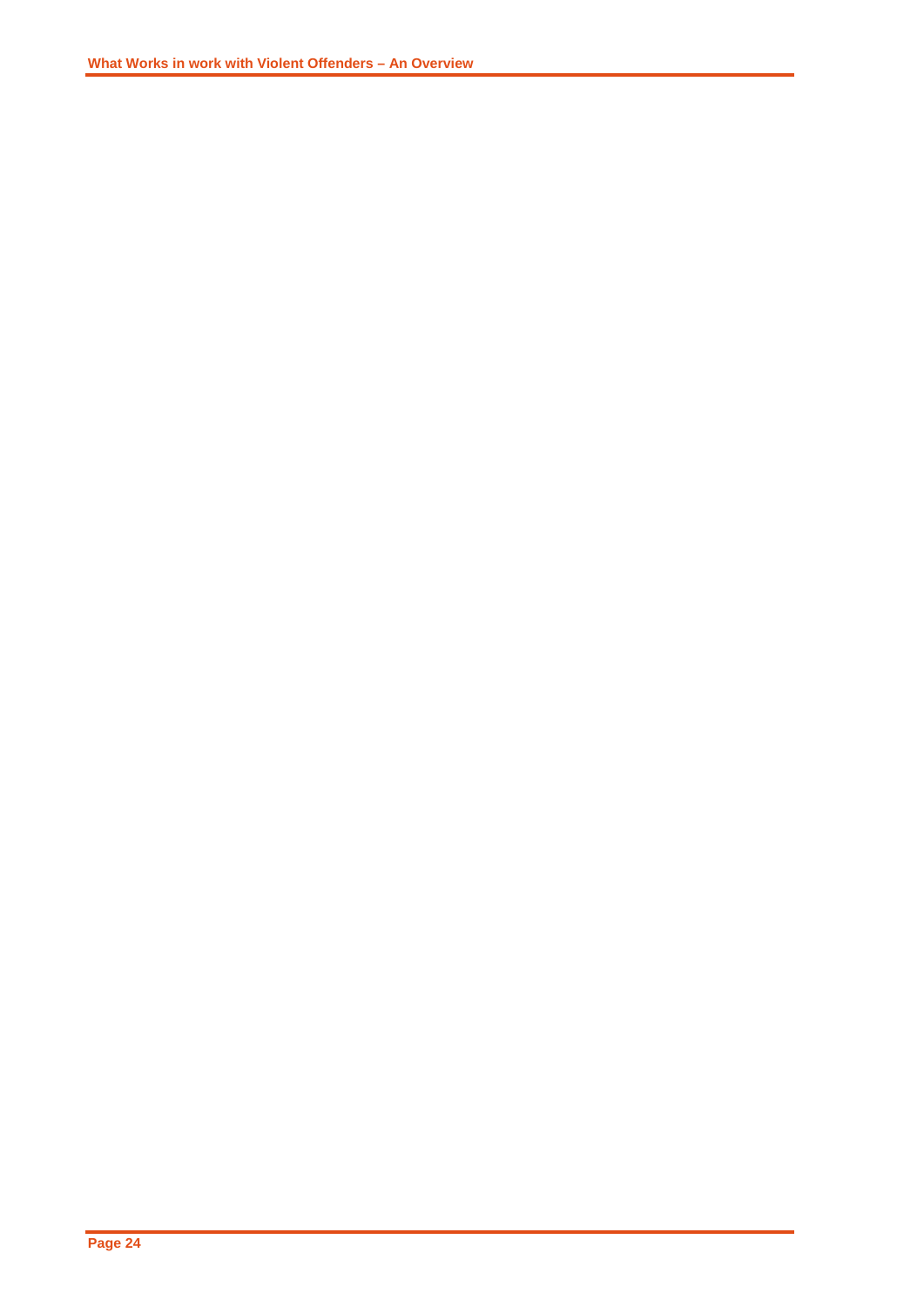## <span id="page-26-0"></span>**Section 4 - Interventions**

There is some, albeit limited, evidence of what is effective in delivering interventions with violent offenders. Interventions need to link to the assessment of the risk factors related to the likelihood of future violence. These include:

- **Association with criminal peers.**
- **Anti-social attitudes and pro-criminal beliefs.**
- Deficits in social-cognitive skills such as problem solving.
- Poor social perspective taking.
- Impulsivity.
- Intelligence.
- **Psychopathy.**
- **Lack of insight into violent offending.**
- Rehearsal of violent thoughts.
- Drug and alcohol abuse.
- **Poor management of emotions (particularly anger), (Shelby 1984, Quay** 1987,Huesmann 1998,Goldstein 1999, Barrett 1994, Wong and Gordon 1999McLean and Beak 2012).

#### <span id="page-26-1"></span>**4.1 Psychosocial Approaches**

A review (Jolliffe and Farrington 2007) found that interventions with violent offenders were effective, with a difference in the percentage reconvicted of about eight to eleven per cent for general re-offending measures and seven to eight per cent for violent re-offending measures. The authors describe the results as very promising but also acknowledge that very few suitable studies were available for inclusion. The study also found that the focus of interventions was significant with general education and empathy reducing the usefulness, but with cognitive skills, anger control, use of role play and relapse prevention and homework proving more effective. A study found

'sufficient evidence currently available to substantiate the claim that personal violence can be reduced by psychosocial interventions, but that much more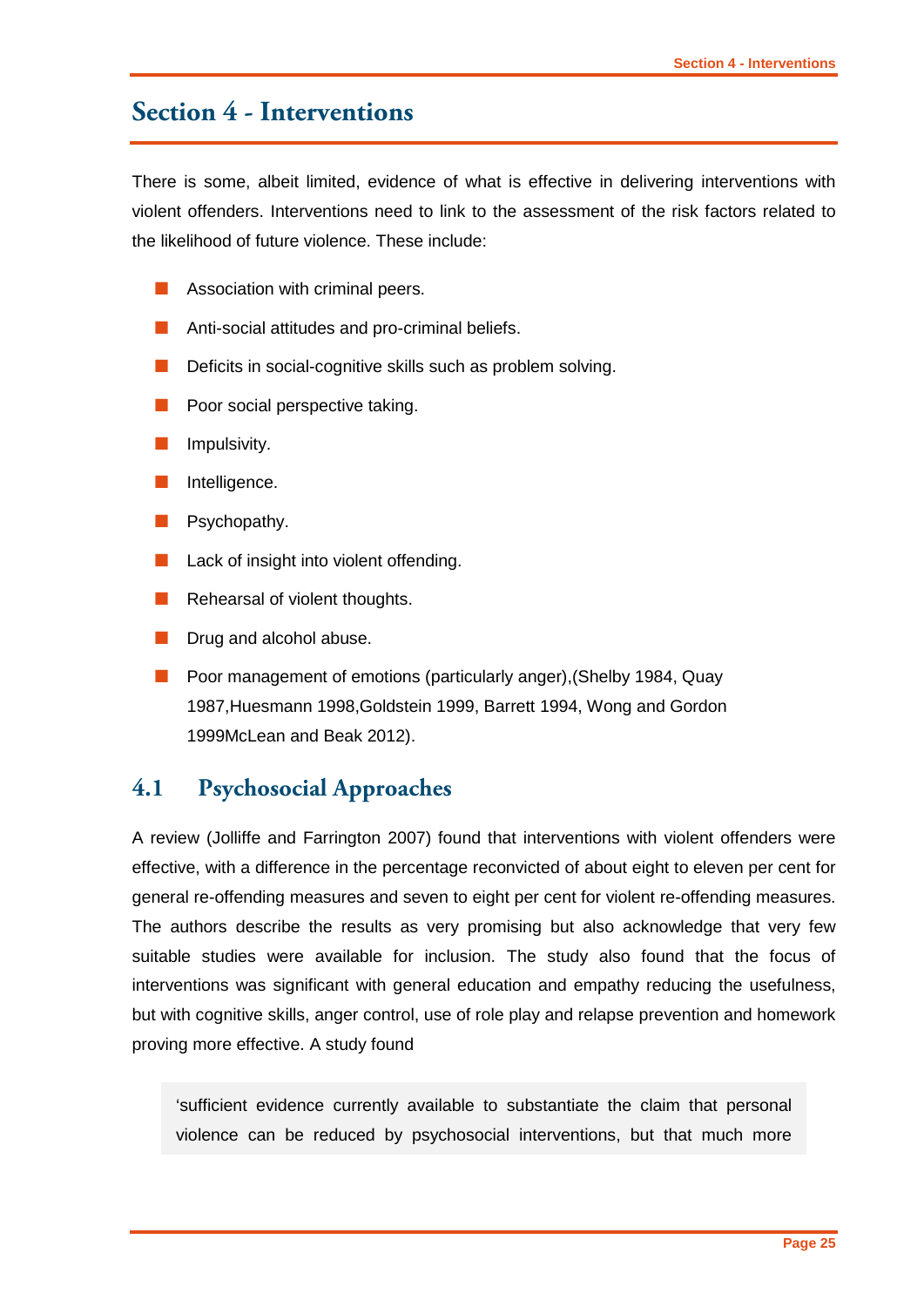research is required to delineate the parameters of effectiveness in this context' (McGuire 2008, p. 2577).

Findings suggested that emotional self-management, interpersonal skills, social problemsolving and allied training approaches show mainly positive effects with a reasonably high degree of reliability. Findings are weaker with respect to domestic violence and less consistent with reference to prison-based programmes (Bowen et al 2005).

The question is raised not just of what works, but how interventions work, in other words the importance of a treatment theory that understands the mechanisms that underlie the positive effects. In the Jolliffe and Farrington study why was education counterproductive? McGuire suggests that it may be because it takes time away from more effective elements.

## <span id="page-27-0"></span>**4.2 Cognitive behavioural approaches**

A document produced by the National Offender Management Service in England and Wales, commenting on the effectiveness of offender behaviour programmes before and after release from prison found that:

'the evidence also suggests that the most effective interventions use the cognitive‐behavioural approach, are intensive in their session length and overall duration and include cognitive skills training, role‐play and relapse prevention. Basic skills and empathy training have not been show to increase the effectiveness of violent interventions' (Ministry of Justice 2010).**[12](#page-27-1)**

| Some Examples of Existing Programmes Targeting Violent Offenders <sup>13</sup> |                                                                                                                                                                                                                                                                               |  |  |  |
|--------------------------------------------------------------------------------|-------------------------------------------------------------------------------------------------------------------------------------------------------------------------------------------------------------------------------------------------------------------------------|--|--|--|
| <b>RESOLVE</b>                                                                 | A moderate intensity cognitive-behavioural intervention that<br>aims to reduce violence in medium risk adult male offenders.<br>The programme includes group and individual sessions and is<br>suitable for offenders with a history of reactive or instrumental<br>violence. |  |  |  |

**<sup>12</sup>** <https://www.justice.gov.uk/offenders/before-after-release/obp>  $\overline{a}$ 

<span id="page-27-2"></span><span id="page-27-1"></span>**<sup>13</sup>** See http://www.ncbi.nlm.nih.gov/pubmed/20522892 ; [https://www.justice.gov.uk/offenders/before-after-release/obp;](https://www.justice.gov.uk/offenders/before-after-release/obp)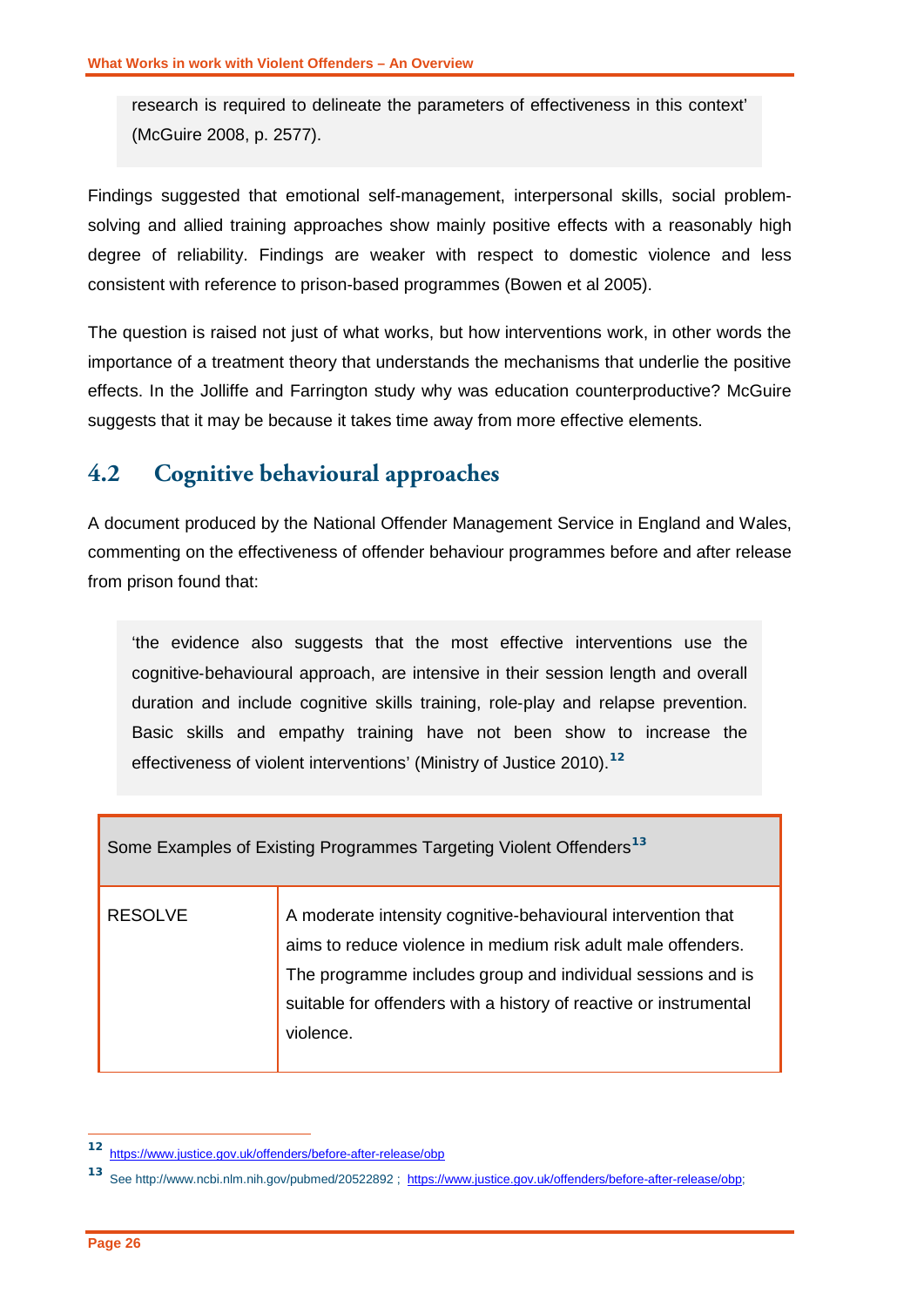| SCP (Self Change<br>Programme)                                                             | Aims to reduce violence in high risk repetitively violent<br>offenders. The programme targets offenders' patterns of anti-<br>social thinking and beliefs that support violence.                                                                                                                                                                                                                                                                                                                                                                                     |  |
|--------------------------------------------------------------------------------------------|----------------------------------------------------------------------------------------------------------------------------------------------------------------------------------------------------------------------------------------------------------------------------------------------------------------------------------------------------------------------------------------------------------------------------------------------------------------------------------------------------------------------------------------------------------------------|--|
| <b>HRP</b> (Healthy<br>Relationship<br>Programme)                                          | A programme for men who have committed violent behaviour in<br>a domestic setting. The aim is to end violence and abuse<br>against participants' intimate partners. Participants will learn<br>about their abusive behaviours and be taught alternative skills<br>and behaviours to help them develop healthy, non-abusive<br>relationships. There are two versions of HRP – the moderate<br>intensity programme for men assessed as having a moderate<br>risk/moderate need profile and the high intensity programme<br>designed for high risk/high need offenders. |  |
| Democratic TC<br>(Therapeutic<br>Community)                                                | Democratic TCs provide a residential, offending behaviour<br>intervention for prisoners who have a range of complex<br>offending behaviour risk areas, including emotional and<br>psychological needs and Personality Disorders. Democratic TCs<br>provide a 24/7 living-learning intervention for offenders whose<br>primary criminogenic risk factors need to be targeted whilst<br>simultaneously addressing psychological and emotional<br>disturbance.                                                                                                          |  |
| <b>COVAID</b><br>Programmes<br>(Control of violence<br>and anger in<br>impulsive drinkers) | A series of programmes aimed at reducing violence and anger<br>in impulsive drinkers. The different versions of the COVAID<br>programme can be delivered as groupwork or on a one to one<br>basis, in either secure or community settings. All the<br>programmes are aimed at reducing re-offending primarily by<br>young men with a repeated history of violence whilst intoxicated.                                                                                                                                                                                |  |
| <b>Violence Reduction</b><br>Programme                                                     | A risk-reduction treatment programme complemented by a<br>focused assessment, both guided by the risk-need-responsivity<br>principles, is suggested as the preferred treatment for violence-<br>prone individuals with personality disorder.                                                                                                                                                                                                                                                                                                                         |  |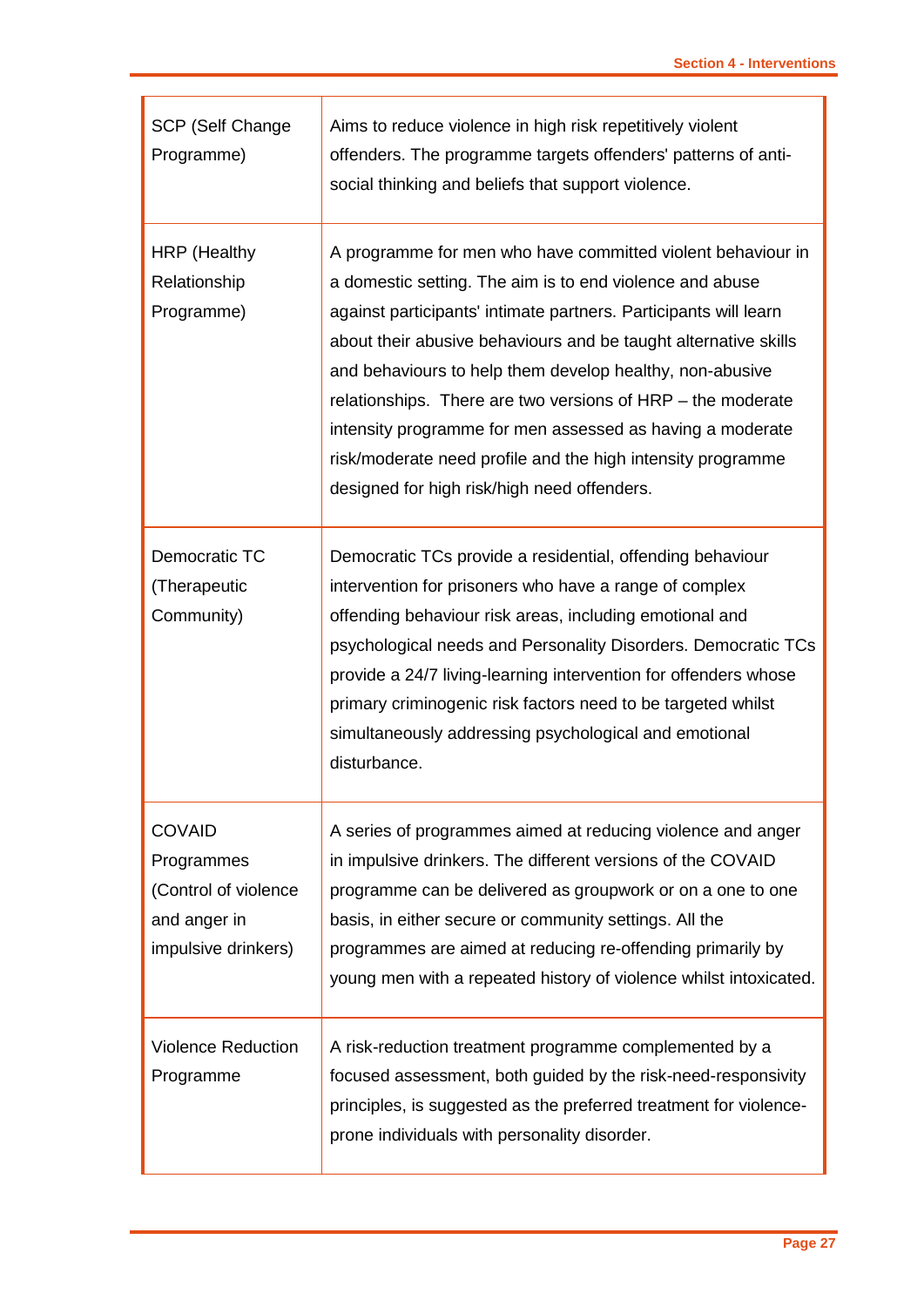| <b>RVPU</b> | Intensive Custodial Programme for High Risk Violent Offenders    |
|-------------|------------------------------------------------------------------|
|             | based in a purpose-built 30-bed medium-security unit, located at |
|             | Rimutaka Prison, near Wellington, New Zealand                    |
|             |                                                                  |

Commentators caution against too narrow a reliance on cognitive behavioural approaches. McGuire (2008) suggests that only interventions which incorporate a range of different strategies (multi modal) should be considered. Drawing on the General Aggression Model others suggest that traditional cognitive-behavioural approaches may not be enough to help individuals deal with entrenched patterns of thinking particularly if anger is impacting upon their ability to think. They suggest that a clearer understanding of the contributions of values and goals to aggressive behaviour would be helpful (Gilbert and Daffern 2010). The use of implicit theories to consider the need for a holistic approach to interventions emerges from the literature. It is, for example, acknowledged by those who support interventions focused on anger control, that *'The provision of anger control treatment is an adjunctive therapy. Especially with forensic populations it is best done as part of a multifaceted treatment programme'* (Novaco 2013, p.211). This theme of interventions that are multi-faceted is found in a further review suggesting that effective interventions for offenders are tailored to the individual, and that cognitive behavioural therapies and multi-systemic therapies (MST)are effective (Rubin et al 2008). MST is especially relevant for young offenders who have committed sexual offences (Letourneau et al 2009; Borduin et al 2009). MST incorporates CBT practices but in an individual programme that also works with the individual's wider social environment of family, school and peers. Another critique of a risk focused approach to interventions is found in the desistance and good lives literature considered later in this review.

The elements of treatment that are of benefit to offenders with psychopathic traits require further study (Egan 2013, Tew et al 2013). Of note is the Violence Reduction Programme which has some empirical support. It is intended for medium to high risk non sexual violent offenders, not including domestic violence, but including those with psychopathic traits. Again it uses a cognitive behavioural approach, but also stresses the wider environment, and the importance of social influences, including for example the influence of prison staff. It is flexible in delivery with no fixed number of sessions, instead focusing on achieving specific treatment goals *'Results of programme evaluations with long-term follow-up and the inclusion of control groups indicate that programme participation was linked to the reduction of general and violent reoffending'*(Wong and Gordon 2013 p 461).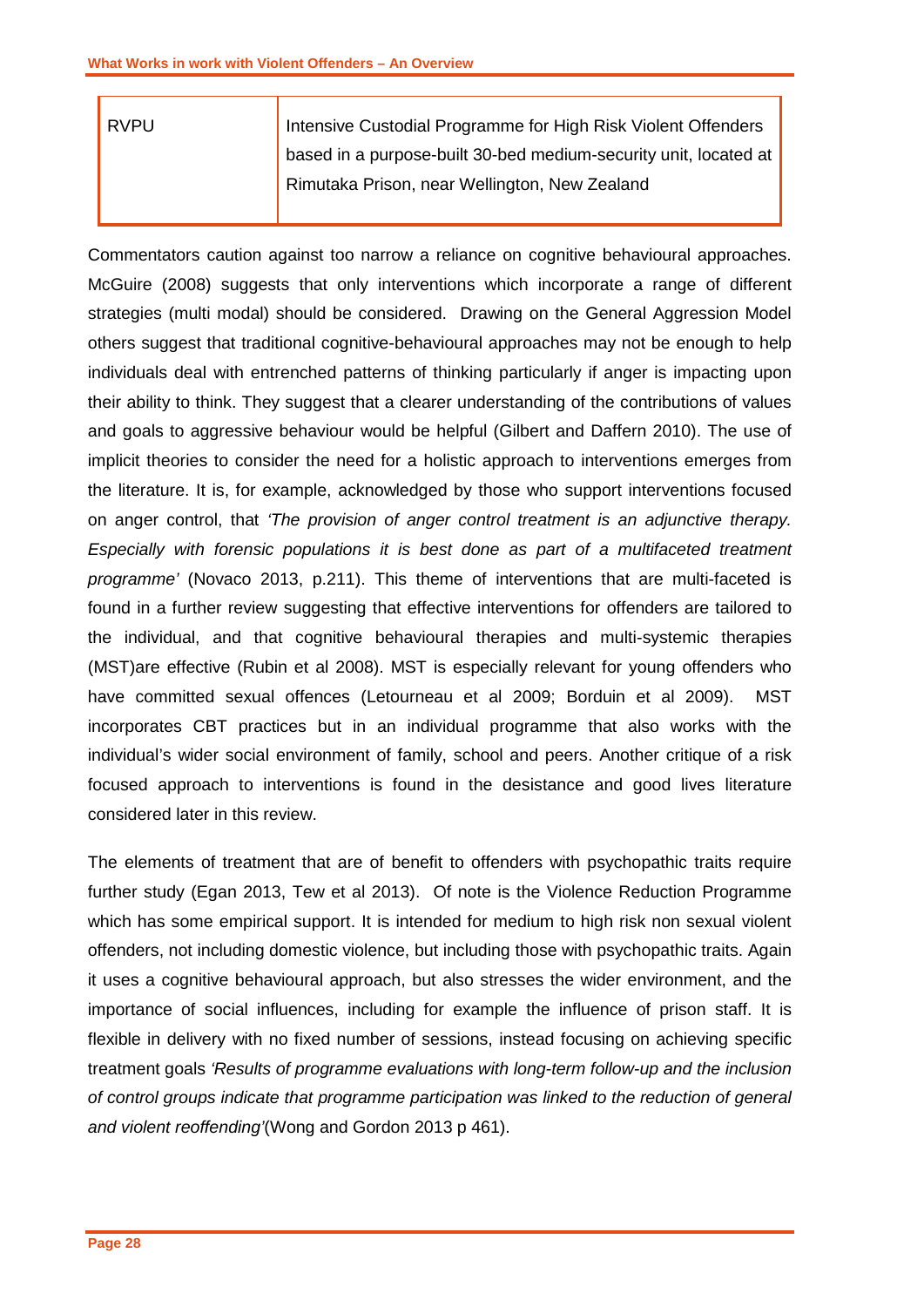The specific issue of locating treatment in prison environments also needs further study but the potential negative impact of unhelpful custodial environments is supported. A study found that the experience of being made to 'feel small' or 'invisible' within the prison context raises the risk that prisoners will engage in violence or aggression (Butler and Maruna, 2009). Work looking at therapeutic communities within prisons is included below and also raises concerns about the extent to which the environment within which work is delivered, makes a difference to effectiveness issues which might be of importance include *'a perceived lack of safety, poor*  facilities, security versus therapy disputes, adversarial staff-service user relationships, the *pejorative labelling of those in treatment, and the reinforcement of non-engagement within the informal institutional culture'* (Day and Doyle 2010, p. 381).

To summarise, some key practice points about effective psychosocial and cognitive behavioural interventions with violent offenders emerge from the literature including:

- **E** Ensure that programmes of intervention have a theoretical and evidential basis.
- Ensure that programmes are delivered to individuals who possess the relevant risk factors for that programme.
- **Programmes that include cognitive and interpersonal skill development, emotional** self-management and social problem solving are likely to be most effective.
- $\blacksquare$  The inclusion of elements less likely to be effective may detract from the overall success of the programme.
- **Programme methods matter; using role play, relapse prevention and homework is** likely to be helpful.
- **E** Ensure that programmes are appropriate to the level of risk of an individual.
- **Pay attention to specific disorders including psychopathy that may be relevant to** risk and to the individual's ability to respond to treatment.
- Avoid a narrow focus and develop multi-faceted approaches to intervention.
- **Pay attention to context how might it make a difference to the individual's ability to** respond or to put their learning into practice?

Other specific issues on using CBT and psychosocial approaches emerge from the literature:

 **Gender**. A study looked at gender neutral CBT with a small group of women (Barnett 2012). It drew on research suggesting that gender-neutral cognitive behavioural treatment can be effective for women as well as men (Hubbard 2007). This earlier study suggested that women may be more receptive to cognitive behavioural interventions speculating that this may be because of women's greater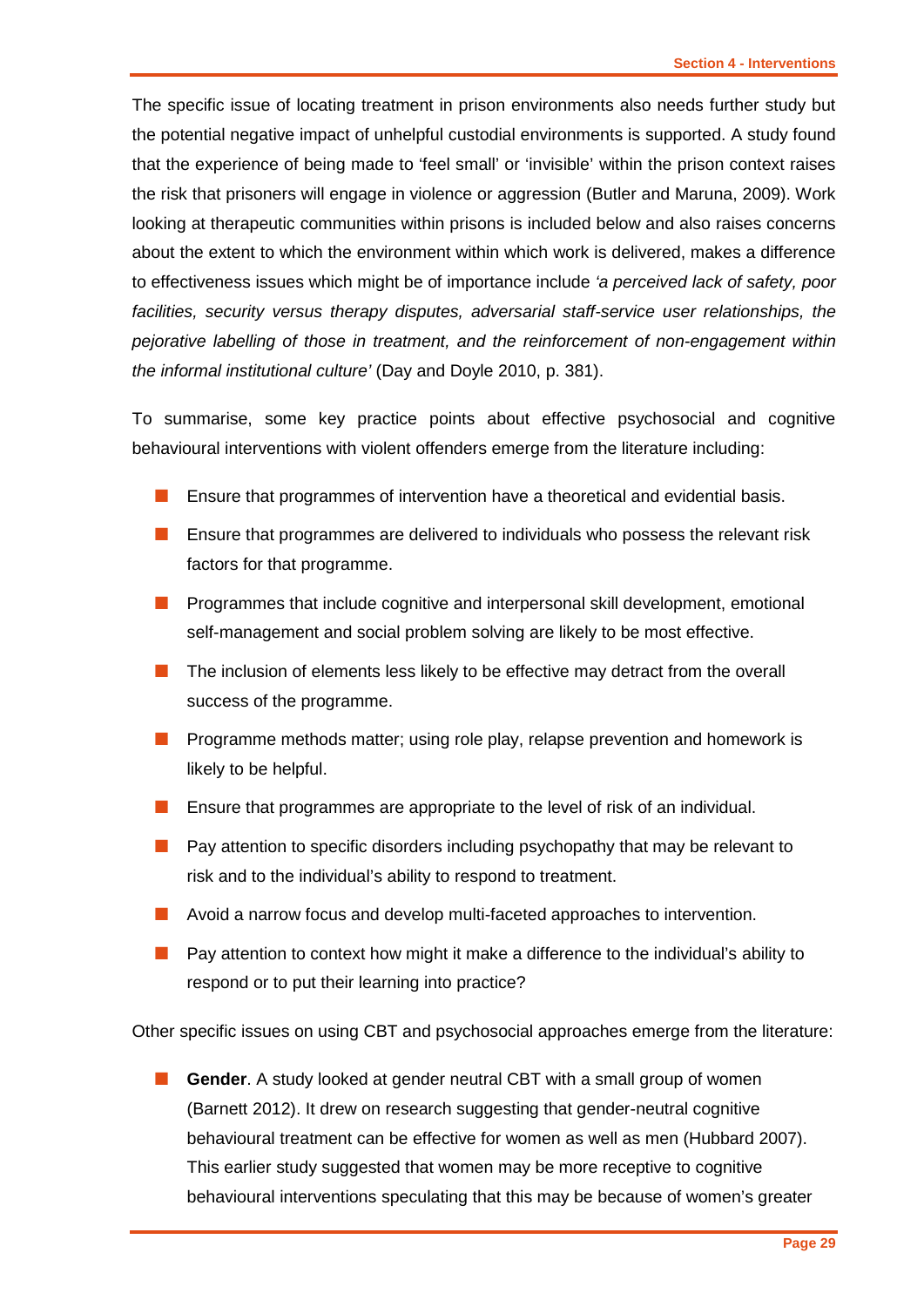motivation or receptivity. The findings of the more recent study were also broadly supportive of the usefulness of CBT but questioned whether enough attention was paid to a design that fully engaged women.

- **Dosage.** The duration and intensity of treatment requires further work. Programmes may lack the intensity and specificity to sufficiently modify an individual's cognitive content relating to well-rehearsed and entrenched aggression (Gilbert and Daffern 2010). There is some evidence to suggest greater overall duration of interventions with greater duration per session is more effective. This relationship between treatment intensity and reduction in re-offending has been identified in a number of studies and reviews (Joliffe and Farrington 2007; Ministry of Justice, UK 2010). One review suggests that it is likely that an increase in the duration and intensity of treatment is needed (McGuire 2008). However, it is not possible to be specific about what the optimal dosage might be, or to identify when further intensity no longer impacts on reductions in reoffending.
- **Reactive and Instrumental Aggression** may require different responses. It is suggested that reactive aggressors are more likely to benefit from programmes targeting emotional control and hostile thinking, whereas instrumental aggressors may need a different approach with a stress on controlled environments and social problem solving (Tapscott 2012). In practice the two different set of aggressor motivations may overlap in individuals, so an approach that addresses both elements in an appropriate balance for the needs of each individual may be most helpful.
- **Treatment readiness** considers how able the individual is to engage with and benefit from treatment and the likelihood of programme completion. A reconviction study of the Aggression Replacement Training (ART) programme in England and Wales found that offenders who failed to complete were more likely to be reconvicted than matched controls (Hatcher and Palmer 2008). Another study confirms a completion effect (Hatcher et al 2012). Starting and not finishing a programme may be damaging. This leads them and others to suggest that readiness to change may be an important variable in the success or otherwise of an intervention (Day and Howells 2008). This latter study also found that readiness to change developed through the programme as a therapeutic alliance developed, further complicating decision making and suggesting that there may be a danger of excluding individuals from a programme who could benefit if their treatment engagement could be developed. It may be helpful to be able to assess treatment readiness, looking at individual and situational variables. This study tested a selfreport measure that appeared to have utility in predicting engagement in violent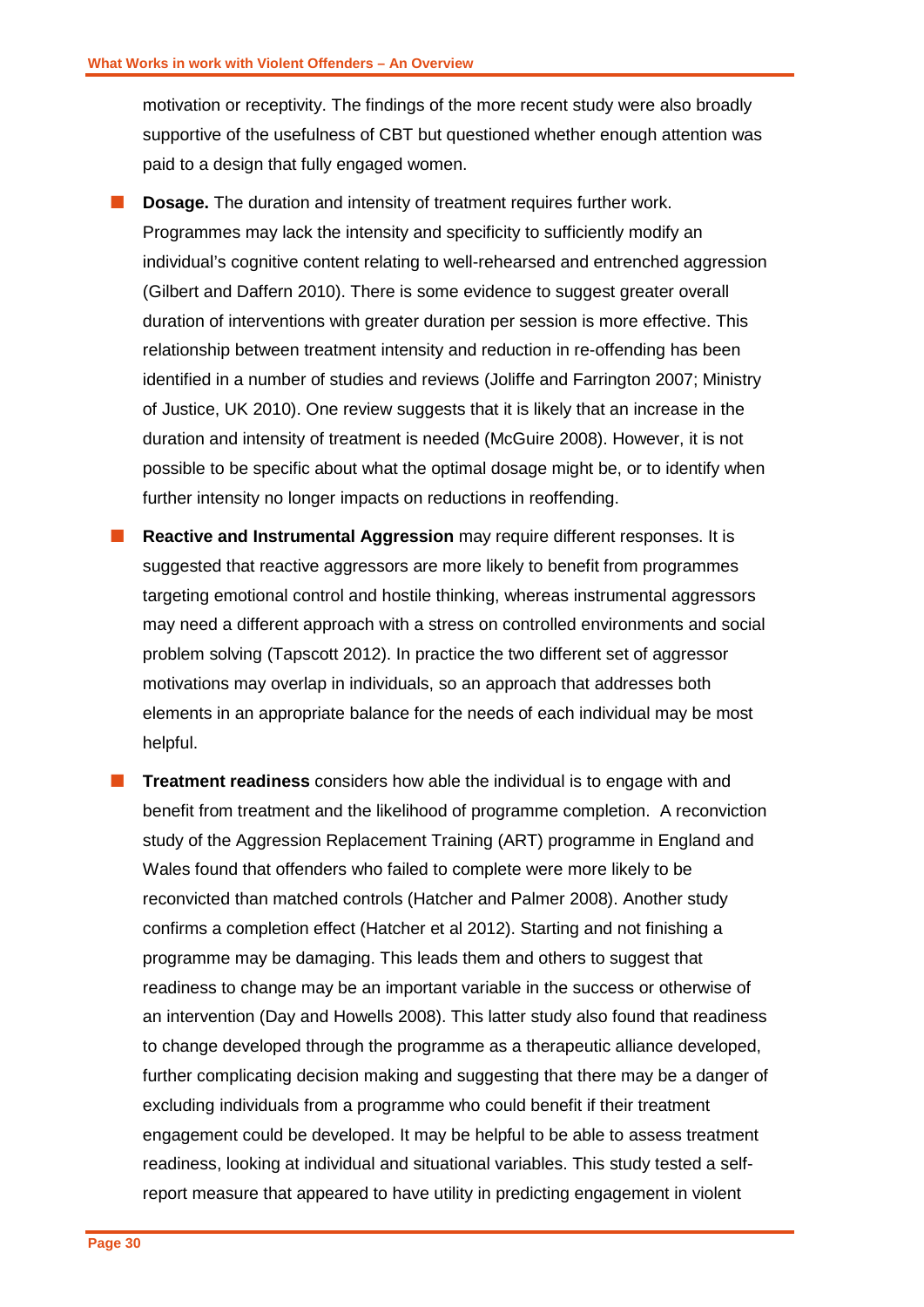offenders. It is also likely to be important to use methods like the trans-theoretical model of change to inform the delivery of interventions (Ministry of Justice 2010).

Some practice points that may be relevant to increase the likelihood of successful engagement include:

- Individualised assessments to reduce the rates of inappropriate referral.
- Consider providing additional interventions to prepare individuals for treatment.
- $\blacksquare$  Take into account the impact that typical thoughts and schemas about violence may have on the therapeutic alliance. Use relevant professional skills for example in motivational interviewing.
- Address factors that may impact on the ability to engage in treatment successfully
- $\blacksquare$  Individual, including any learning difficulties, psychopathy or personality disorder, comorbidity for example with substance misuse.
- Situational, including any process issues in the programme itself and the institutional context within which it is delivered.

## <span id="page-32-0"></span>**4.3 Other Approaches to Interventions**

#### <span id="page-32-1"></span>**4.3.1 Therapeutic Communities (TC)**

Another approach to interventions with violent offenders within custodial establishments draws on the ideas of therapeutic communities (Stevens 2014).

'The TC model uses the community to provide a range of life situations in which members can re-enact and re-experience their relationships in the outside world, with opportunities provided through a group and individual therapy process to examine and learn from any difficulties that are experienced'. (Day and Doyle 2010, p. 382).

There is limited evaluation of the impact of these communities on reoffending (Jolliffe and Farrington 2007). While CBT and TC have developed separately it is suggested that there may be ways in which they fit with and support each other in effect doubling the dosage of interventions. Further work is needed to look at this in more detail.

A recent study looked at the evidence for long-term treatment of personality disordered offenders in hospital using a modified therapeutic community model (Wilson et al 2014). This modified community included accredited offending behaviour programmes and found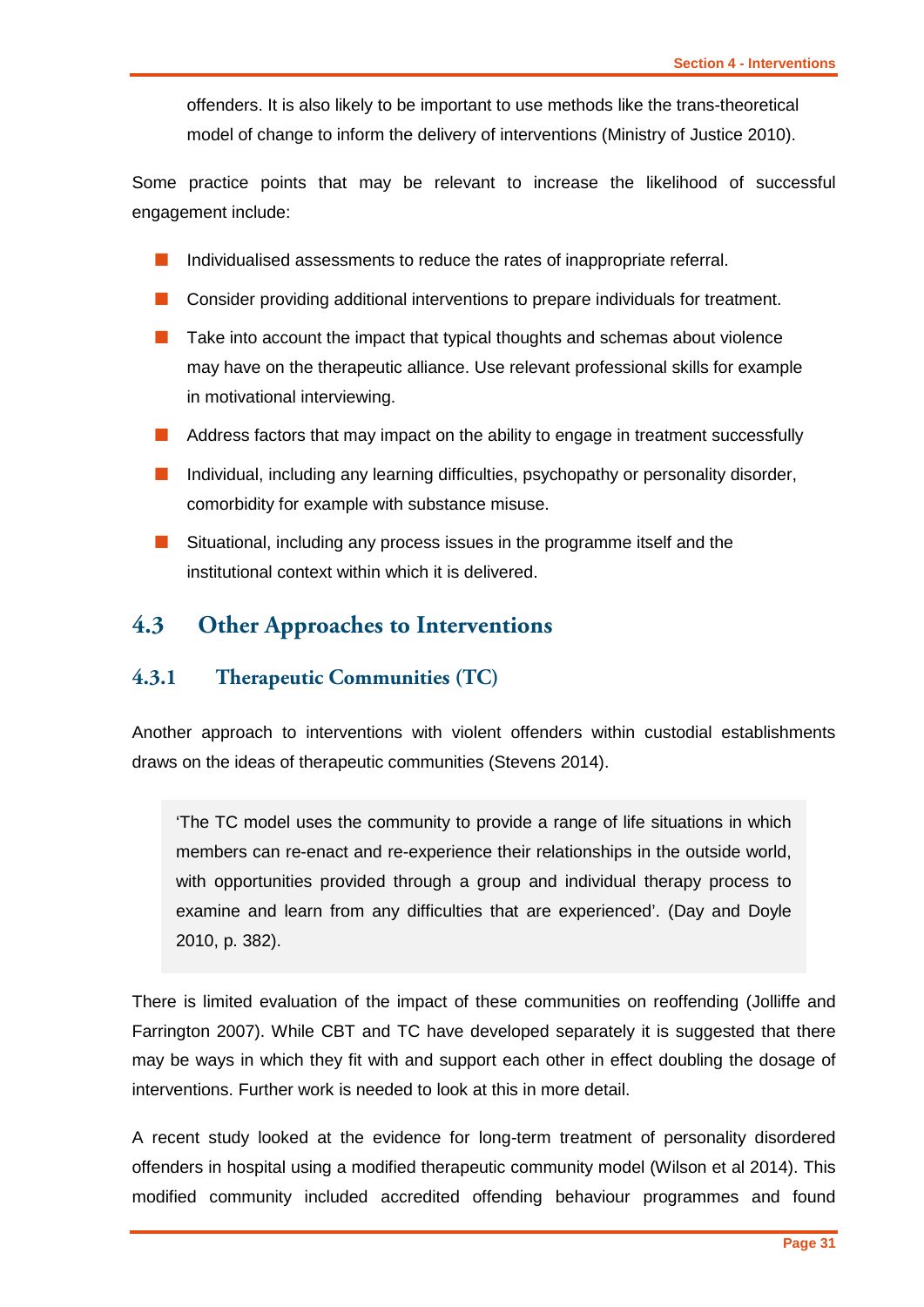significant positive change between assessment and discharge in violence risk. It is also suggested that TCs fit and overlap with approaches to offender rehabilitation rooted in ideas of desistance from offending and with the good lives model discussed later (Stevens 2014).

#### <span id="page-33-0"></span>**4.3.2 Desistance**

There is increasing interest in the importance of understanding the processes by which offenders desist from offending. Desistance is now generally seen as a process that takes place over time rather than as a discrete event (Healy 2010; Weaver 2013). This body of theory and research has not generally concentrated on high risk violent offenders but it is suggested that while there is limited empirical research, desistance literature is of significance for the community management of high risk offenders (Weaver 2014). One study suggests that work with domestically abusive men needs to be substantially more focused on the process of desistance and supports the idea that change from an offending to a nonoffending identity should be seen as a process that needs to be supported over time (Morran 2013). One aspect of desistance with links to the ideas of TCs is that of identity change (Giordano et al 2002). It may be that time in a TC can provide an opportunity for change in order to develop a new script or life story. Offenders have been found to describe their contact with probation officers as mere reporting, feeling that there was little support for them to stop offending. The following elements have been suggested to make supervision more meaningful and helpful:

- **Focus on strong and meaningful supervision relationships, using pro-social** techniques with an emphasis on fairness, encouraging, and active participation from the offender.
- Give strong and optimistic messages and avoid labelling. Convey a belief that the offender can achieve positive change.
- **Focus on strengths and not just risks. Build on personal strengths and have high** expectations of what the offender can do.
- Recognise and mark achievements towards desistance. Mark progress, praise and say thank you.
- $\blacksquare$  Make practical assistance the priority.
- $\blacksquare$  Work with parents and partners they exert significant influence over the offender, and where positive this is a strength.
- **Nork with and support communities. Focus on groups that can aid reintegration,** for example Circles of Support and Accountability for sex offenders (Bottoms and Shapland 2010, Maruna 2010).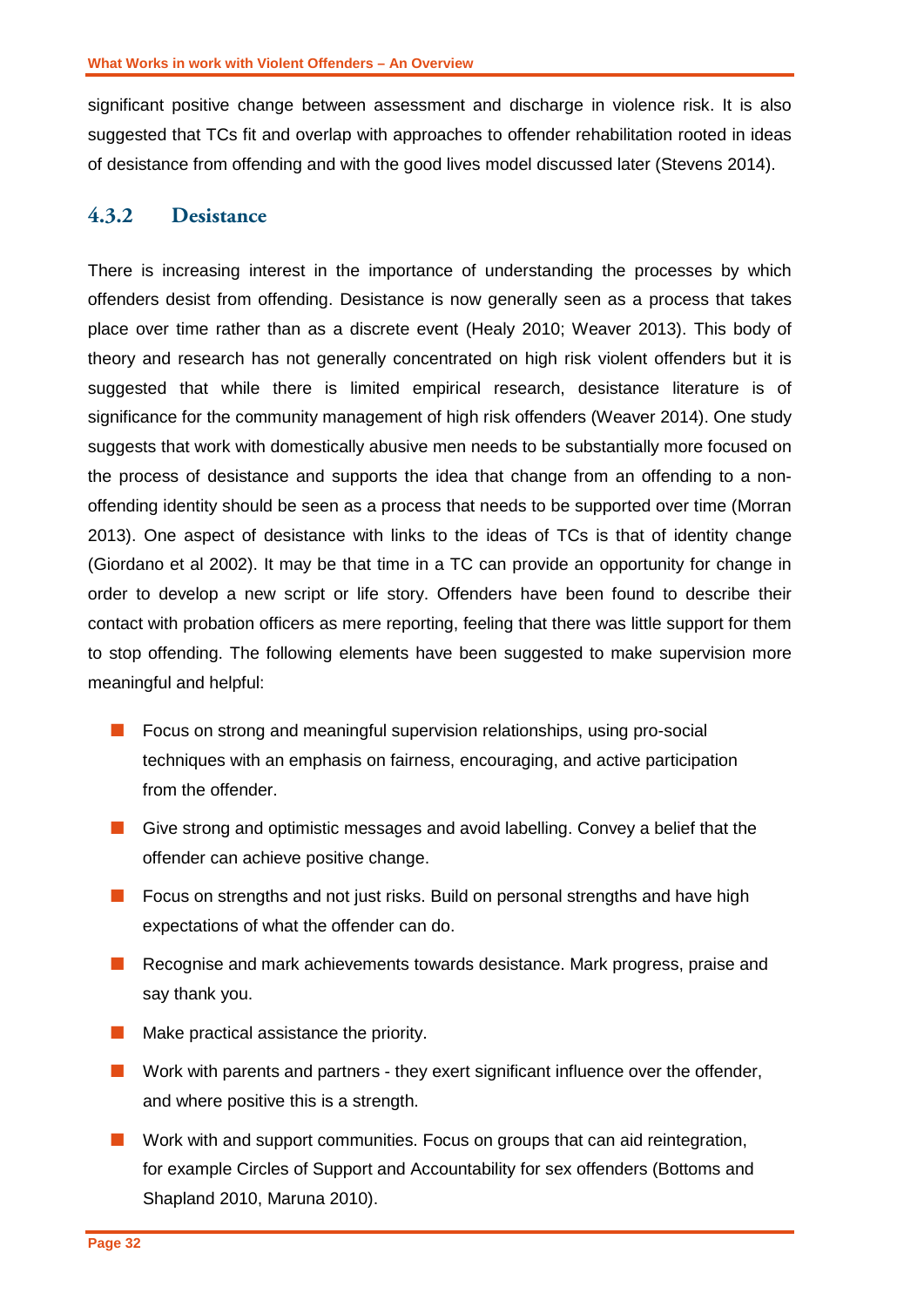While again this work was not focused specifically on violent offenders, it is important to acknowledge that most violent offenders commit a range of other offences and there is no reason why the findings of the desistance literature should not be of relevance (Sapouna et al 2011). A study into the importance of protective factors on desistance from violent offending for men released from custody found that intact and stable personal relationships were protective, provided those relationships were not with others involved in criminality. They also found that involvement in religious activities was a protective factor (Ullrich and Coid 2011).

#### <span id="page-34-0"></span>**4.3.3 Good Lives Model**

One approach that is receiving growing attention is the Good Lives Model (GLM) (Ward and Fortune 2013; Purvis et al 2011). The model has had greater use for sex offenders than violent offenders and is used in several sex offender programmes (Harkin et al 2012). One paper argues for the application of GLM to violent offenders, it does not include any rigorous evaluation but does usefully apply the model to a case study of a High Risk Violent Offender where it appeared to achieve some success (Whitehead et al 2007).

The Good Lives Model**[14](#page-34-1)** is a strengths-based approach looking to build capabilities and strengths in people, in order to reduce their risk of reoffending:

'According to the GLM, people offend because they are attempting to secure some kind of valued outcome in their life. As such, offending is essentially the product of a desire for something that is inherently human and normal. Unfortunately, the desire or goal manifests itself in harmful and antisocial behaviours, due to a range of deficits and weaknesses within the offender and his/her environment. Essentially, these deficits prevent the offender from securing his desired ends in pro-social and sustainable ways, thus requiring that s/he resort to inappropriate and damaging means, that is, offending behaviour'.**[15](#page-34-2)**

The risk focused approach is criticised as looking too much at the negatives and not paying sufficient attention to the future and it is suggested that the GLM remedies this problem. Critically GLM argues for correctional interventions based on a strengths-based approach (Ward and Stewart 2003; Ward and Maruna 2007). The importance of a strengths based approach has also been supported in the context of intimate partner violence (Lehmann and

-

<span id="page-34-1"></span><sup>14</sup> For more information see: The Good Lives Model website[: http://www.goodlivesmodel.com/;](http://www.goodlivesmodel.com/) accessed September 11<sup>th</sup> 2014.

<span id="page-34-2"></span>**<sup>15</sup>** [http://www.goodlivesmodel.com/information#General](http://www.goodlivesmodel.com/information%23General)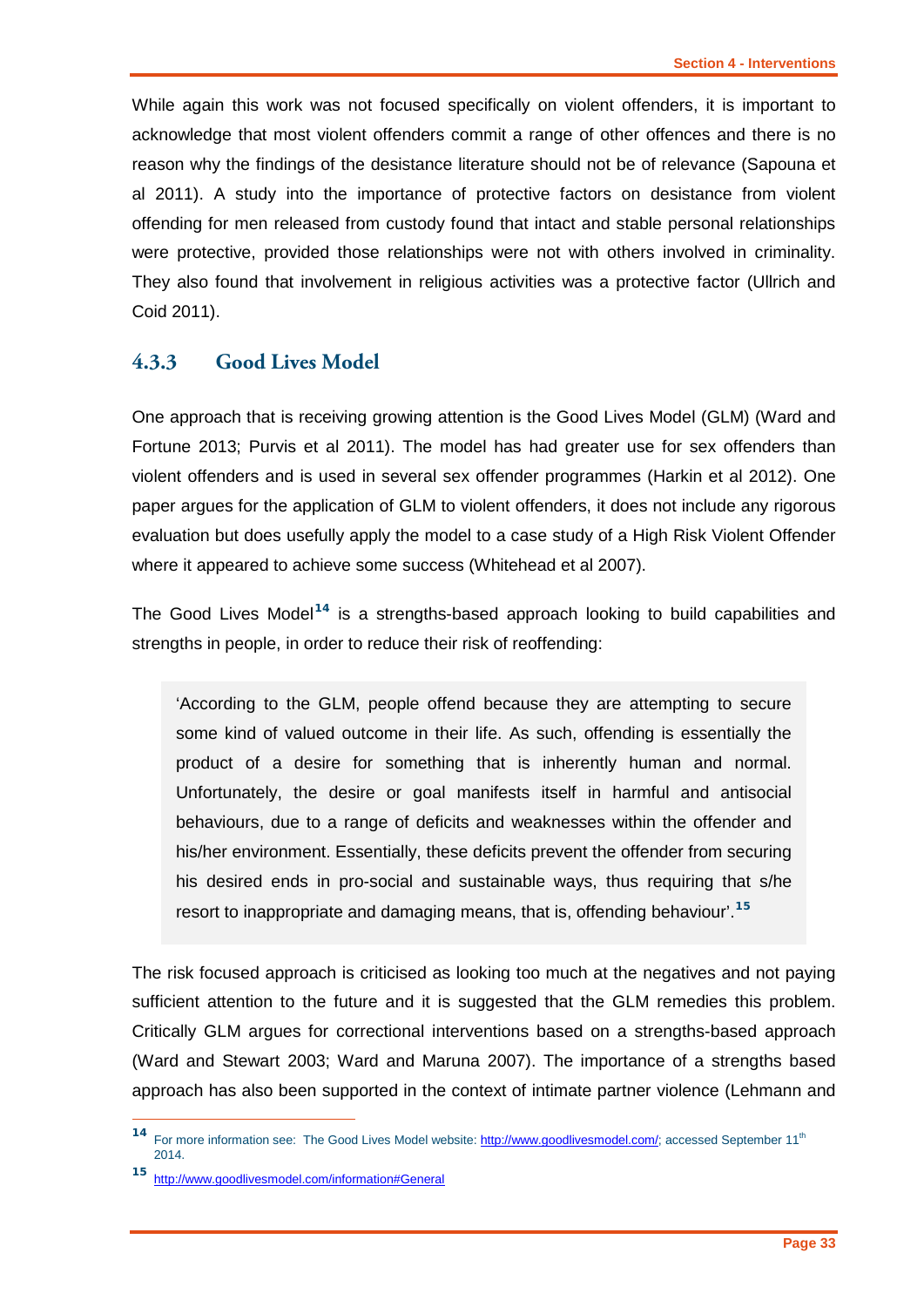Simmons 2005). In brief, the Good Lives Model Suggests that a number of Primary Goods are important to all human beings, including relatedness to others, connection to wider social groups, healthy living and functioning, and freedom from emotional turmoil and distress. Instrumental goods, or secondary goods, provide concrete means of securing primary goods and take the form of approach goals. Future oriented secondary goods, are agreed with the offender and are aimed at achieving primary goods in pro-social ways. This forms an individual plan for intervention. Dynamic risk factors are seen as obstacles to achieving the plan and so addressed at the same time. Interventions are likely to include supporting individual change with skill and capacity development and making the most of situational resources and supports.

Like desistance oriented practice the Good Lives approach is holistic, looking at the individual in their environment. This reiterates themes already explored in this review, particularly the importance of multi-faceted interventions and attention to context. The approach and skills of those working with the offender are also important with the following elements identified as important:

- **Motivational Interviewing.**
- Goal setting and problem solving.
- **Pro-social modelling.**
- **E** Establish legitimacy.
- $\blacksquare$  Effective use of authority.
- **Structured one to one supervision developing skills and strategies to promote pro**social alternatives and relapse prevention strategies (RMA 2013, p. 28).

#### <span id="page-35-0"></span>**4.3.4 Multi-agency approaches**

There is some support for the view that multi-disciplinary/multi-agency approaches can be effective in work with individuals and in regulating their behaviour (see the literature around Multi Systemic Therapy discussed earlier). In England and Wales the multi-agency assessment and management response to high risk sexual and violent offenders has been the subject of three process evaluations (Maguire et al 2001, Kemshall et al 2005, Wood and Kemshall 2007). In brief, these evaluations focused on improving multi agency meetings, the process of information exchange, implementing risk assessment procedures, and improving risk management planning. Multi-Agency Public Protection Arrangement (MAPPA) in the UK, are 'characterised by inter-agency information sharing, risk assessment and risk management planning' (Wood and Kemshall 2007, p.6). The authors of this paper conclude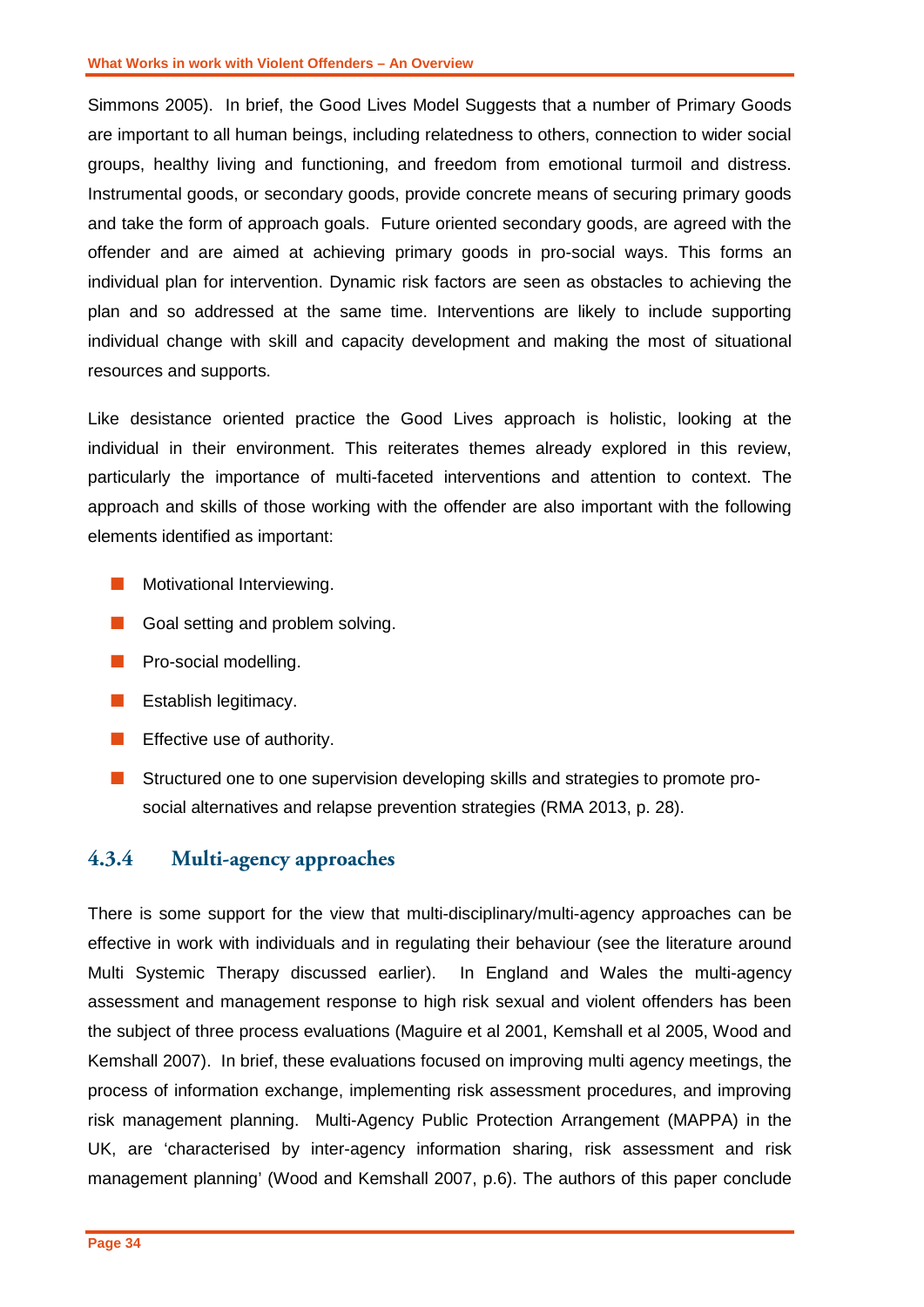that evaluating effectiveness can be problematic, not least because of the difficulty in agreeing what constitutes an effective outcome, and differentiating between process outcomes and longer-term reductions in recidivism. A study based on a limited reconviction study comparing an offender cohort pre the introduction of MAPPA in England and Wales with a cohort post implementation found that MAPPA did contribute to recidivism reduction (Peck 2011). Whilst the study did not fully meet the requirements of a long-term reconviction study, and had some limitations in constructing fully comparable cohorts, it does represent the first evaluative study of MAPPA impact on reconviction rates for sexual and violent offenders. This study found that:

'Offenders released from custody between 2001 and 2004 (i.e. after the implementation of MAPPA) had a lower one-year reconviction rate than those released between 1998 and 2000. This remained true at the two-year follow-up for those cohorts where this had been calculated. The one-year reconviction rate had been declining before 2001, but fell more steeply after MAPPA was implemented.

Immediately either side of MAPPA implementation, the one-year reconviction rate fell 2.7 percentage points for MAPPA-eligible offenders.

Pre- to post-MAPPA implementation there was a comparatively large fall in the proportion of violent offenders reconvicted after one year, and among those calculated to pose a high risk of reoffending'. (pp: ii-iii).

Whilst a single limited study of recidivism reduction, these results are encouraging. A study in Ireland into provisions to address domestic violence recognises that multi-agency approaches are needed to ensure victim protection and particular issues with intimate partner violence (Fisher 2011). It also recognises that co-ordinated approaches are essential to ensure that the range of needs of violent offenders is met.

Working with others across agency borders can be facilitated through formal arrangements like MAPPA. Working together also happens in working teams made up of a range of professional disciplines co-located within a single agency, 'decision enhancing guides seem to work best when they are followed by a clinical or correctional team.' (Webster et al, P159)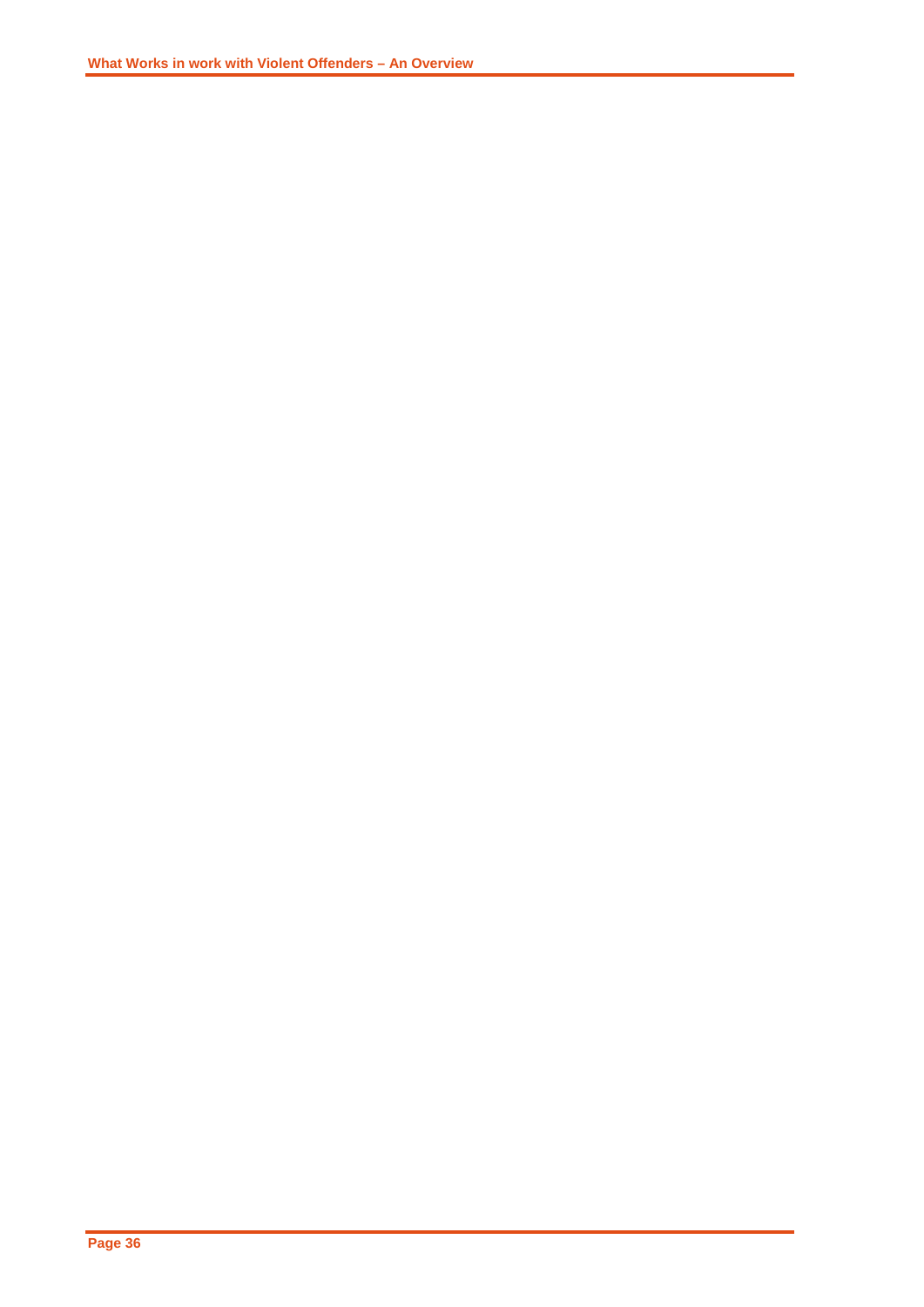## <span id="page-38-0"></span>**Section 5 - Conclusion**

The research base that can guide practice with violent offenders is still developing and arguably has been slower to progress than other areas, particularly sexual offending. The field is further complicated by the breadth and extent of violent and aggressive behaviour and the overlap with other fields of study, notably mental health. The violence that an individual exhibits is often part of a more long standing pattern of general offending behaviour, so the examination of an individual as a "violent offender" is less well established. The diverse contexts in which violence can occur and particular issues of victim targeting including violent behaviours exhibited in intimate relationships and the commission of hate crimes add to the complexity of the picture and need further attention. Concepts of gender, masculinity and victim status can all impact on perceptions of the seriousness of violent offending and the risk of serious harm posed.

For SOMEC project purposes and to ensure the effective management of serious violent offenders who are mobile across the EU community, it is important to be able to identify those violent individuals who pose the highest risk of serious harm to others and who are extremely likely to re-offend. Structured, evidence based risk assessment tools delivered by appropriately trained professionals may assist in addressing current inconsistencies in approach. The literature supports the use of assessment tools which take into account both actuarial estimations and structured professional judgements. Tools should:

- $\blacksquare$  Be selected based on the evidence base for their validity and reliability for specific populations
- **Continue to be evaluated so that they can change and develop as a result**
- $\blacksquare$  Be understood as a significant aid to assessment but not as the assessment itself. Properly trained practitioners are essential so that the assessment can develop evidence based formulations of the individual and their behaviour
- The literature highlights some of the well-established risk factors and it is important that this knowledge informs decision making in criminal justice agencies (McLean and Beak 2012).

Structured and comprehensive assessments should then inform risk management and interventions designed to reduce the risk of serious harm.

 The most effective interventions are likely to include cognitive behavioural and psychosocial components.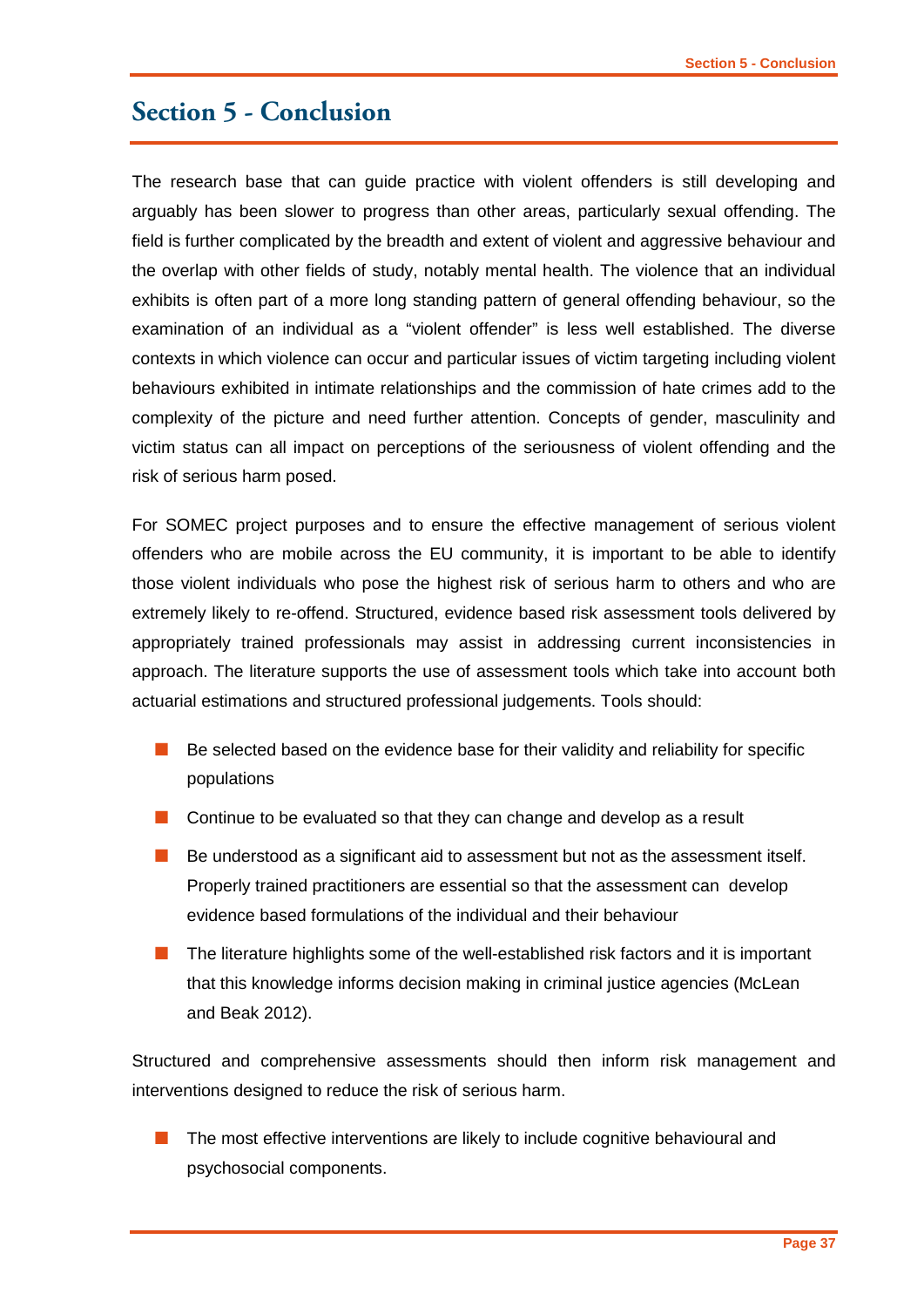- It is necessary to pay close attention to the detail of what is included in interventions and to continue to question which specific elements have a positive effect (McGuire 2008).
- **The literature also suggests that an understanding of context and attention to the** processes that support desistance from crime and enable an individual to lead a pro-social and satisfying life are also important.
- $\blacksquare$  These interventions then need to work alongside risk management approaches that monitor and if necessary restrict behaviour. This needs a multi-agency approach to be developed, both because of the nature of the information needed for full risk assessment and so that interventions and restrictive approaches to risk management can be delivered with coherence.

This review indicates the complexity of violent behaviours and the need for ongoing development in assessment, management and intervention strategies that will effectively address extreme violence in its various forms. The importance of using research and evidence to select risk factors that will inform assessments and provide areas for attention is clearly supported by the literature accessed here. The investigation into "what works" in addressing issues of instrumental and expressive/reactive violent behaviours needs to continue. The evidence presented here indicates multi-modal approaches combining cognitive behavioural treatments and psycho social therapies, delivered in a consistent multiagency way, have the most efficacy.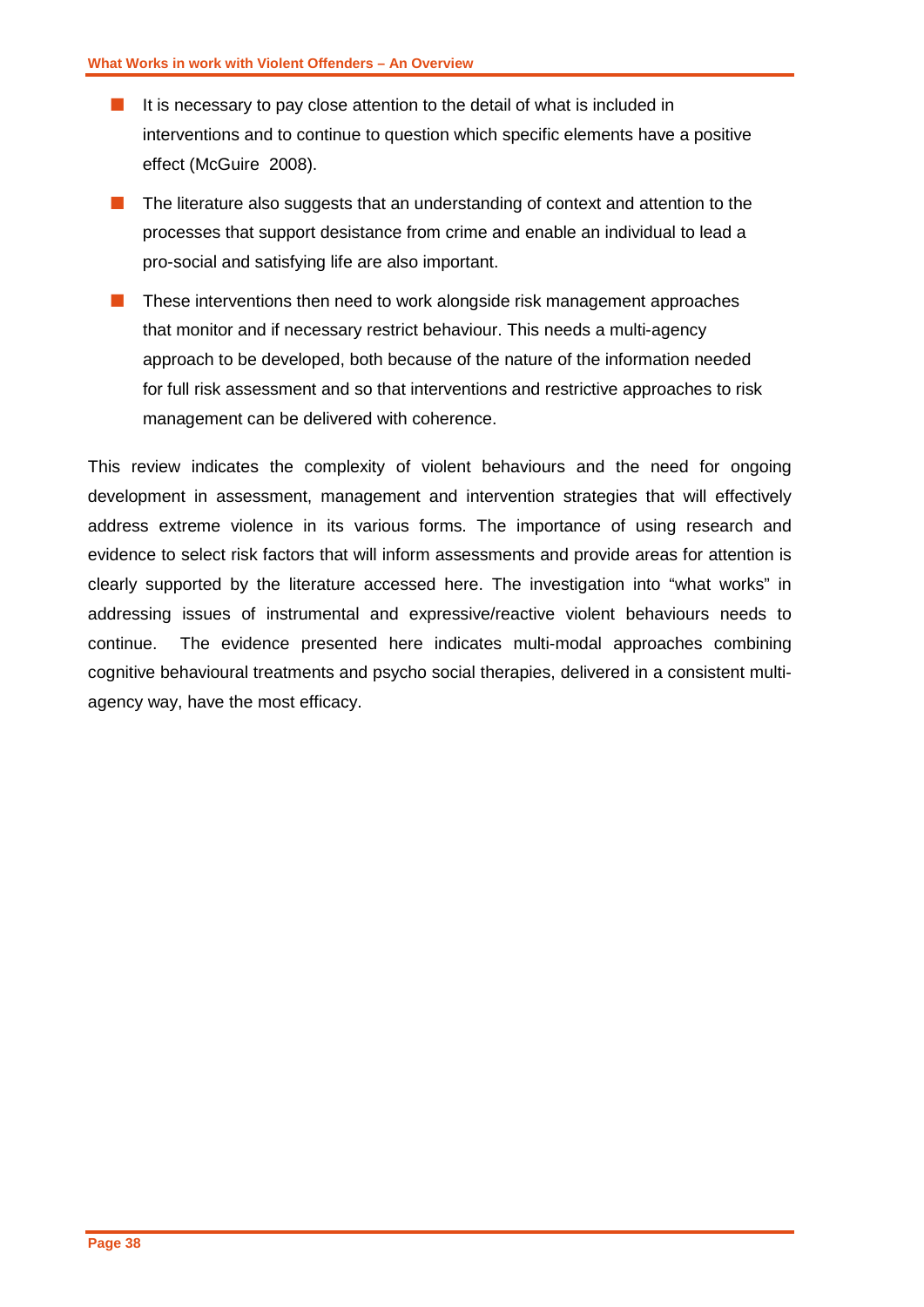# **References**

<span id="page-40-0"></span>Anderson, C. A. and Bushman. B. (2002). Human Aggression, *Annual Review of Psychology*, 53, pp.27-51.

Andrews, D. A., and Bonta, J. (2003) *The psychology of Criminal Conduct*, 3rd Edition, Cincinnati: OH Anderson Publishing Co.

Babcock, J.C. Tharp, A.L.T. Sharp, C. Heppner, W. and Stanford, M. (2014) Similarities and differences in impulsive/premeditated and reactive/proactive bimodal classifications of aggression. *Aggression and Violent Behavior*, Volume 19, Issue 3, pp.251-262.

Barratt, E.S. (1994). Impulsiveness and Aggression. In Monahan, J., & Steadman, H.J. *Violence and Mental Disorder: Developments in Risk Assessment* (pp.61 -79). Chicago: University Press.

Barnett, G. (2012): Gender-responsive programming: a qualitative exploration of women's experiences of a gender-neutral cognitive skills programme, *Psychology, Crime & Law*, 18:2, pp.155-176.

Barnett, G. and Mann, R. (2011) Good lives and risk assessment: collaborative approaches to risk assessment with sexual offenders, in H. Kemshall and B. Wilkinson (eds) *Good Practice in Assessing Risk: Current Knowledge, Issues and Approaches*, London: Jessica Kingsley.

Barry, M., Loucks, N., & Kemshall, H. (2008) *Serious Violent Offenders: Developing a Risk Assessment Framework*. Paisley: Risk Management Authority.

Batchelor, S. (2005) "Prove me the Bam!": victimisation and agency in the lives of young women who commit violent offences. *Probation Journal*, 56, pp.399-414.

Bettencourt, B. A., Talley, A., Benjamin, A. J., & Valentine, J. (2006) Personality and aggressive behavior under provoking and neutral conditions: A meta-analytic review. *Psychological Bulletin*, 132, pp.751-777.

Bonta, J. and Andrews, D. (2010) Viewing offender assessment and rehabilitation through the lens of the risk-needs-responsivity model. In: F. McNeill, P. Raynor, and C. Trotter, (eds.) *Offender Supervision: New directions in theory research and practice*. Willan.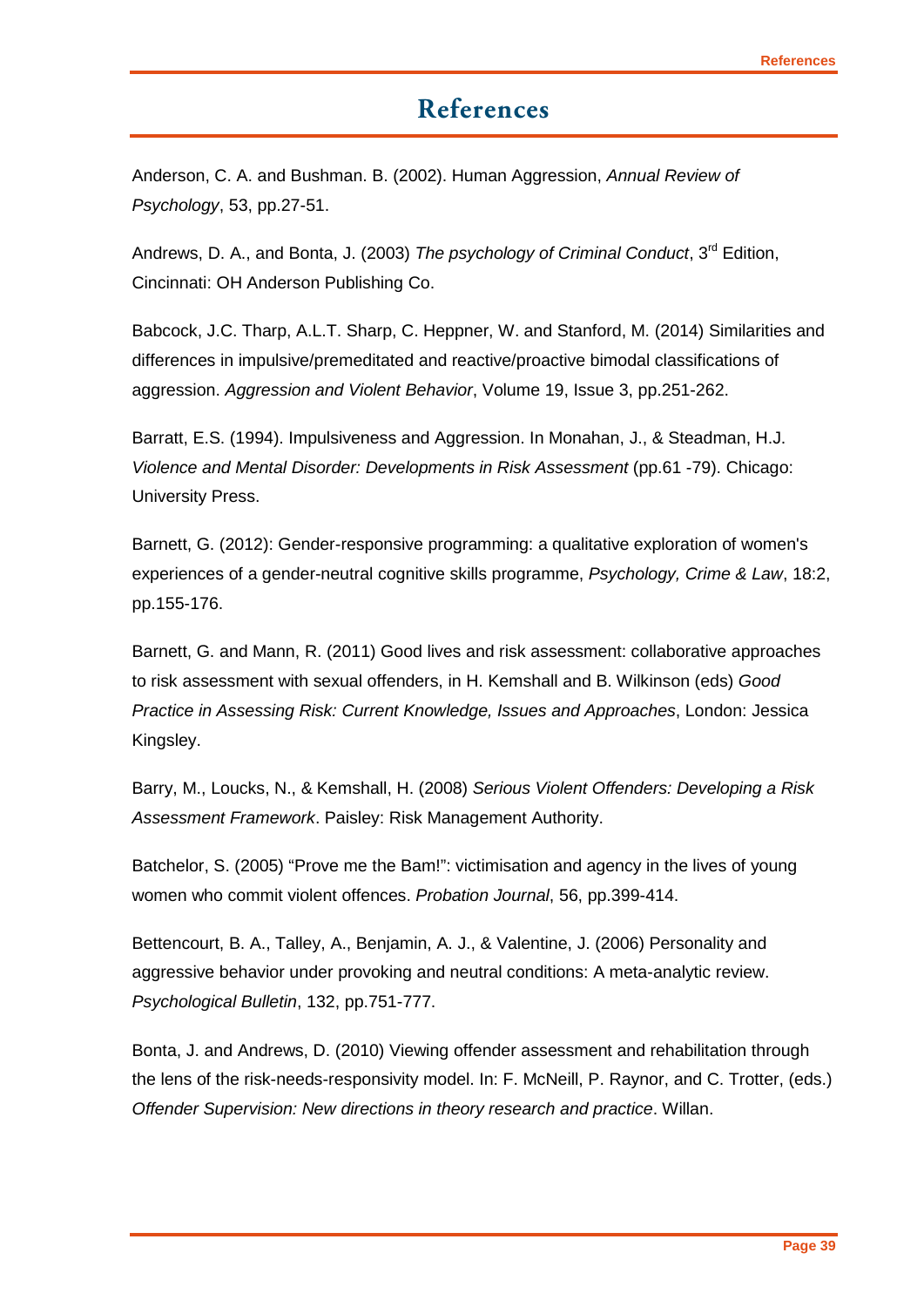Bonta, J. Blais, J. Wilson, HA. (2013) A theoretically informed meta-analysis of the risk for general and violent recidivism for mentally disordered offenders, *Aggression and Violent Behavior*, 19, pp.278-287

Bosson, J., Vandello, J., Burnaford, R., Weaver, J., & Arzu Wasti, S. (2009). Precarious manhood and displays of physical aggression. *Personality and Social Psychology Bulletin*, 35, pp.623-634.

Bottoms, A. and Shapland, J. (2010) 'Steps towards desistance amongst male young adult recidivists'. In: Farrall, S., Sparks, R., Maruna, S. and Hough, M. (eds.) *Escape Routes: Contemporary perspectives on life after punishment*. London: Routledge

Borduin, C.M., Schaeffer, C.M. and Heiblum, N. (2009) 'A Randomized Clinical Trial of Multisystemic Therapy With Juvenile Sexual Offenders: Effects on Youth Social Ecology and Criminal Activity', *Journal of Consulting and Clinical Psychology American Psychological Association.*

Bowen, E. Gilchrist, EA. and Beech, AR (2005) An examination of the impact of communitybased rehabilitation on the offending behaviour of male domestic violence offenders and the characteristics associated with recidivism, *Legal and Criminological Psychology*, 10, pp.189- 209

Brennan,T. Breitenbach,M Dieterich, W. Salisbury, E. and van Voorhis, P.(2012) Women's Pathways to Serious and Habitual Crime A Person Centred Analyis incorporating gender responsive factors. *Criminal Justice and Behavior*, 39: p.1481.

Bushman, B. J., and Anderson, C. A. (2001) Is it time to pull the plug on the hostile versus instrumental aggression dichotomy? *Psychological Review*, 108, pp.273-279.

Butler, M., & Maruna, S. (2009). The impact of disrespect on prisoners' aggression: Outcomes of experim68entally inducing violence-supportive cognitions. *Psychology, Crime and Law*, 15, 235−250

Cauldfield, L. (2010) Rethinking the assessment of female offenders. *The Howard Journal*, 49, pp.315-327.

Coid, J. Yang, M. Ullrich, S. Zhang, T.Sismur, Roberts, C. Farrington, D. (2009) Gender Differences in Structured Risk Assessment: Comparing the Accuracy of Five Instruments *Journal of Consulting and Clinical Psychology*, Vol. 77, No. 2, pp.337-348.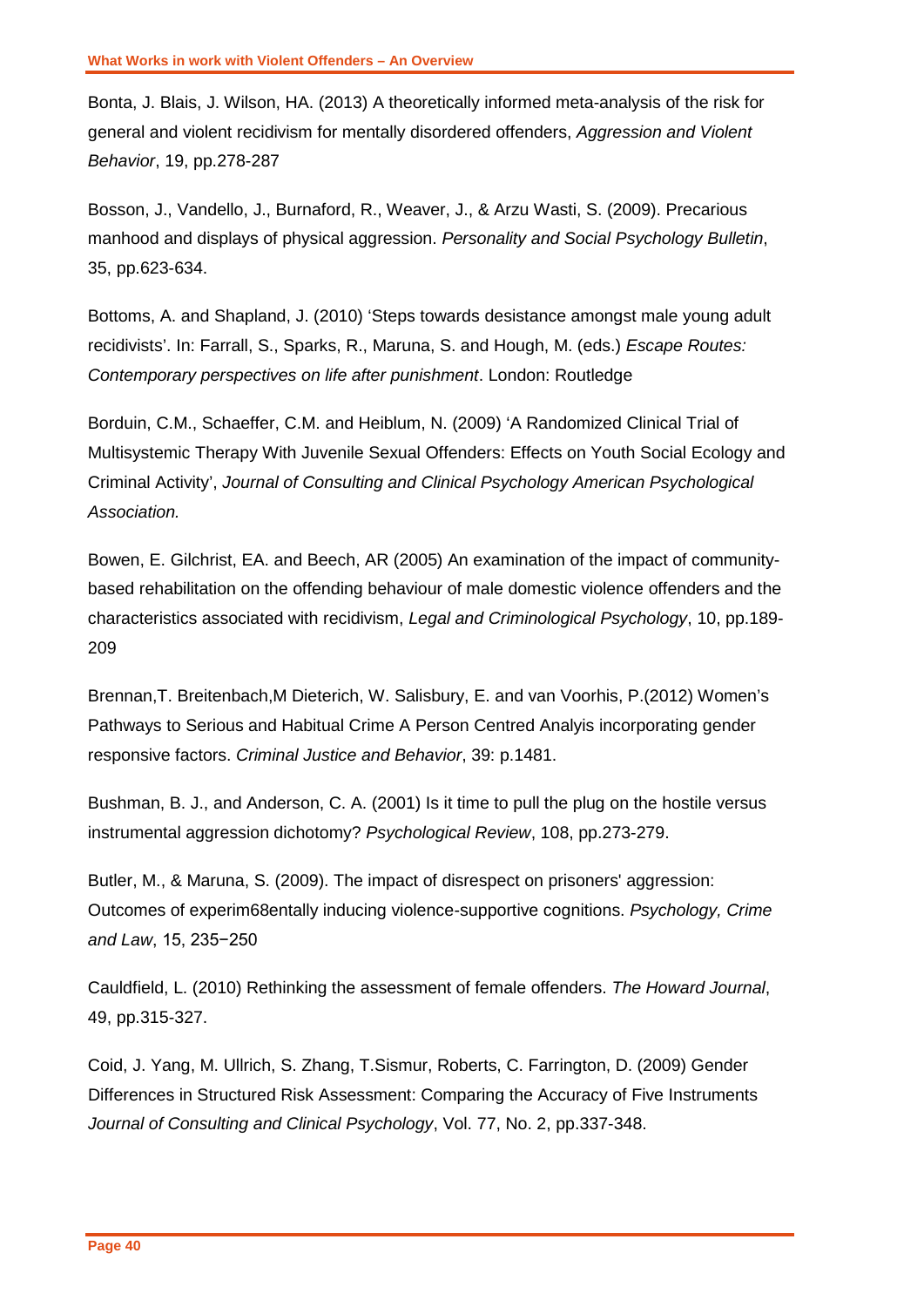Coid J, Yang M, Ullrich S, Zhang T, Sizmur S, Farrington DP, et al.(2011) Most items in structured risk assessment instruments do not predict violence. *J Forensic Psychiatry and Psychology*, 22: pp.3-21.

Craig, L. Beech, A. Cortoni, F. (2013) What Works in Assessing Risk in Sexual and Violent Offenders. In Craig, L Dixon, L. and Gannon, T. *What Works in Offender Rehabilitation*, Wiley Blackwell.

Day, A. Doyle, P. (2010) Violent offender rehabilitation and the therapeutic community model of treatment: Towards integrated service provision? *Aggression and Violent Behavior,* 15, pp.380-386.

Day, A. Howells, K. (2008) Assessing Treatment Readiness in Violent Offenders, *Journal of Interpersonal Violence*, 24, pp.618-635.

De Wall, CN. Anderson, CA. (2011) The General Aggression Model: Theoretical Extensions to Violence, *Psychology of Violence*, Vol. 1, No. 3, 245-258.

De Silva, K and Duggan, C. (2010) Revisiting the overcontrolled–undercontrolled typology of violent offenders. *Personality and Mental Health*, 4, pp.193-205.

Echeburúa, E. de Corral Paz, F. López-Goňi, José (2009) Assessing Risk Markers in Intimate Partner Femicide and Severe Violence, *Journal of Interpersonal Violence*, 24, pp.925-939.

Egan, V. (2013) What Works for Personality Disordered Offenders. In: Craig, L Dixon, L. and Gannon, T. *What Works in Offender Rehabilitation*, Wiley Blackwell.

Farrington, DP. Jolliffe, D. Johnstone, L. (2008) *Assessing Violence Risk: A Framework for Practice Final Report*. RMA Scotland.

Farrington, D.P. (2013) Predictors of Violent Young Offenders, *The Oxford Handbook of Juvenile Crime and Juvenile Justice,* Edited by Donna M. Bishop and Barry C. Feld.

Fazel, S. Lichtenstein, P. Grann, M; Goodwin, G. Långström, N.(2010) Bipolar Disorder and Violent Crime New Evidence From Population-Based Longitudinal Studies and Systematic Review. *Archive of General Psychiatry*.67, pp.931-938.

Ferguson, C. and Dyck, D. (2012) Paradigm change in aggression research: The time has come to retire the General Aggression Model. *Aggression and Violent Behaviour*, 17, pp.220- 228.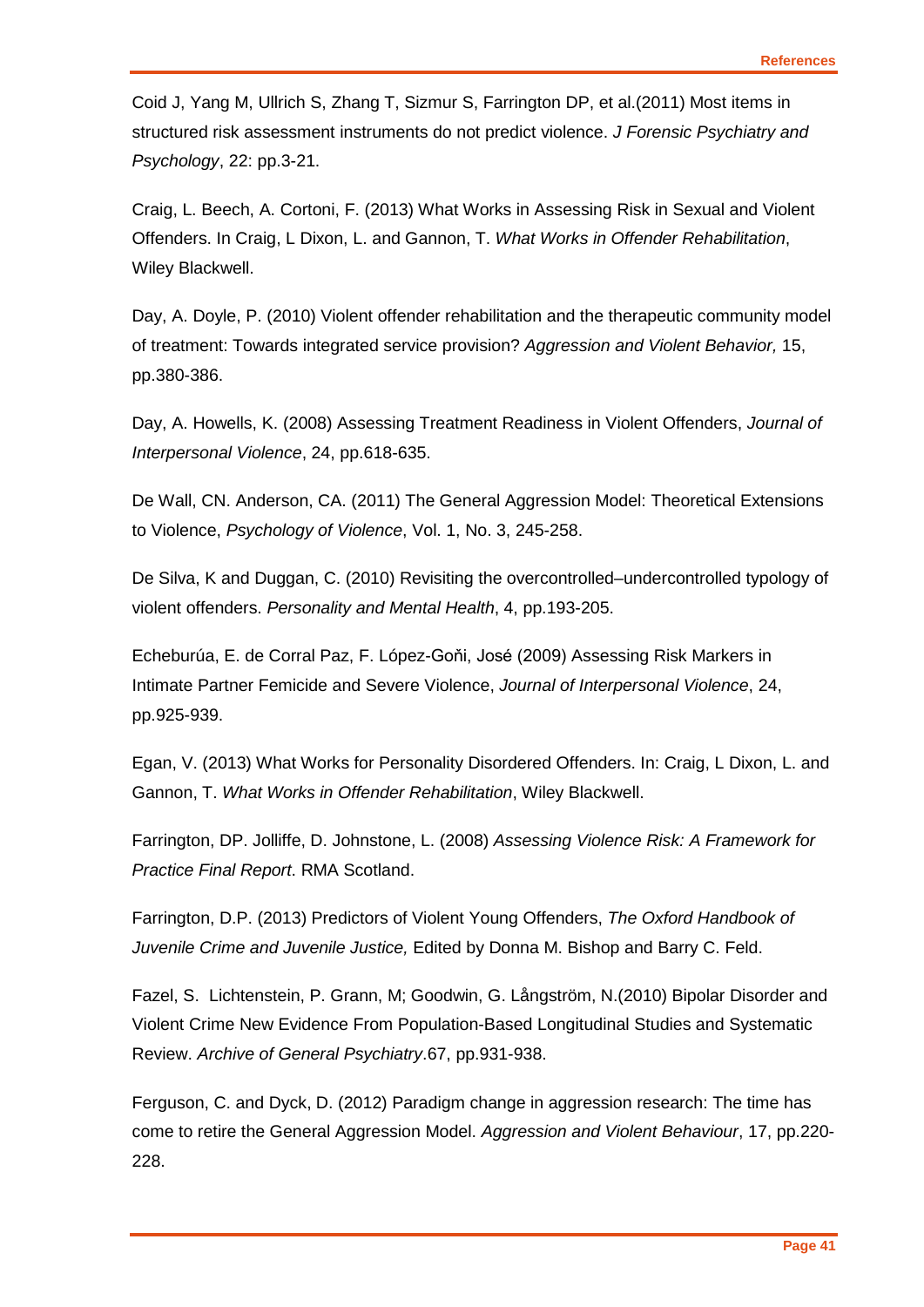Fisher, E. (2011) Perpetrators of Domestic Violence: Co-ordinating Responses to Complex Needs Irish, *Probation Journal,* Volume 8, October 2011

Freestone, M., Howard, R., Coid, J.W. et al. (2013) Adult antisocial syndrome co-morbid with borderline personality disorder is associated with severe conduct disorder, substance dependence and violent antisociality. *Personality and Mental Health*, 7, pp.11-21.

Gilbert, F. and Daffern, M. (2010) Integrating contemporary aggression theory with violent offender treatment: How thoroughly do interventions target violent behavior? *Aggression and Violent Behavior*, 15, pp.167-180.

Giordano,P.C., Cernkovich, S.A., and Rudolph, J.L. (2002) Gender, Crime and Desistance: Towards a Theory of Cognitive Transformation, *American Journal of Sociology*, 107, pp.990- 1064.

Goldstein, A. (1989) 'Drugs and Violent Crime'. In: Weiner, N.A., & Wolfgang, M.E. (Eds). *Pathways to Criminal Violence*. Newbury Park, C.A.: Sage.

Guy, L.S. Douglas, K.S. and Hendry, C. (2010) The role of psychopathic personality disorder in violence risk assessments using the HCR-20. *Journal of Personality Disorders*, 24(5), pp.551-580.

Harkins, L., Flak, V., Beech, A.R. and Woodhams, J. (2012) Evaluation of a communitybased sex offender treatment program using a Good Lives Model approach, *Sexual Abuse: A Journal of Research and Treatment*, 24, pp.519-543.

Hatcher, R. and Palmer, E. (2008) Aggression replacement training with adult male offenders within community settings: a reconviction analysis, *The Journal of Forensic Psychiatry & Psychology*, 19, pp.517–532.

Hatcher, R., McGuire, J., Bilby, C., Palmer, E. and Hollin, C. (2012) Methodological Considerations in the Evaluation of Offender Interventions: The Problem of Attrition, *International Journal of Offender Therapy and Comparative Criminology*, 56, pp.447-464.

Healy, D. (2010) *The Dynamics of Desistance: charting pathways to change*. Willan.

Hester, M. (2013) Who does what to whom? Gender and domestic violence perpetrators in English Police Records *European Journal of Criminology*, 10, pp.623-637.

Hubbard, D. (2007) Getting the most out of correctional treatment: Testing the gender responsivity principle on male and female offenders. *Federal Probation*, 71, p.27.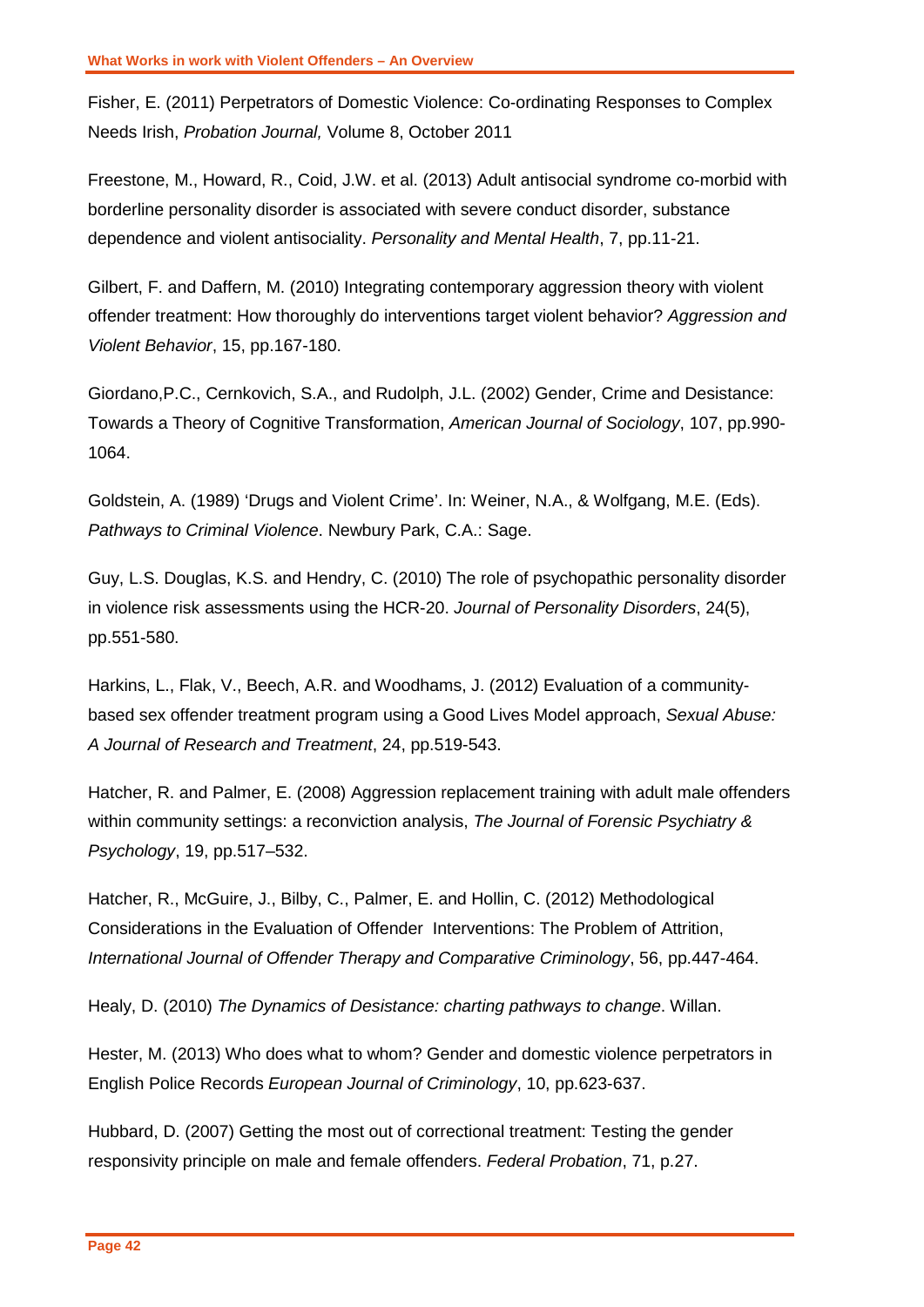Huesmann, L.R. (Ed.). (1998) *The role of social information processing and cognitive schema in the acquisition and maintenance of habitual aggressive behaviour.* New York: Academic Press.

Johnson, M.P. (2008) *A typology of domestic violence*. North Eastern University Press.

Jolliffe, D. Farrington, D. (2007) *A systematic review of the national and international evidence on the effectiveness of interventions with violent offenders.* London Ministry of Justice, 2, 60.

Kemshall, H. (2004) Risk, Dangerousness and Female Offenders. In: McIvor, G. (ed.) *Women Who Offend.* London: Jessica Kingsley Publishers.

Kemshall, H. (1999) The assessment and management of violence. In: Kemshall, H. and Pritchard, J. (eds.) *Good Practice in Working with Violence.* London: Jessica Kingsley Publishers.

Kemshall, H., Wood, J., Mackenzie, G., Bailey, R. and Yates, J. (2005) *Strengthening Multi Agency Public Protection Arrangements (MAPPA).* London: Home Office. Available at: <http://www.nhserewash.com/safeguarding/Strengthening%20MAPPA.pdf>

Lahlah, E. MvVan der Knaap, L and Bogaerts, S. (2013) Dangerous Boys or boys in danger? Examining the relationship between ethnicity child abuse and violent offending, *European Journal of Criminology* 10(6), pp.641-658.

Lehmann, P. and Simmons, C. (eds) (2009) *Strengths based batterer intervention: a new paradigm in ending family violence*, Springer.

Letourneau, E.J., Henggeler, S.W., Borduin, C.M., Schewe, P.A., McCart, M.R., Chapman, J.E. and Saldana, L. (2009), 'Multisystemic Therapy for Juvenile Sexual Offenders: 1-Year Results from a Randomized Effectiveness Trial', in *Journal of Family Psychology*, February; 23(1), pp.89-102.

Loeber, R., Farrington, D. P. and Petechuk, D. (2013) *From Juvenile Delinquency to Young Adult Offending*. Washington, D.C.: U.S. National Institute of Justice (NCJ242931). [www.crim.cam.ac.uk/people/academic\\_research/david\\_farrington/nijbull.pdf](http://www.crim.cam.ac.uk/people/academic_research/david_farrington/nijbull.pdf)

Logan, C. and Blackburn, R. (2009) Mental disorder in violent women in secure settings: Potential relevance to risk for future violence, *International Journal of Law and Psychiatry*, 32, pp.31-38.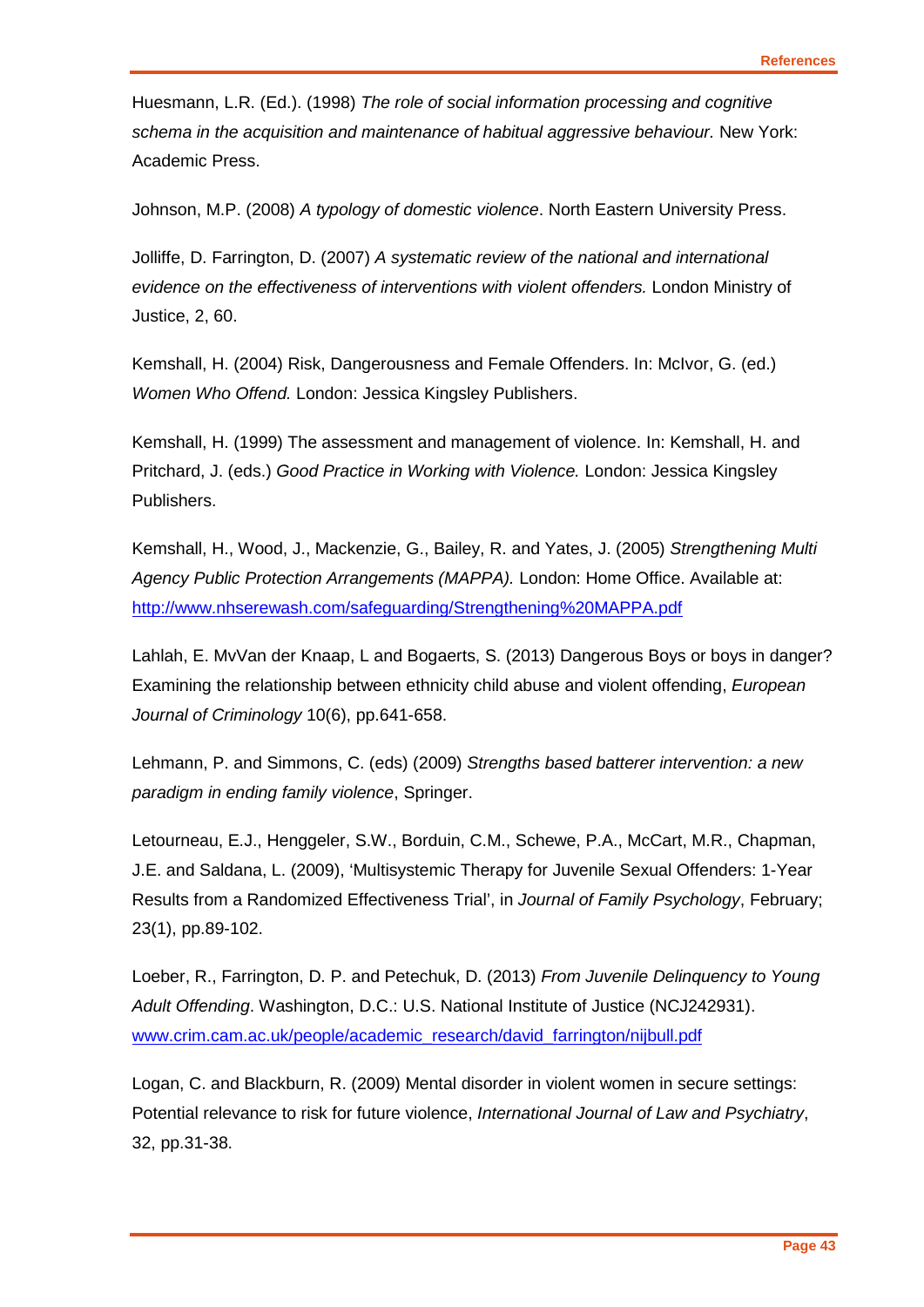*Maruna Understanding Desistance from Crime* (Official Document), UK Ministry of Justice, June 2010

McFarlane, H. (2013) Masculinity and Criminology: The Social Construction of Criminal Man *The Howard Journal*, 52, pp.321-335.

McGuire, J. (2008), A review of effective interventions for reducing aggression and violence Philosophical Transactions Royal Society, *Biological Sciences*, 363(1503), pp.2577-2597.

Maguire, M., Kemshall, H., Noaks, L. and Wincup, E. (2001). *Risk Management of sexual and violent offenders. The work of public protection panels*, London: Police Research Series 139. Available at:

[http://www.researchgate.net/publication/237768373\\_Risk\\_Management\\_of\\_Sexual\\_and\\_Viol](http://www.researchgate.net/publication/237768373_Risk_Management_of_Sexual_and_Violent_Offenders_The_work_of_Public_Protection_Panels) [ent\\_Offenders\\_The\\_work\\_of\\_Public\\_Protection\\_Panels;](http://www.researchgate.net/publication/237768373_Risk_Management_of_Sexual_and_Violent_Offenders_The_work_of_Public_Protection_Panels) (accessed 3 March 2014)

Masley, S. Gillander, D. Simpson,S. and Taylor, M. (2012) A Systematic Review of the Evidence Base for Schema Therapy. *Cognitive Behaviour Therapy*, 41, pp.185-202.

McLean and Beak (2012) *Factors associated with serious or persistent violent offending: Findings from a rapid evidence assessment* National Policing Improvement Agency [http://www.college.police.uk/en/docs/REA\\_violent\\_reoffending.pdf](http://www.college.police.uk/en/docs/REA_violent_reoffending.pdf) 3 45

Minoudis P, Craissati J, Shaw J et al. (2013) An evaluation of case formulation training and consultation with probation officers. *Criminal Behaviour and Mental Health*, 23, pp.252-262.

Morran, D. (2013) Desisting from Domestic Abuse: Influences, Patterns and Processes in the Lives of Formerly Abusive Men *The Howard Journal* Vol 52 No 3. pp. 306-320

Novaco, RW. (2013) Reducing Anger-Related Offending What Works . In Craig, L Dixon, L. and Gannon, T. *What Works in Offender Rehabilitation* Wiley Blackwell.

O'Shea, L., Picchioni, M., Mason, FL., Sugarman, PA., Dickens, G. (2014) *Psychiatry and Neuroimaging* online access ahead of publication <http://dx.doi.org/10.1016/j.psychres.2014.07.080>

Peck, M. (2011) *Patterns of reconviction among offenders eligible for Multi-Agency Public Protection Arrangements (MAPPA).* London: Ministry of Justice Research Series 6/11. Available at:

[https://www.gov.uk/government/uploads/system/uploads/attachment\\_data/file/217373/patter](https://www.gov.uk/government/uploads/system/uploads/attachment_data/file/217373/patterns-reconviction-mappa.pdf) [ns-reconviction-mappa.pdf](https://www.gov.uk/government/uploads/system/uploads/attachment_data/file/217373/patterns-reconviction-mappa.pdf)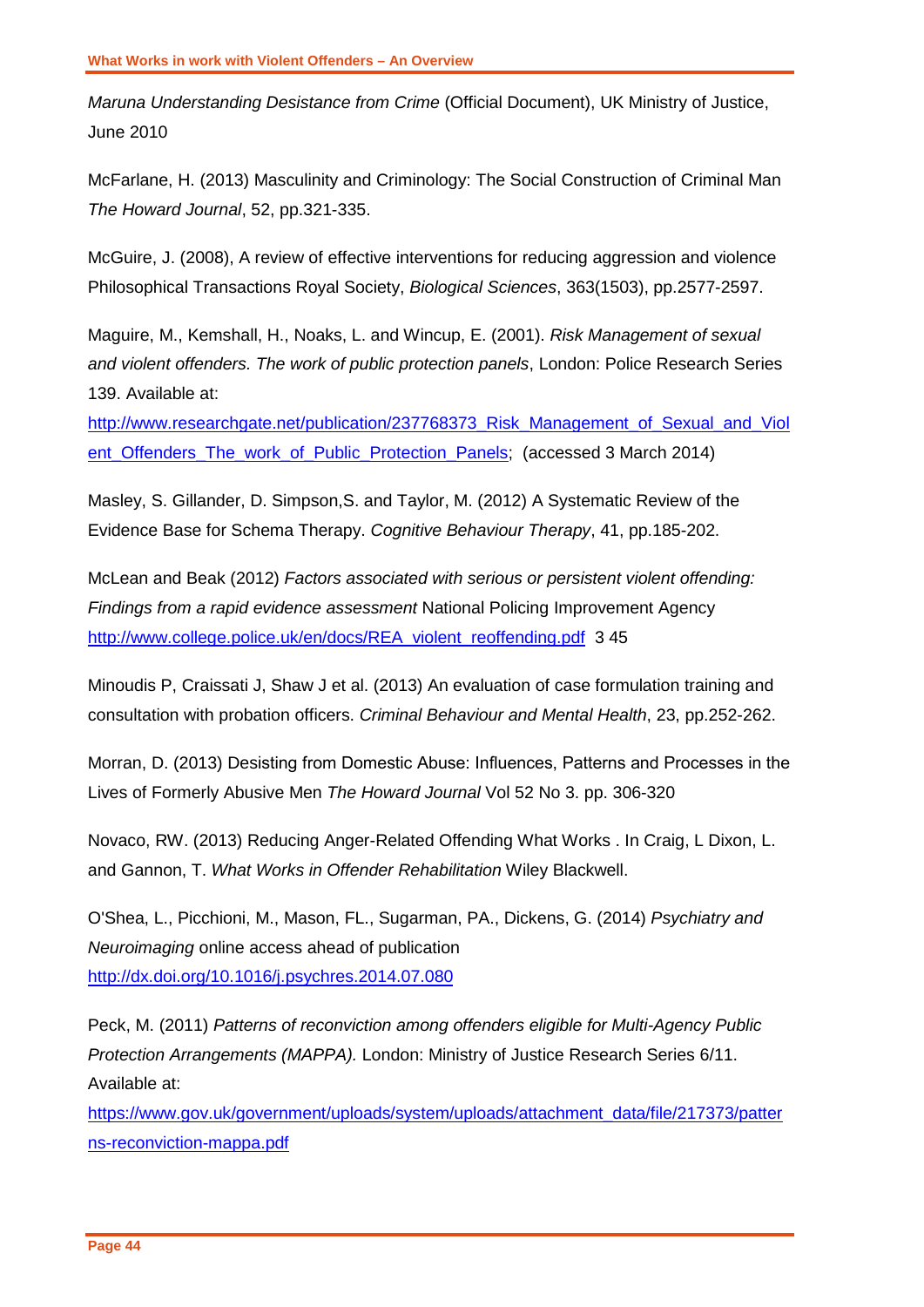Piquero, A. and Weiss, D.B. (2011) Heterogeneity in Delinquency. *The Oxford Handbook of Juvenile Crime and Juvenile Justice*, Edited by Donna M. Bishop and Barry C. Feld

Polaschek, D. L., Calvert, S. W., & Gannon, T. A. (2009). Linking violent thinking: Implicit theory-based research with violent offenders. *Journal of Interpersonal Violenc*e, 24, pp.75−96.

Pressman, E. (2009) *Her Majesty the Queen in Right of Canada*, 2009

Prins, H. (2005) *Offenders, Deviants or Patients?* London: Routledge, chapters 6 and 8.

Purvis, M. Ward, T. and Willis, G. (2011) The Good Lives Model in Practice European *Journal of Probation,* Vol. 3, pp 4-28.

Quay, H.C. (1987) *Handbook of Juvenile Delinquency*, New York: John Wiley and Sons.

Quinsey, V. L., Harris, G. T., Rice, M. E., & Cormier, C. A. (1998) *Violent offenders: Appraising and managing risk*. Washington, DC: American Psychological Association.

RMA (2013) *Standards and Guidelines for Risk Management 2013,* Scotland.

Robinson, A. L. and Howarth, E. 2012. Judging risk: Key determinants in British domestic violence cases. *Journal of Interpersonal Violence* 27(8), pp.1489-1518.

Robinson, A L., Clancy, A and Hanks, S (2014). *Prevalence and characteristics of serial domestic abuse perpetrators: multi-agency evidence from Wales*. [Project Report]. Cardiff: <http://orca.cf.ac.uk/67542/>

Roehl, J. O'Sullivan, C. Webster, D. and Campbell, J. (2005) *Intimate Partner Violence Risk Assessment Validation Study*, Final Report, <https://www.ncjrs.gov/pdffiles1/nij/grants/209731.pdf>

Rubin, J Gallo, F and Coutts, A (2008) *Risk Models Effective Interventions and Risk Management* [http://www.nao.org.uk/wp-content/uploads/2008/02/0708241\\_risk\\_models.pdf](http://www.nao.org.uk/wp-content/uploads/2008/02/0708241_risk_models.pdf)

Sapouna, M., Bisset, C. and Conlong, A-M (2011) *What works to reduce reoffending: A summary of the evidence*. Justice Analytical Services, Scottish Government.

Shelby, M.J. (1984) Assessment of violence potential using measures of anger, hostility, and social desirability, *Journal of Personality Assessment*, 48 (5), pp.531–544.

Stevens, A. (2014) Difference and Desistance in Prison Based Therapeutic Communities, *Prison Service Journal*, 213, p.3-9.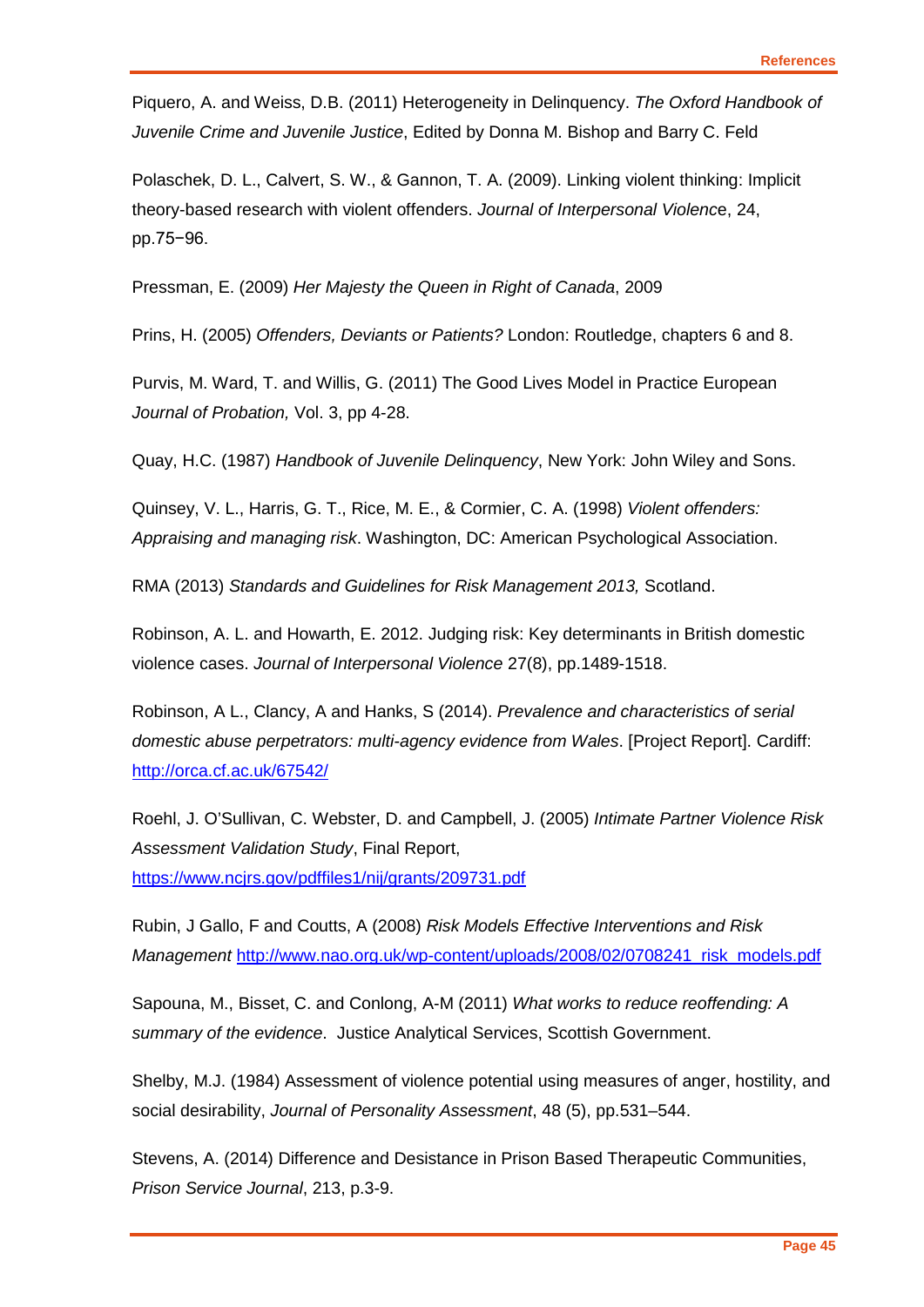Sturmey, P. and McMurran, M. (Editors) (2011) *Forensic Case formulation*.

Tapscott, J.L., Hancock, M. and Hoaken, P.N.S. (2012) Severity and Frequency of Reactive and Instrumental Violent Offending: Divergent Validity of Subtypes of Violence in an Adult Forensic Sample. *Criminal Justice and Behavior*, 39: p.202.

Tew, J. Harkins, L. and Dixon, L. (2013). What Works in Reducing Violent Re-Offending in Psychopathic Offenders. In Craig, L Dixon, L. and Gannon, T. *What Works in Offender Rehabilitation*, Wiley Blackwell.

Ullrich, S. and Coid, J. (2011) Protective factors for violence among released prisoners effects over time and interactions with static risk. *J Consult Clin Psycho*l; 79, pp.381-390.

Ullrich,S. Keers,R. and Coid, J.W. (2014) Delusions, Anger, and Serious Violence: New Findings From the MacArthur Violence Risk Assessment Study. Schizophrenia BulletiWalters, G.D. (2007). Measuring proactive and reactive criminal thinking with the PICTS. *Journal of Interpersonal Violence*, 22, 371185.

Ward, T. and Fortune, C (2013) The Good Lives Model: Aligning Risk Reduction with Promoting Offenders' Personal Goals European *Journal of Probation* Vol. 5, No.2, pp.29-46.

Ward, T. and Maruna, S. (2007) *Rehabilitation: Beyond the risk paradigm*, London, Routledge.

Ward, T and Stewart , C. (2003) 'Criminogenic needs and human needs: A theoretical model', *Psychology, Crime & Law,* 9, pp.125-143.

Weaver, B. (2013) Co-producing desistance: who works to support desistance. In: Durnescu, I. and McNeil, F. (eds) *Understanding Penal Practices*. Abingdon: Routledge, pp.193-205.

Weaver, B (2014) Control or change? Developing dialogues between desistance research and public protection practices, *Probation Journal,* 2014, 61, pp.8-26.

Webster, C., Haque, Q. and Hucker, S. (2014) *Violence Risk Assessment and Management*  2nd Edition Wiley Blackwell.

Whitehead, P. Ward, T. Collie, R. (2007) Time for a Change Applying the Good Lives Model of Rehabilitation to a High-Risk Violent Offender, *International Journal of Offender Therapy and Comparative Criminology*, 51,5, pp.578-598.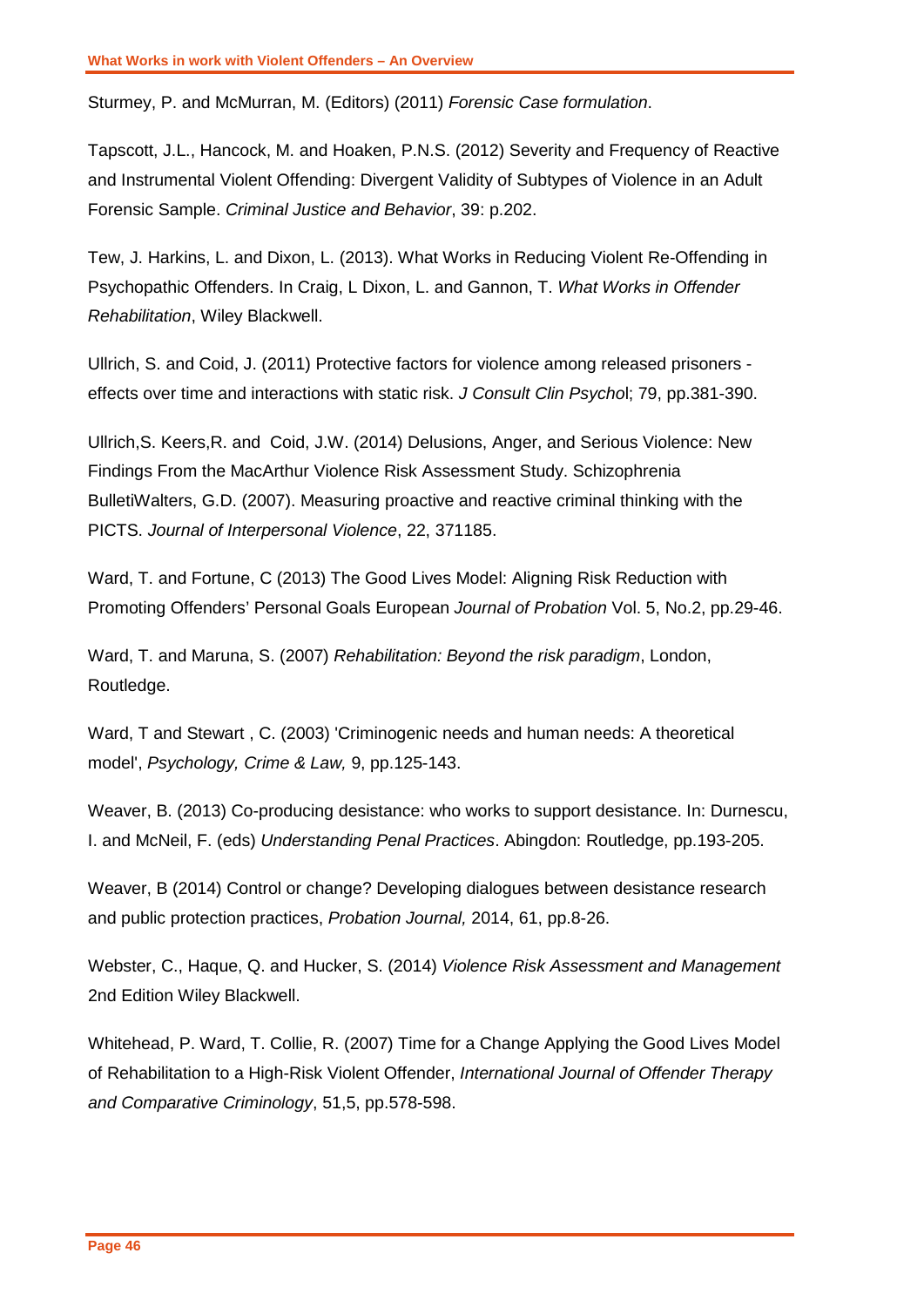Williams, R K. Arnold, B L. (2002) "Offence Specialization among Serious Habitual Juvenile Offenders in a Canadian City during the Early Stages of Criminal Careers". *International Criminal Justice Review*, 12, pp.1-21.

Wilson, K., Freestone, M., Taylor, C., Blazey, F., and Hardmand, F. (2014) Effectiveness of modified therapeutic community treatment within a medium-secure service for personalitydisordered offenders, *Journal of Forensic Psychiatry & Psychology*, 25, pp.243-261.

Wilson, W. and Hilton, T. (1998) Modus operandi of female serial killers. *Psychological Reports*, 82, pp.495-498.

Wong, S. and Gordon, A. (1999) *Violence Risk Scale (Version 2)*. Regional Psychiatric Centre (Prairies) & University of Saskatchewan.

Stephen C.P. Wong, SCP and Gordon, A. (2013) The Violence Reduction Programme: a treatment programme for violence-prone forensic clients, *Psychology, Crime & Law*, 19:5-6, pp.461-475.

Wood, J. and Kemshall, H. (2007) *The operation and experience of Multi-Agency Public Protection Arrangements (MAPPA).*